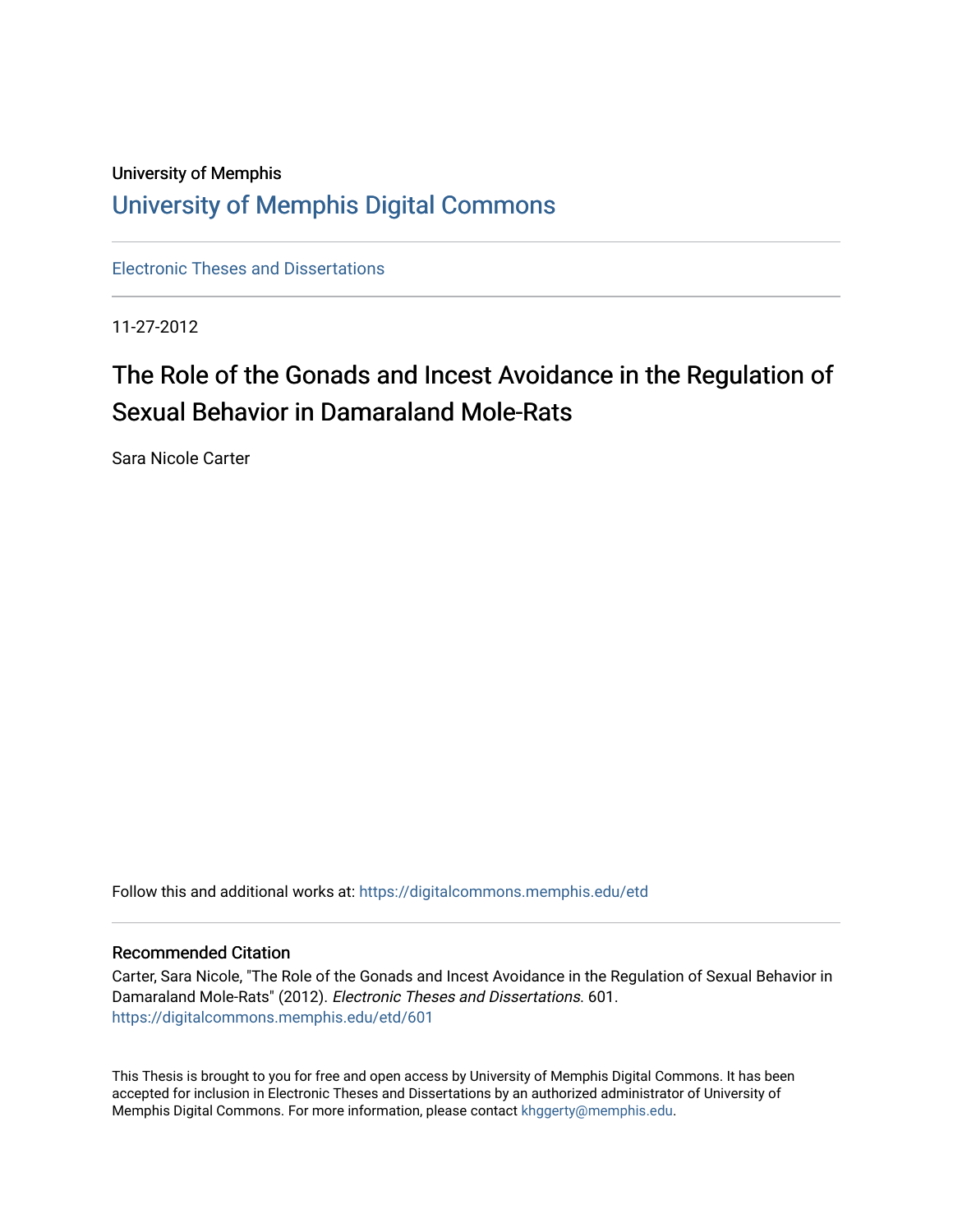### THE ROLE OF THE GONADS AND INCEST AVOIDANCE IN THE REGULATION OF SEXUAL BEHAVIOR IN DAMARALAND MOLE-RATS

by

Sara Nicole Carter

A Thesis

Submitted in Partial Fulfillment of the

Requirement for the Degree of

Master of Science

Major: Biology

The University of Memphis

December 2012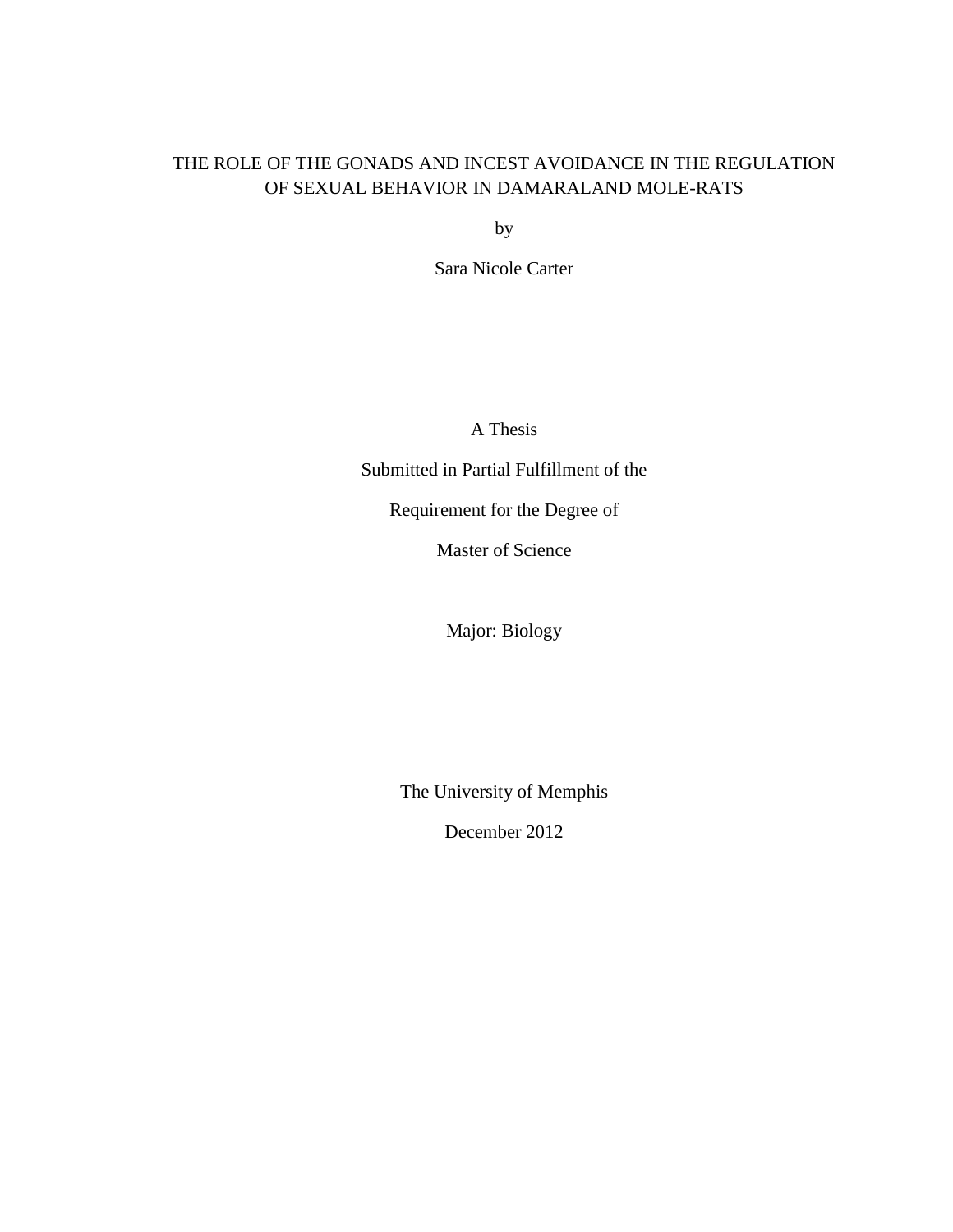#### **ABSTRACT**

Carter, Sara Nicole. M.S. The University of Memphis. December/2012. The role of the gonads and incest avoidance in the regulation of sexual behavior in Damaraland mole-rats. David A. Freeman.

The Damaraland mole-rat (DMR; *Fukomys damarensis*) is one of a small number of mammals that are eusocial. In this mating system, only a single pair reproduce while the remaining colony members are non-reproductive. Non-breeders exhibit sexual behavior only when paired with unfamiliar opposite-sex individuals. The role of the gonads in the regulation of reproductive behaviors in non-breeders remains unknown; however, inbreeding avoidance has been hypothesized to account, in part, for the lack of reproductive behavior in non-breeding individuals. The mechanism that regulates incest avoidance also remains unknown. The aims of this study were twofold; first, to investigate the role of gonads in the expression of sexual behaviors and second, to identify the mechanism of incest avoidance. The results indicate 1) that the expression of sexual behavior is largely independent of the gonads and 2) that rather than incest avoidance *per se*, DMR avoid mating with familiar individuals irrespective of relatedness.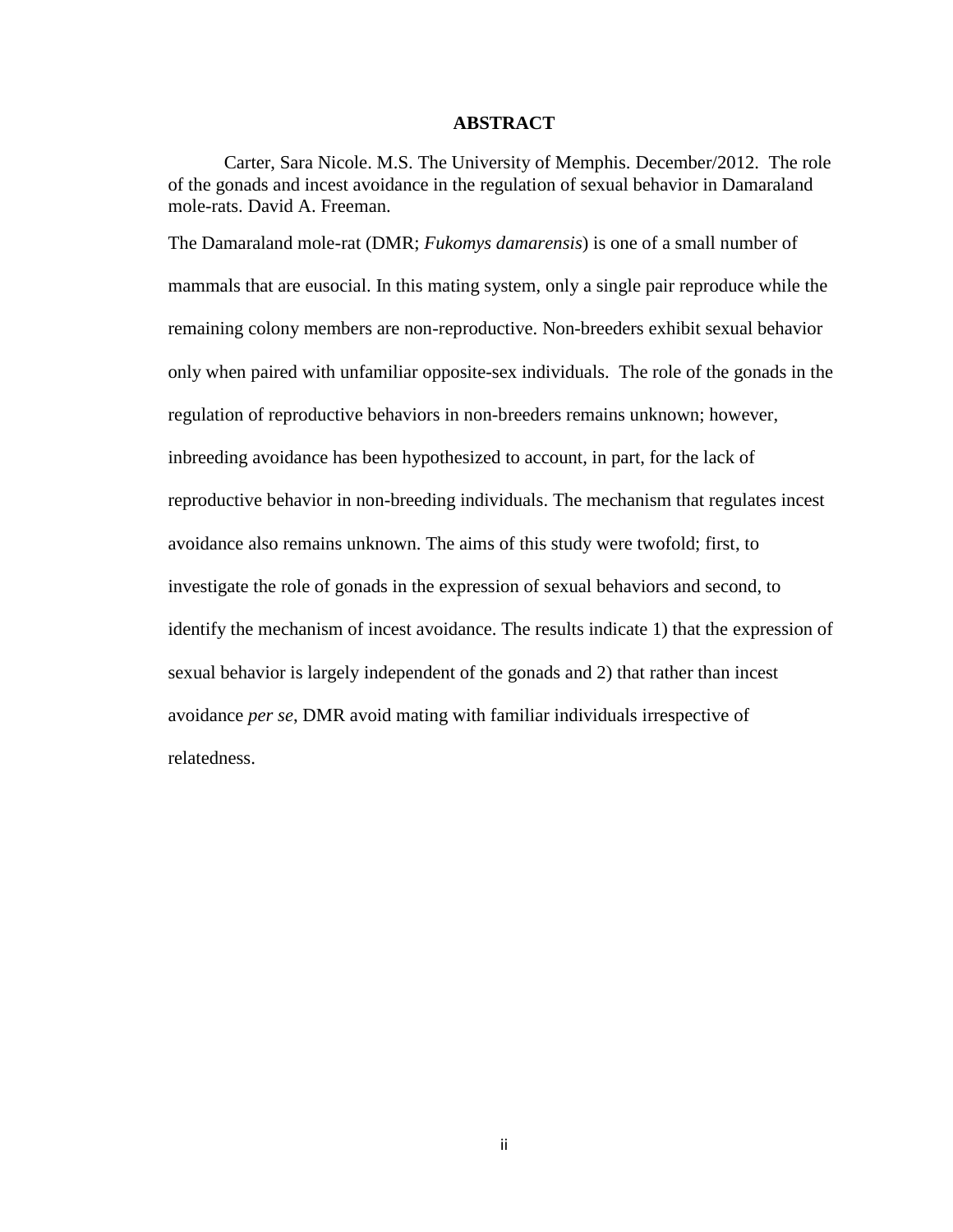## **Table of Contents**

| Chapter        |                                                                                                     | Page |
|----------------|-----------------------------------------------------------------------------------------------------|------|
| 1              | Introduction                                                                                        | T    |
| 2              | Social Cues Induce Sexual Behavior in Gonadectomized Male and<br><b>Female Damaraland Mole-Rats</b> |      |
| 3              | Incest Avoidance via Familiarity Rather than Genetic<br>Relatedness                                 | 24   |
| $\overline{4}$ | Conclusion                                                                                          | 31   |
| Appendix       |                                                                                                     | 40   |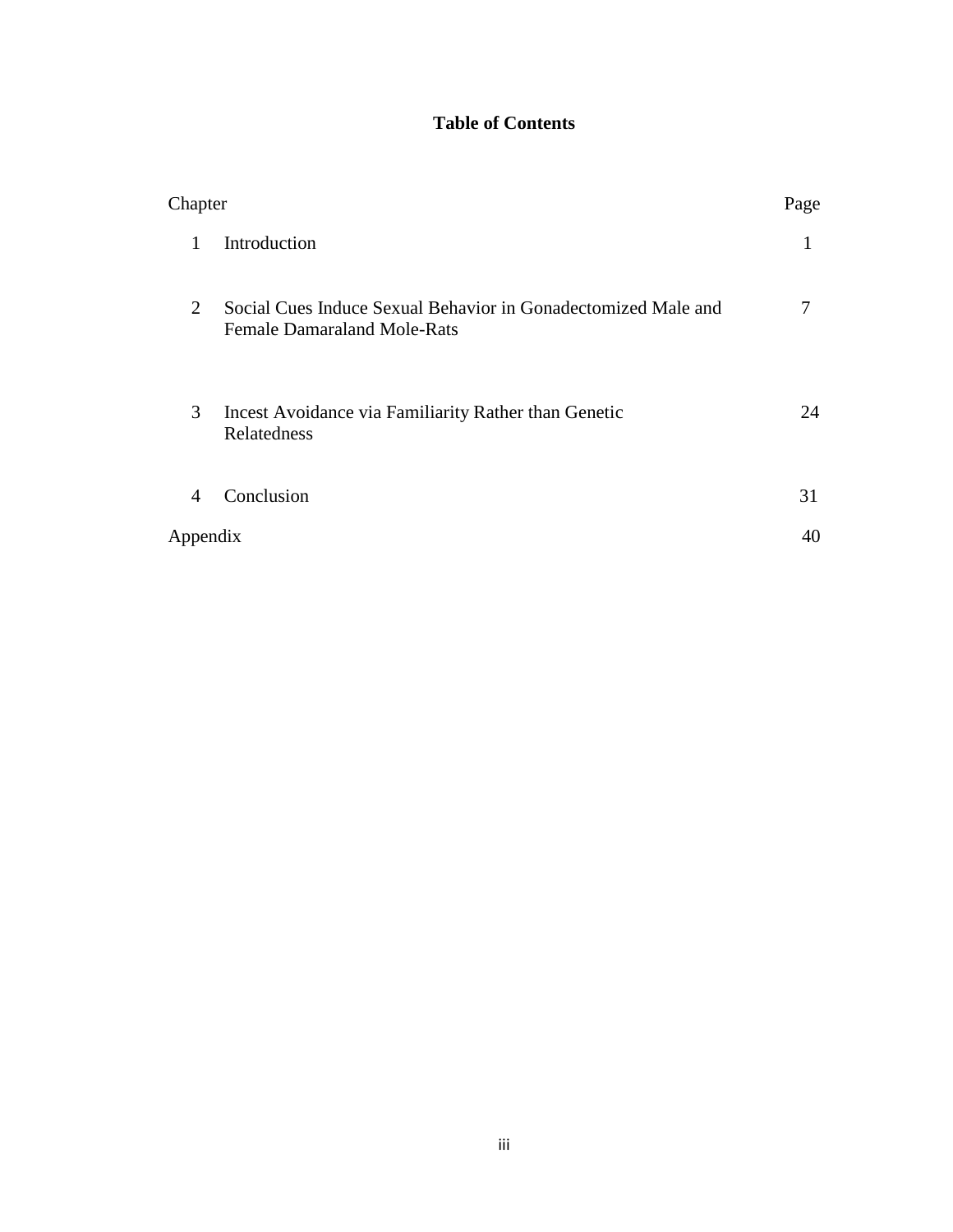## **List of Figures**

| Figure                                                                                                                                                                                                                                                                                                                                                                                                                                                                                                                  | Page |    |
|-------------------------------------------------------------------------------------------------------------------------------------------------------------------------------------------------------------------------------------------------------------------------------------------------------------------------------------------------------------------------------------------------------------------------------------------------------------------------------------------------------------------------|------|----|
| 1. The probability of sexual behavior occurring between unfamiliar<br>opposite-sex individuals. Both females and males were equally<br>likely to engage in sexual behaviors when paired with an<br>unfamiliar opposite-sex individual and gonadal status did not result<br>in significant alterations in the probability of expression of sexual<br>behavior in either sex ( $n = 8$ /group; $p > 0.07$ for each comparison)                                                                                            | 40   |    |
| 2. (A) Duration of sexual behavior, (B) Latency to sexual behavior,<br>and (C) Number of mounts expressed by GDX and gonadal-intact male<br>DMR paired with unfamiliar females. Gonadectomy did not result in<br>significant alterations in any measure ( $p > 0.25$ for each comparison).                                                                                                                                                                                                                              |      | 41 |
| (A) Latency to female solicitation, (B) Number of bouts of female<br>3.<br>solicitation, Gonadectomy did not result in significant alterations in these<br>measure ( $p > 0.25$ for each comparison) (C) Latency to lordosis, (D)<br>Number of lordoses, (E) Lordosis quotient; Gonadectomy did result in<br>Significant alterations in these measures of sexual behaviors expressed by<br>GDX and gonadal-intact female DMR paired with unfamiliar males<br>(*; ANOVA; $p < 0.05$ ; n = 16).                           |      | 42 |
| 4. Probability of sexual behavior mounting and thrusting for males,<br>solicitation for females occurring between gonad intact familiar siblings<br>and the same siblings after 5 weeks of separation. Overall, the probability<br>of sexual behavior occurring between siblings increased following 5 weeks<br>of separation (*; ANOVA; $p < 0.0001$ ; n = 16).                                                                                                                                                        |      | 43 |
| 5. Duration of sexual behavior (A), Latency to sexual behavior (B),<br>and Number of bouts of sexual behavior (C) between siblings before and<br>after five weeks of separation. Rendering siblings unfamiliar after separation<br>resulted in a significant increase in the duration of sexual behavior<br>(ANOVA; $* p < 0.03$ ); a significant decrease in the latency to initiate sexual<br>Behaviors (ANOVA; $p < 0.0001$ ), and an increase in the number of bouts of<br>Sexual behavior (ANOVA; # $p < 0.037$ ). |      | 44 |
| Latency to sexual behavior (A), and Number of bouts of sexual<br>6.<br>behavior (B) between siblings before and after five weeks of separation.<br>Rendering siblings unfamiliar after separation resulted in a significant                                                                                                                                                                                                                                                                                             |      | 45 |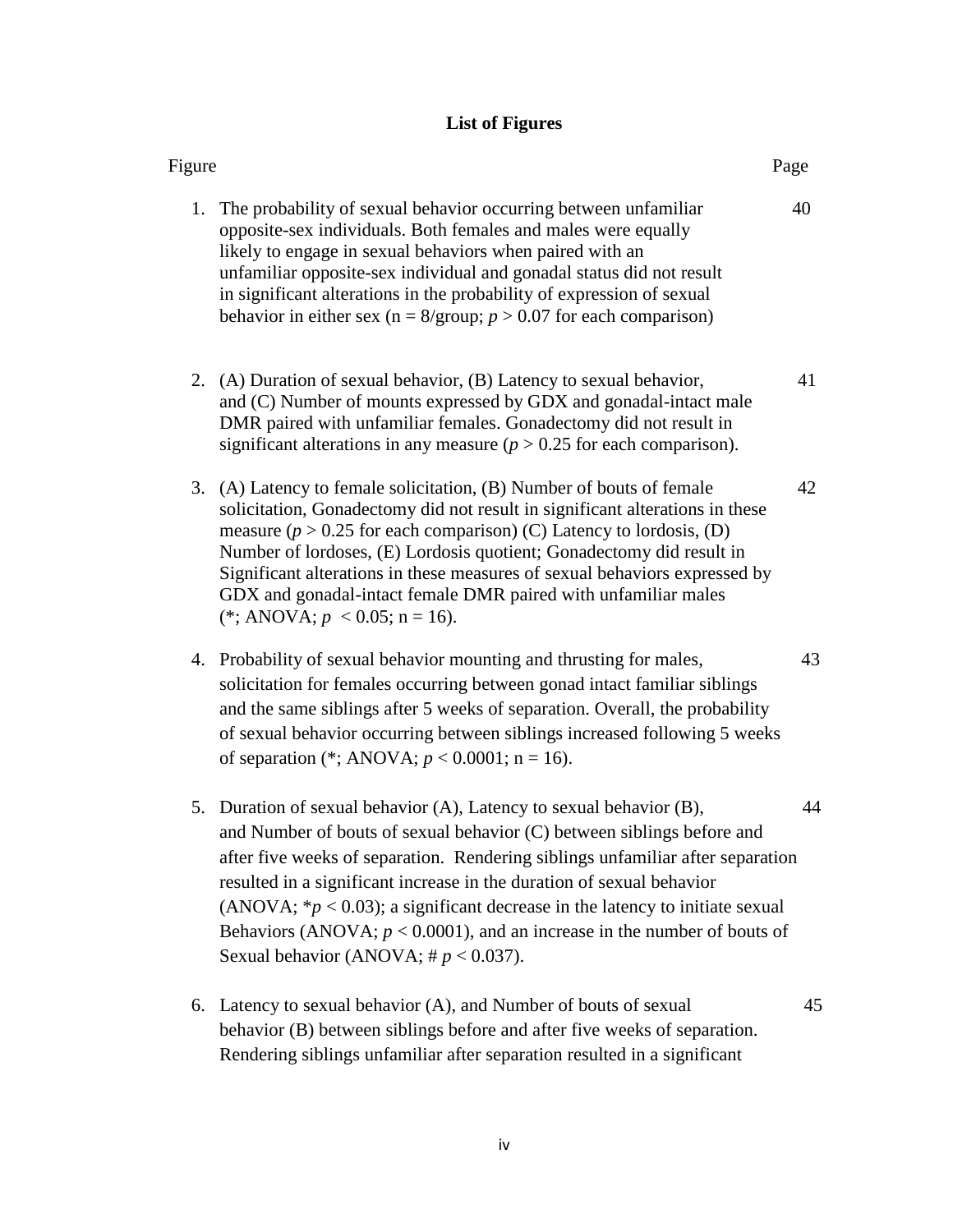decrease in the latency to initiate female solicitation (ANOVA;  $p = 0.0097$ ), and an increase in the number of bouts of female solicitation  $(ANOVA; p < 0.0469).$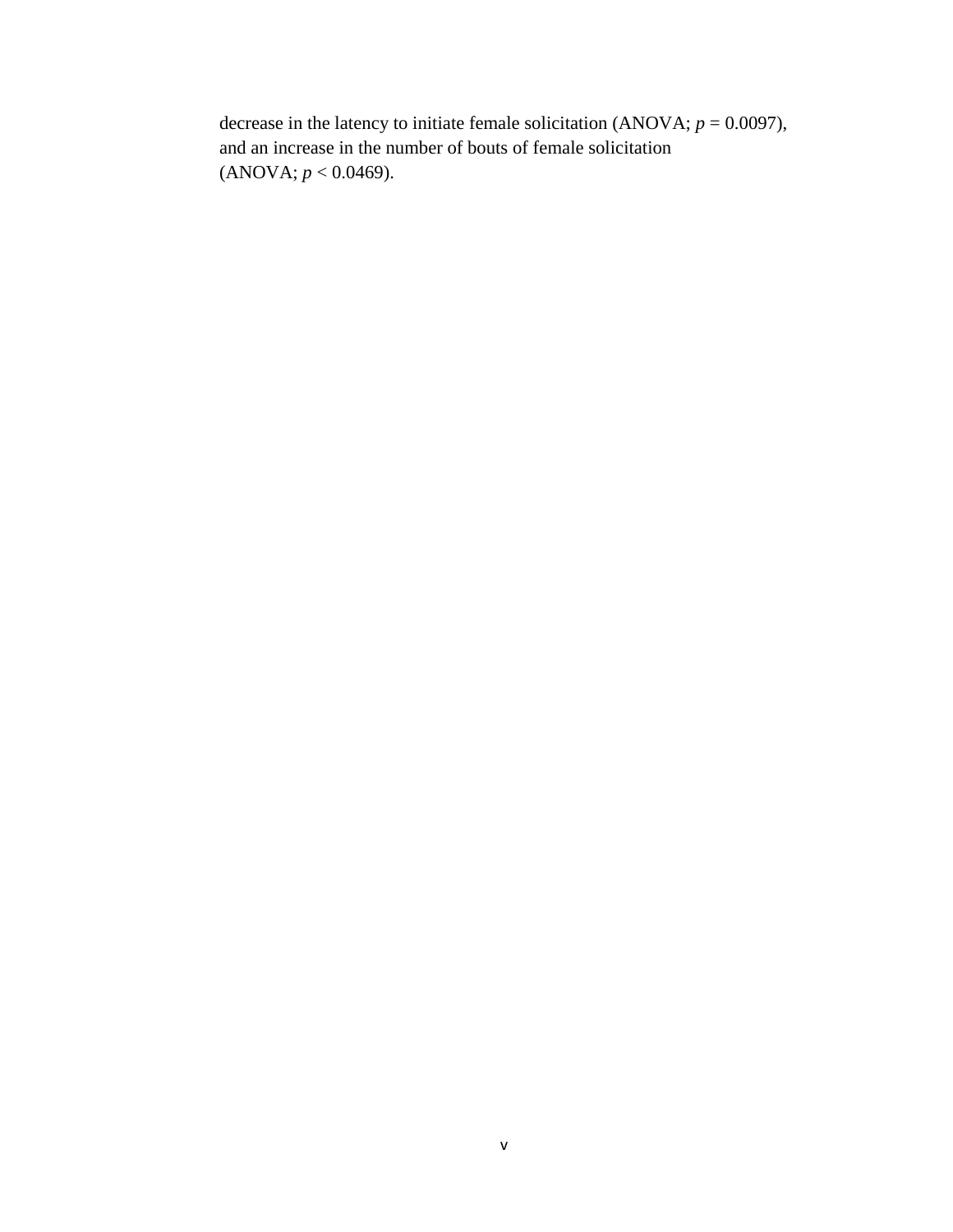#### **Chapter 1: Introduction**

Two mammalian species meet the criteria to be considered eusocial, naked molerats (NMR; *Heterocephalus glaber*) and Damaraland mole-rats (DMR; *Fukomys damarensis*; Holmes, Goldman, Goldman, Seney, & Forger, 2009). Eusociality is a social system in which animals form colonies that consist of overlapping generations of adults in which only a single breeding pair within the colony engage in reproduction, while the remaining members are non-reproductive but support the reproductive efforts of the breeders. This rare strategy appears to have arisen independently multiple times in different species (Holmes et al., 2009). The selective advantages of eusociality in mammals remain speculative, although multiple non-mutually exclusive hypotheses exist to explain the evolution of eusociality. Two of these hypotheses that have received the most attention regarding the evolution of cooperative breeder, of which eusociality is an extreme form of, are the ecological constraints hypothesis and the life history hypothesis. The ecological constraints hypothesis posits that cooperative breeding occurs as a result of the lack of suitable territories capable of supporting individual breeding, coupled with a high mortality risk associated with dispersal, and low chances of finding a suitable mate. Thus, the odds of an individual successfully breeding are low (Hatchwell  $\&$ Komdeur, 2000). The life history hypothesis emphasizes the role of life history traits such as clutch or litter size, dispersal, and longevity. This hypothesis suggests that in species with delayed maturity, high adult survival, and low reproductive and dispersal rates cooperative breeding is more likely to evolve (Hatchwell & Komdeur, 2000).

Within colonies of DMR, only a single female (often termed the "queen") and her male partner mate and produce offspring. The remaining colony members help raise the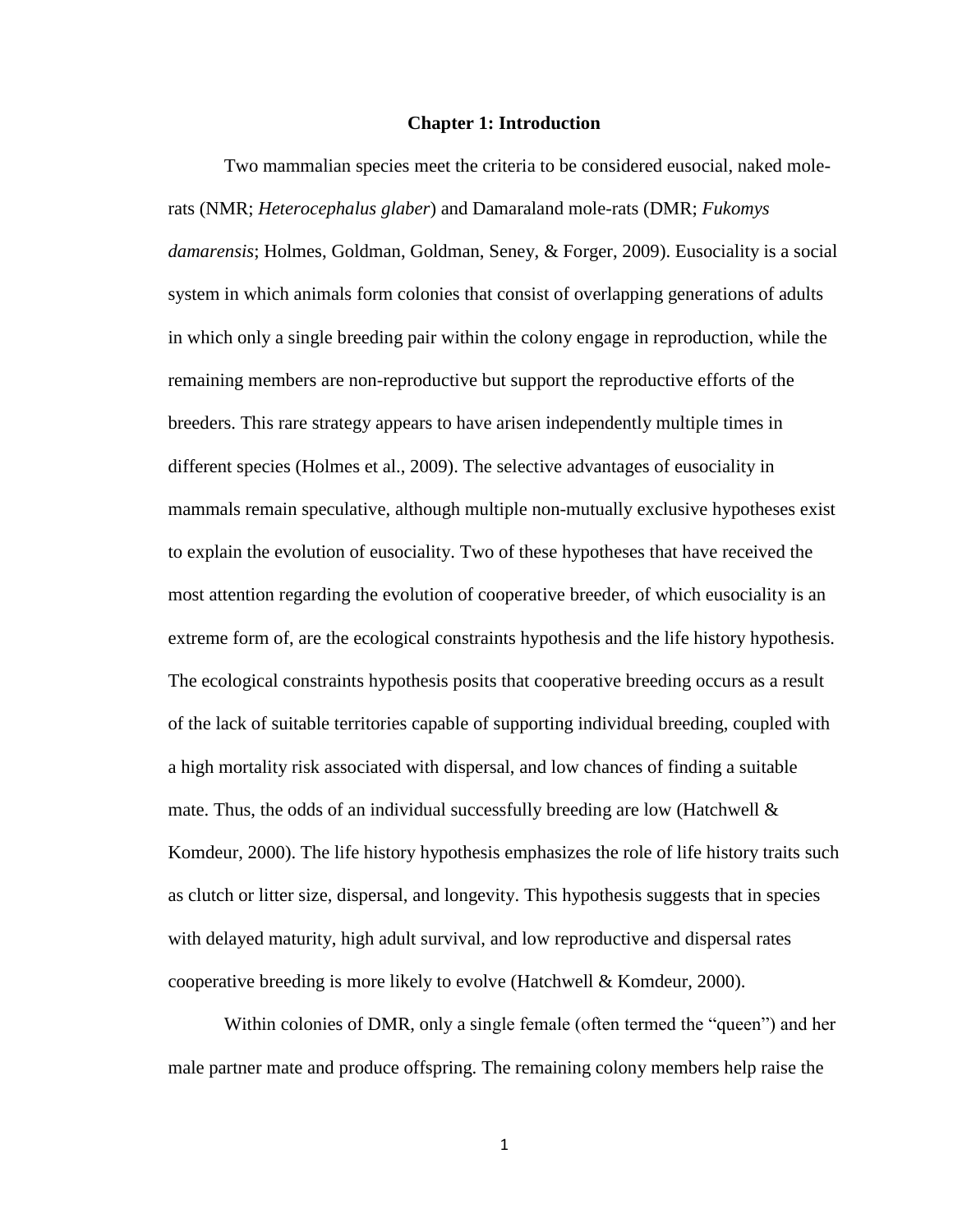offspring and act as workers helping to forage, dig tunnels, and defend the colony (Jarvis & Bennett, 1993). Female and male non-breeders in the natal colony refrain from reproduction. The lack of reproductive effort in both sexes of non-breeders, may occur through different mechanisms. In other cooperatively breeding species, there are multiple levels at which reproduction can be interrupted; e.g., suppression of gamete development (Haigh, 1987), suppression of ovulation (Abbott, 1984), the reabsorption of embryos (Rood, 1980), or through lack of necessary stimuli from a potential mate (Schoech, Mumme, & Moore, 1991; Solomon, Brant, Callahan, & Steinly, 2001). In the wolf (*Canis lupus)*, dominant females may suppress reproduction in subordinate females through interruption of sexual behavior (Molteno  $\&$  Bennett, 2000). Similarly, in the NMR, it is thought that the breeding queen actively suppresses reproductive development in subordinate females through physical contact (Faulkes & Abbott, 1997). Both of these examples illustrate the "dominant control" model of active reproductive suppression. It is not known whether the lack of reproductive effort in non-breeding DMR is the result of active suppression by one of the breeders (i.e., dominant control), or due to the lack of the proper stimulatory cues in the natal colony (Burland, Bennett, Jarvis, & Faulkes, 2004; Clarke, Meithe, & Bennett, 2001; Faulkes & Bennett, 2001; Molteno & Bennett, 2000). Attempts to characterize the mechanism underlying female reproductive suppression in DMR have yielded conflicting results; Molteno and Bennett (2000) suggest that removal of a non-breeding female from the natal colony results in reproductive maturation., In contrast, other studies indicate that when a non-breeding female is allowed to interact with an unfamiliar male from a different colony, she will become reproductively competent even in the presence of the breeding queen (Cooney & Bennett, 2000; Snyman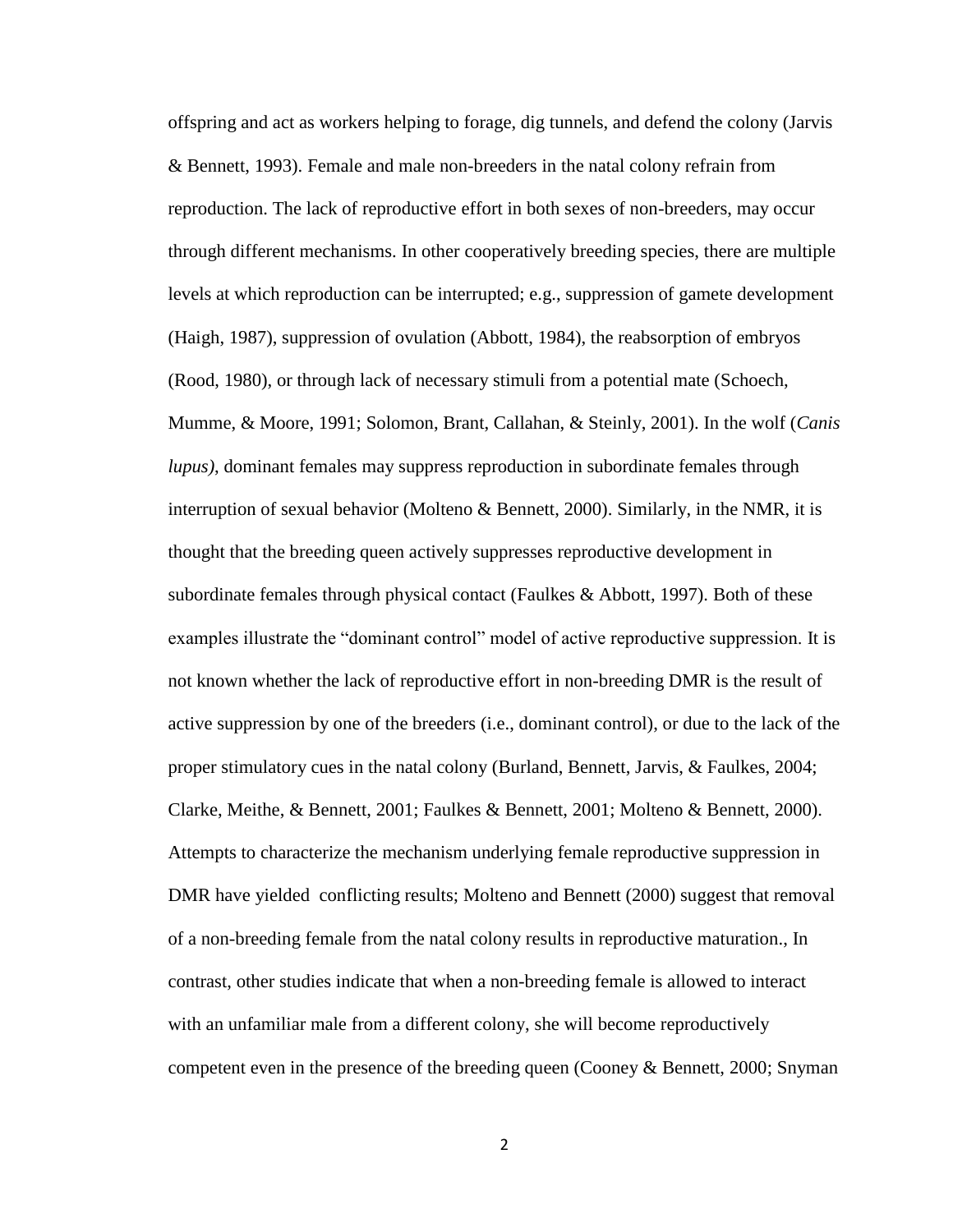et al., 2006). The latter result argues against the dominant control hypothesis and instead favors the hypothesis that in DMR, the lack of direct reproduction by non-breeders results from the lack of appropriate stimulatory cues. Remarkably, in DMR, there is also evidence that suggests that incest avoidance alone is sufficient to prevent sexual activity in non-breeding females (Cooney & Bennett, 2000). Introduction of a foreign male into a colony of DMR that had become reproductively quiescent following loss of the breeding female resulted in a renewal of sexual activity in formerly non-breeder females (Rickard & Bennett, 1997). Even more striking, Rickard and Bennett (1997) noted that introduction of a single unfamiliar male into a fully functional breeding colony of DMR resulted in the rapid appearance of soliciting behaviors among non-breeding females, directed in all cases toward the unfamiliar male. In five of 10 colonies so treated, one of the previously non-breeding females was the only female that continued to show sexual activity three weeks after introduction of the unfamiliar male (i.e., the status of breeding queen in these five colonies was usurped; Cooney & Bennett, 2000).

Non-breeding females do not exhibit reproductive behaviors when housed only with members of their natal colony, observations that indicate the importance of incest avoidance as a determinant of sexual behaviors in DMR (Jacobs, Reid, & Kuiper, 1998). Taken together, the above findings suggest that multiple mechanisms may act to keep females from breeding while in their natal colony. Regardless of the mechanism, female non-breeders, even after attaining a mature body size, fail to undergo puberty and exhibit underdeveloped uteri and ovaries (Holmes et al., 2009). These females exhibit lower concentrations of basal luteinizing hormone (LH) and progesterone when compared to breeding females. Non-breeding females also fail to ovulate, and do not exhibit sexual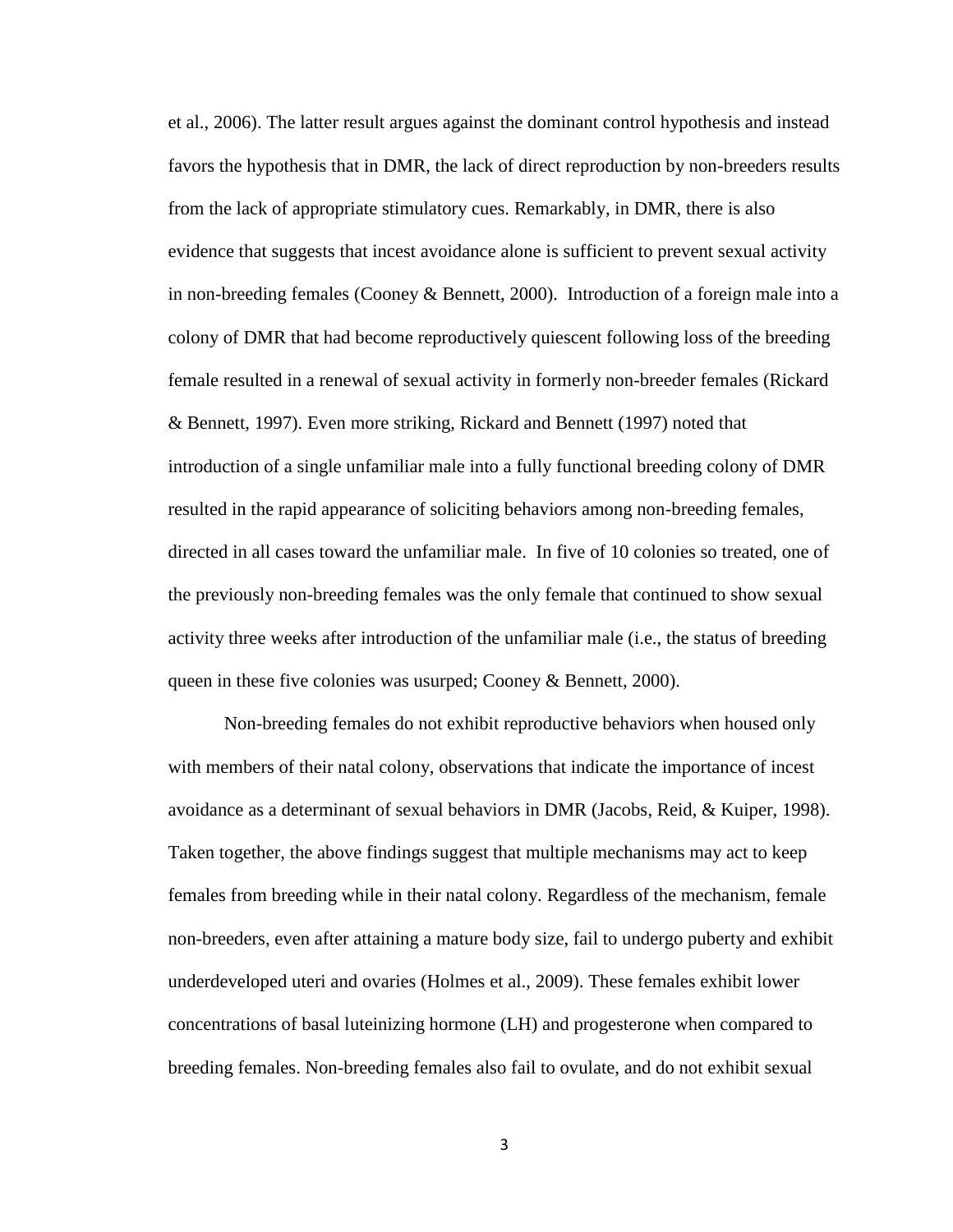behavior while living within their natal colony (Bennett, Jarvis, Faulkes, & Millar, 1993). The reproductive axes of non-breeding males, on the other hand, are virtually indistinguishable from those of breeding males. While non-breeding males exhibit smaller testes sizes compared to breeding males, they show similar number of sperm, and circulating concentrations of testosterone as compared to breeding males (Faulkes, Trowell, Jarvis, & Bennett, 1994; Holmes et al., 2009; but see Maswanganye, Bennett, Brinders, & Cooney, 1999). Therefore, it is possible that the mechanisms regulating reproductive behaviors differ between the sexes. Our primary objectives were to test the hypothesis that the expression of sexual behaviors in DMR is independent of the gonads in both males and females, and to determine the mechanism underlying inbreedingavoidance. Thus, we determined whether the expression of sexual behaviors persisted following removal of the gonads, as well as the effect of separation on incest avoidance between previously familiar siblings.

#### **Literature cited**

- Abbott, D. H. (1984). Behavioral and physiological suppression of fertility in subordinate marmoset monkeys. *American Journal of Primatology*, *6*(3), 169-186.
- Bennett, N. C., Jarvis, J. U. M., Faulkes, C. G., & Millar, R. P. (1993). LH responses to single doses of exogenous GnRH by freshly captured Damaraland mole-rats, *Cryptomys damarensis*. *Journal of Reproduction and Fertility*, *99*, 81-86.
- Burland, T. M., Bennett, N. C., Jarvis, J. U. M., & Faulkes, C. G. (2004). Colony structure and parentage in wild colonies of cooperatively breeding Damaraland mole-rats suggest incest avoidance alone may not maintain reproductive skew. *Molecular Ecology*, *13*, 2371-2379.
- Clarke, F. M., Miethe, G. H., & Bennett, N. C. (2001). Reproductive suppression in female Damaraland mole-rats *Cryptomys damarensis*: dominant control or selfrestraint? *Proceedings of the Royal Society Biological Sciences*, *268*, 899-909.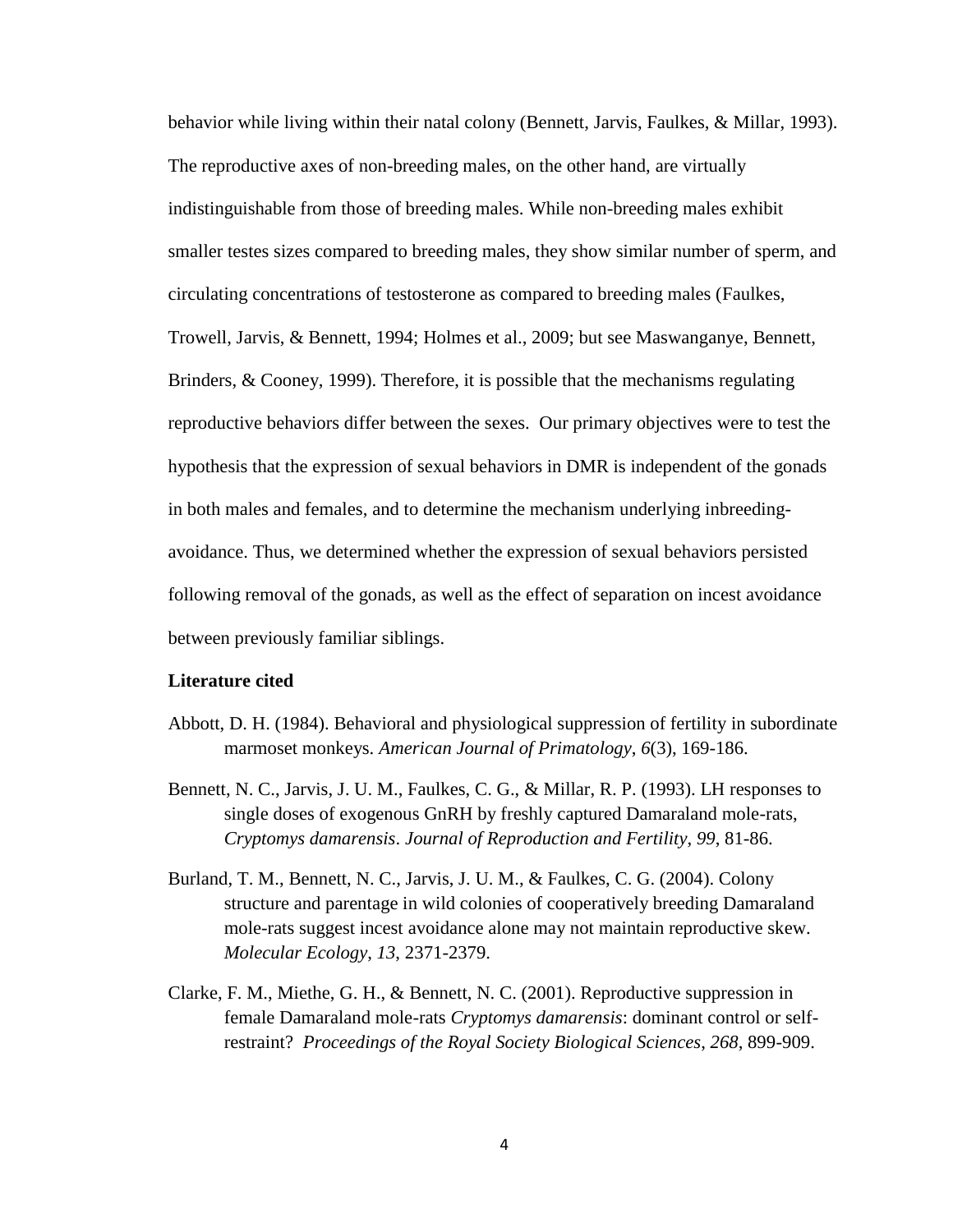- Cooney, R., & Bennett, N. C. (2000). Inbreeding avoidance and reproductive skew in a cooperative mammal. *Proceedings of the Royal Society Biological Sciences*, *267*, 801-806.
- Faulkes, C. G., & Abbott, D. H. (1997). Proximate mechanisms regulating a reproductive dictatorship: A single dominant female controls male and female reproduction in colonies of naked mole-rats. In N. G. Solomon & J. A. French (Eds.), *Cooperative Breeding in Mammals* (pp. 302–334), Melbourne, Australia: Cambridge University Press.
- Faulkes, C. G., & Bennett, N. C. (2001). Family values: group dynamics and social control of reproduction in African mole-rats. *Trends in Ecology and Evolution*, *16*(4), 184-190.
- Faulkes, C. G., Trowell, S. N., Jarvis, J. U. M., & Bennett, N. C. (1994). Investigation of numbers and motility of spermatozoa in reproductively active and socially suppressed males of two eusocial African mole-rats, the naked mole-rat (*Heterocephalus glaber*) and the Damaraland mole-rat (*Cryptomys damarensis*). *Journal of Reproduction and Fertility*, *100*, 411-416.
- Haigh, G. R. (1987). Reproductive inhibition of female *Peromyscus leucopus* female competition and behavioral regulation. *American Zoologist*, *27*(3), 867-878.
- Hatchwell, B. J., & Komdeur, J. (2000). Ecological constraints, life history traits and the evolution of cooperative breeding. *Animal Behaviour*, *59*, 1079-1086.
- Holmes, M. M., Goldman, B. D., Goldman, S. L., Seney, M. L., & Forger, N. G. (2009). Neuroendocrinology and sexual differentiation in eusocial mammals. *Frontiers in Neuroendocrinology*, *30*, 519-533.
- Jacobs D. S., Reid S., & Kuiper S. (1998). Out-breeding behaviour and xenophobia in the Damaraland mole-rat, *Cryptomys damarensis*. *South African Journal of Zoology*, *33*, 189-194.
- Jarvis, J. U. M., & Bennett, N. C. (1993). Eusociality has evolved independently in two genera of bathyergid mole-rats: But occurs in no other subterranean mammal. *Behavioral Ecology and Sociobiology*, *33*, 253-260.
- Maswanganye, K. A., Bennett, N. C., Brinders, J., & Cooney, R. (1999). Oligospermia and azoospermia in non-reproductive male Damaraland mole-rats *Cryptomys damarensis* (Rodentia: Bathyergidae). *Journal of Zoology*, London, *248*, 411-418.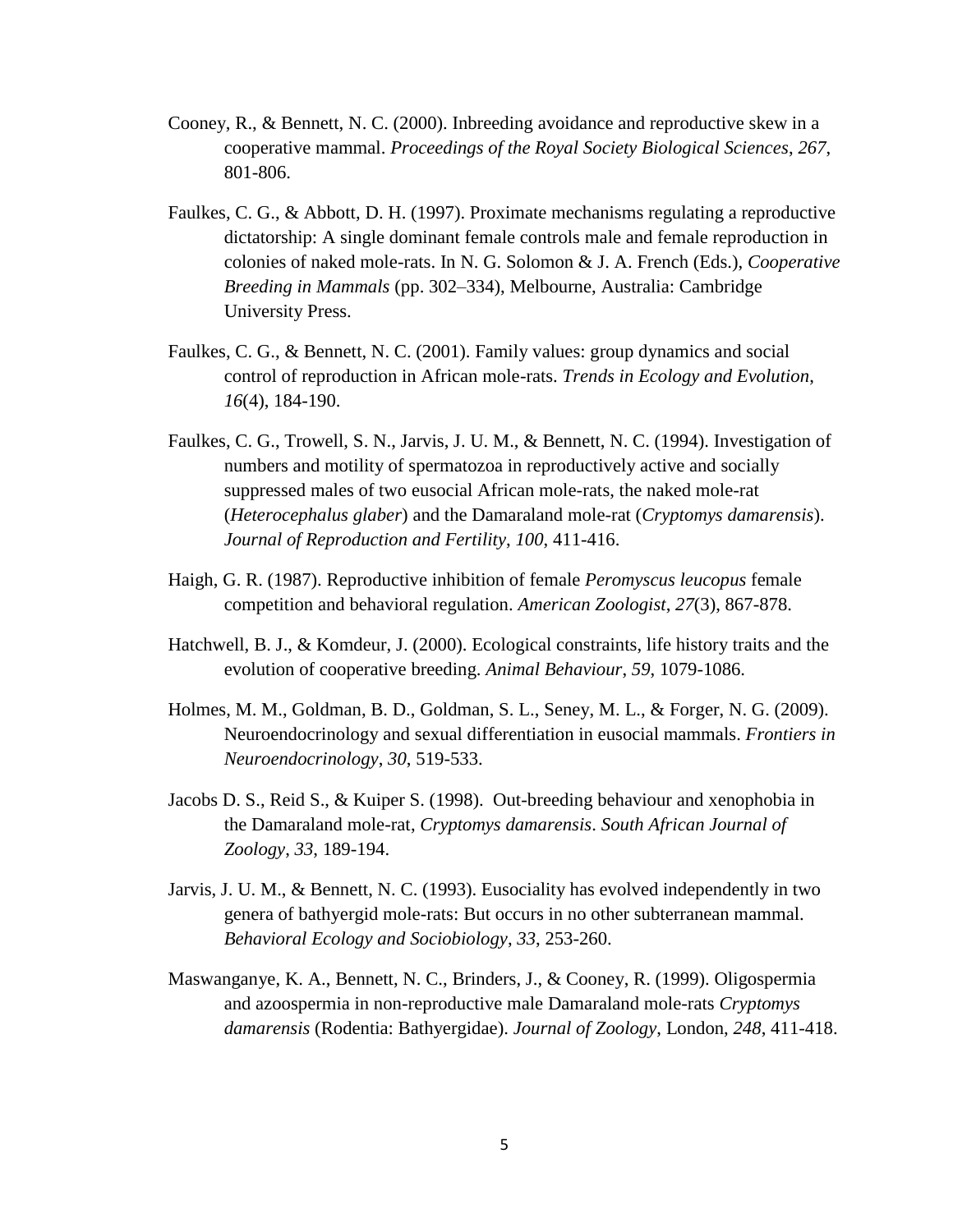- Molteno, A. J., & Bennett, N. C. (2000). Anovulation in non-reproductive female Damaraland mole-rats (*Cryptomys damarensis*). *Journal of Reproduction and Fertility*, *119*, 35-41.
- Rickard, C. A., & Bennett, N. C. (1997). Recrudescence of sexual activity in a reproductively quiescent colony of the Damaraland mole-rat (*Cryptomys damarensis*), by the introduction of an unfamiliar and genetically unrelated male: A case of incest avoidance in 'queenless' colonies. *Journal of Zoology*, *241*(1), 185-202.
- Rood, J. P. (1980). Mating relationships and breeding suppression in the dwarf mongoose. *Animal Behaviour*, *28*(1), 143-150.
- Schoech, S. J., Mumme, R. L., & Moore, M. C. (1991). Reproductive endocrinology and mechanisms of breeding inhibition in cooperatively breeding Florida scrub jays (*Aphelocoma c*. *coerulescens*). *The Condor*, *93*(2), 354-364.
- Snyman, P. C., Jackson, C. R., & Bennett, N. C. (2006). Do dispersing non-reproductive female Damaraland mole-rats, *Cryptomys damarensis* (Rodentia: Bathyergidae) exhibit spontaneous or induced ovulation? *Physiology & Behavior*, *87*(1), 88-94.
- Solomon, N. G., Brant, C. L., Callahan, P. A., & Steinly, Jr., B. A. (2001). Mechanisms of reproductive suppression in female pine voles (*Microtus pinetorum*). *Reproduction*, *122*, 297-304.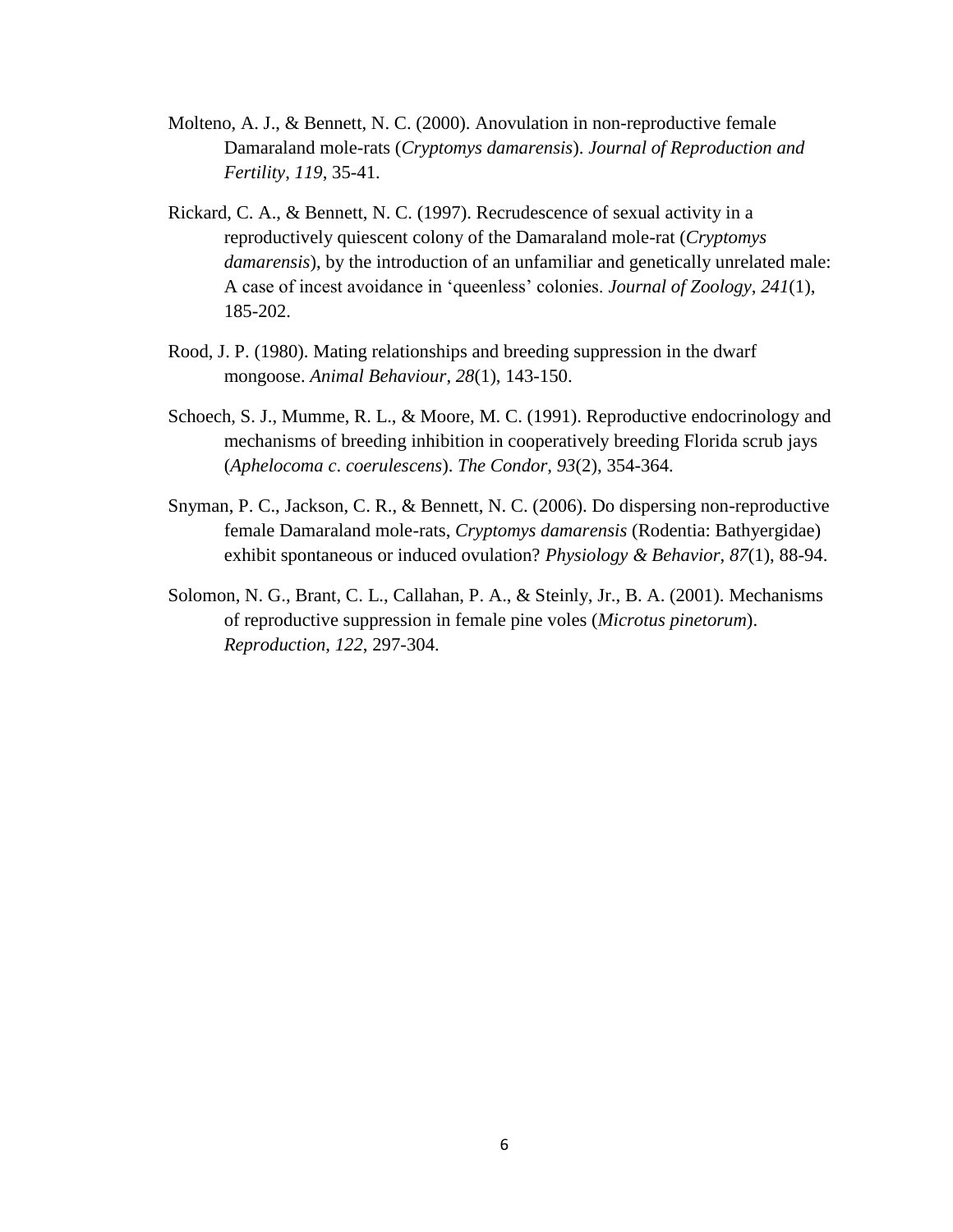### **Chapter 2: Social Cues Induce Sexual Behavior in Gonadectomized Male and Female Damaraland Mole-Rats**

Damaraland mole-rats (DMR) are eusocial mammals that live in colonies from two to approximately 40 individuals. Within these colonies only a single female and her male mate reproduce (Bennett et al., 1993). The remaining individuals are non-breeding workers that help raise the breeding pair's offspring. The non-breeders fail to exhibit reproductive behaviors while in their natal colony. Non-breeding female DMR fail to undergo puberty while in their natal colony, and exhibit underdeveloped ovaries and basal levels of ovarian steroid hormones (Holmes et al., 2009). Non-breeding males fail to exhibit sexual behaviors, even though they apparently undergo puberty while in the natal colony (Holmes et al., 2009). Models of eusociality hypothesize that the lack of reproductive effort by subordinates is necessary to maintain colony cohesiveness as nonbreeders attempting sexual behavior are often met with aggression from the breeding female. If an unfamiliar male is introduced to a colony there is an increase in aggressive behaviors between the breeding female and high ranking non-breeding females. After a period of time, breeding becomes restricted to a single dominant female, although it is not always the original female (Burland, Bennett, Jarvis, & Faulkes, 2004). Reproductive efforts by subordinates are typically met with aggression. This may promote colony cohesion, because the cost of attempting to reproduce outweighs the benefits received via indirect fitness found within the colony (Jarvis, O'Riain, Bennett, & Sherman, 1994). Despite the presence of non-breeders resulting in advantages to individuals and the group, some non-breeding male and female DMR must be capable of becoming breeders, although the mechanism by which this occurs remains unknown. Interestingly, when nonbreeders are paired with unfamiliar, opposite-sex conspecifics, they often exhibit mating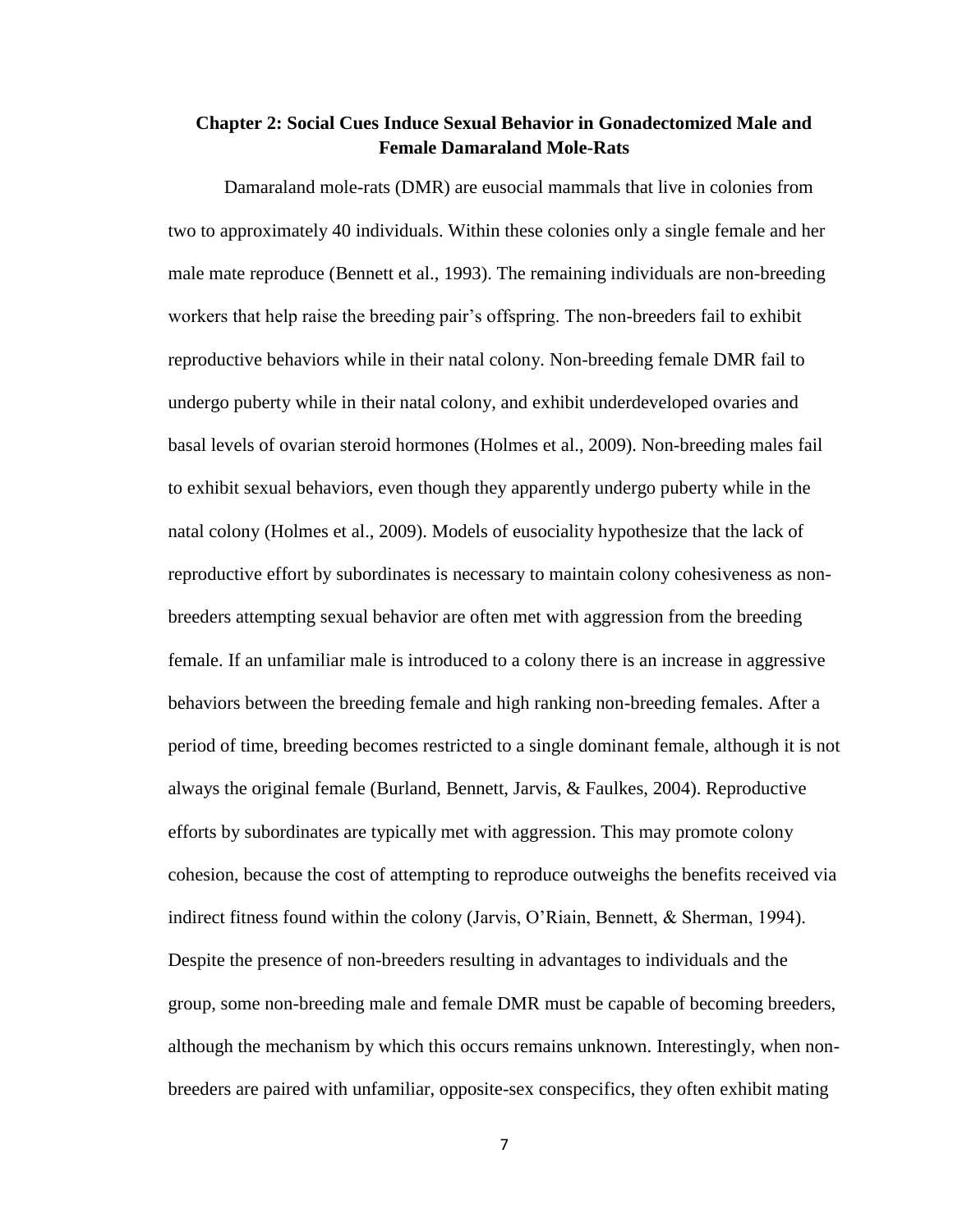behavior (mounting, lordosis, etc.) within minutes (Cooney & Bennett, 2000; B. Goldman, pers. comm). It is remarkable that these prepubertal females mate so quickly following exposure to an unfamiliar male as female rodents typically require elevated levels of estrogen for at least 18-24 hours to permit the expression of mating behaviors (Pfaff & Schwartz-Giblin, 1988).

Given that non-breeding females are physiologically prepubescent, we hypothesized that gonadal hormones may not be necessary for the induction of sexual behavior, as it is unlikely that the hypothalamic-pituitary-gonadal (HPG) axis could be activated quickly enough to result in the expression of reproductive behavior within such a short time frame. The independence of sexual behavior from gonadal steroids is rare in vertebrates, especially females; occurring in relatively few species, including some birds, reptiles, and primates, including humans (Nelson, 2005). An integral role for ovarian hormones in the expression of sexual behavior stems from experiments in which ovariectomy resulted in the absence of estrous behavior, but the behaviors were restored following estrogen replacement (Ball, 1936; Young, 1961).

The lack of direct reproductive effort in female non-breeders may be due to differences in the regulation, or activity, of the HPG axis, as compared to breeding females. Within this axis, gonadotropin-releasing hormone (GnRH) regulates release of the gonadotropins, luteinizing hormone (LH) and follicle-stimulating hormone (FSH), and is a necessary component of the vertebrate reproductive system (Hadley & Levine, 2007). There are no apparent differences in the number or size of GnRH neurons between breeding and non-breeding female DMR (Molteno, Kallo, Bennett, King, & Coen, 2004). Despite this, the response to GnRH at the level of pituitary could differ between breeding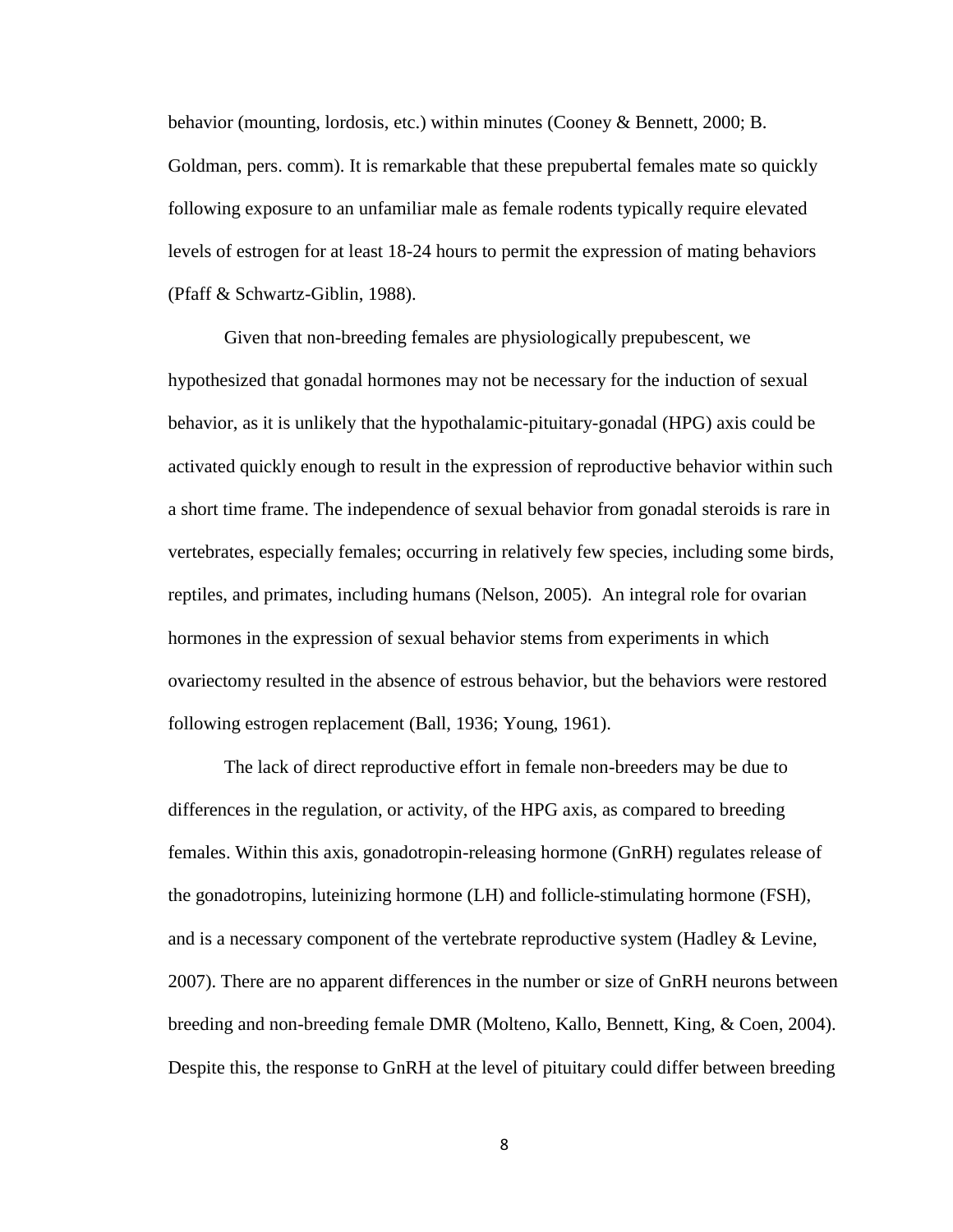and non-breeding females. Indeed, injections of exogenous GnRH, the GnRH "challenge" paradigm, resulted in greater LH secretion in breeding females than in nonbreeding females (Bennett et al., 1993). However, with four repeated injections, that difference was no longer apparent (Holmes et al., 2009), indicating that the apparent difference in pituitary sensitivity may actually represent a downstream consequence rather than a cause of reproductive quiescence. These results indicate that the primary site of inhibition is upstream of GnRH neurons rather than at the pituitary (Faulkes, Abbott, Jarvis, & Sherriff, 1990a; Holmes et al., 2009).

Unlike females, male non-breeders do not differ in their reproductive physiology from male breeders). For example, plasma concentrations of LH, FSH and testosterone (T) are not different between reproductive and non-reproductive male DMR (Nice, Fleming, Bennett, Bateman, & Miller, 2010). Although testis weights are greater relative to body weight in breeding males as compared to non-breeders, there are no significant differences in numbers of spermatozoa (Faulkes et al., 1994; Holmes et al., 2009; but see Maswanganye, Bennett, Brinders, & Cooney, 1999). Thus, in males the lack of reproductive effort may be due to either inhibition of sexual behavior downstream of the HPG axis or to the lack of the proper social stimuli (Schoech, Mumme, & Wingfield, 1996; Maswanganye et al., 1999). This indicates that in non-breeding males regulation of sexual activity likely occurs at the behavioral, rather than physiological, level.

It is energetically costly to maintain an up-regulated reproductive system (Wingfield, Lynn, & Soma, 2001), and in a eusocial species it may be especially costly if it results in aggressive encounters between non-breeders and breeders. Thus, while in the natal colony, the absence of the expression of sexual behaviors in non-breeder males and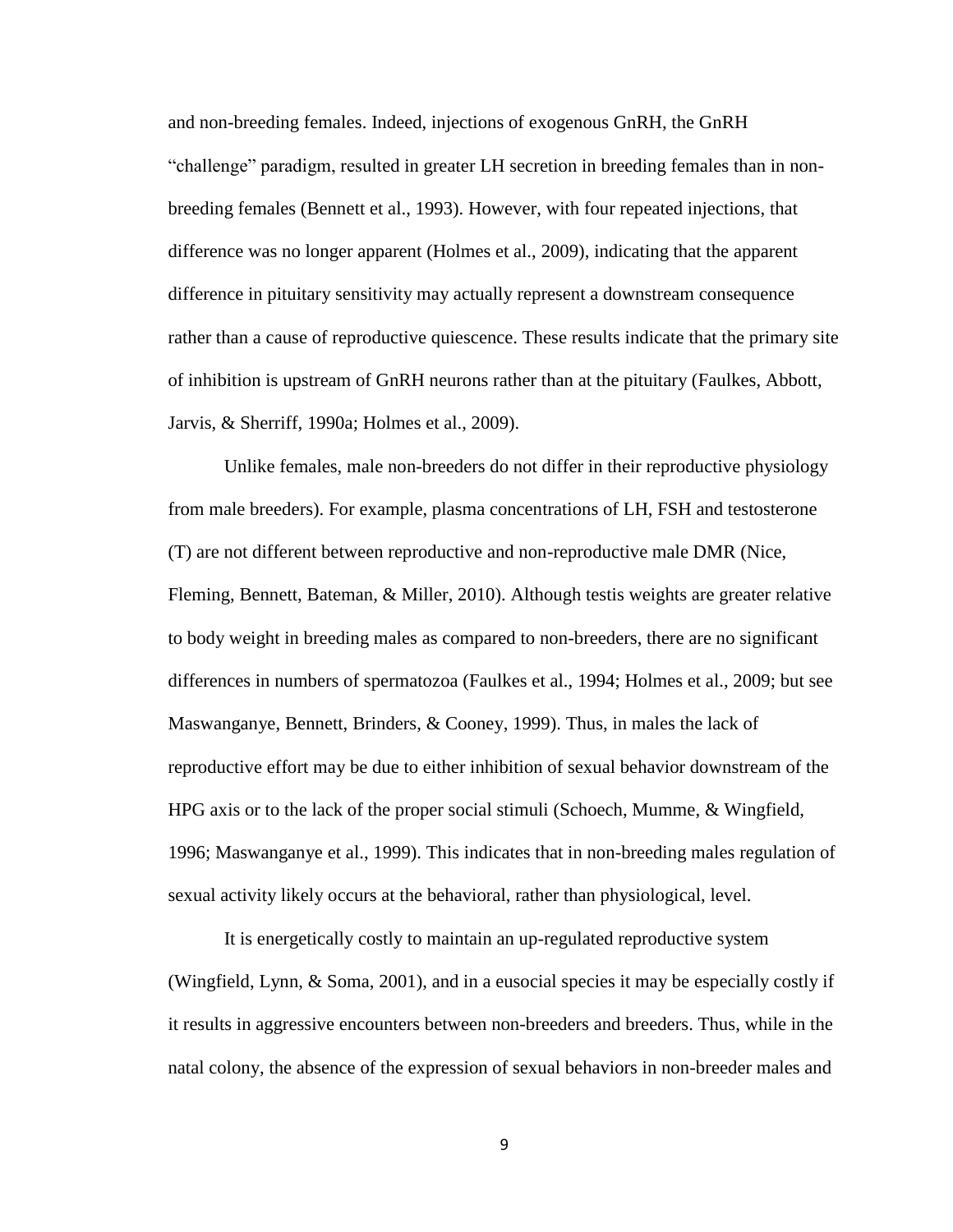females may be a selected trait. The apparent sex difference in the pattern of reproductive regulation may be based on physiological differences in the time-course of gametogenesis between males and females; it can take up to two months for an azoospermic male to produce viable sperm (Johnson & Everitt, 1984). Therefore, it may benefit non-breeding males to have viable sperm already formed in case of copulatory opportunities. By comparison, the hormonal cascade that leads to ovulation in females may only require days to weeks (Nelson, 2005), thus, females remain reproductively suppressed until an opportunity to mate occurs. In the case of females, the act of mating may trigger reproductive maturation (Clark & Galef, 2001; Widowski, Ziegler, Elowson, & Snowdon, 1990). These observations indicate an obvious hurdle regarding the expression of sexual behavior in non-breeder female DMR; that is, she must be capable of exhibiting sexual behavior in the absence of fully functioning ovaries.

It is well established that for most mammals gonadal hormones are integral to the expression of sexual behavior. Testosterone is important for the stimulation of male sexual behaviors (Sachs & Meisel, 1988), whereas estrogen and progesterone are important for female sexual behaviors (Pfaff & Schwartz-Giblin, 1988). Thus, males and females of many species exhibit significantly reduced sexual behaviors when sex steroid hormones are removed via gonadectomy (GDX), and treatment with exogenous sex steroids often results in the return of sexual behaviors (Nelson, 2005). Thus, in most female mammals, ovariectomy eliminates sexual receptivity whereas treatment with estrogen, in some cases in combination with progesterone, restores it (Beach, 1976; Rissman & Bronson, 1987). In rodents, the lordosis reflex, a stereotyped female copulatory behavior involving the dorsiflexion of the vertebral column, is also dependent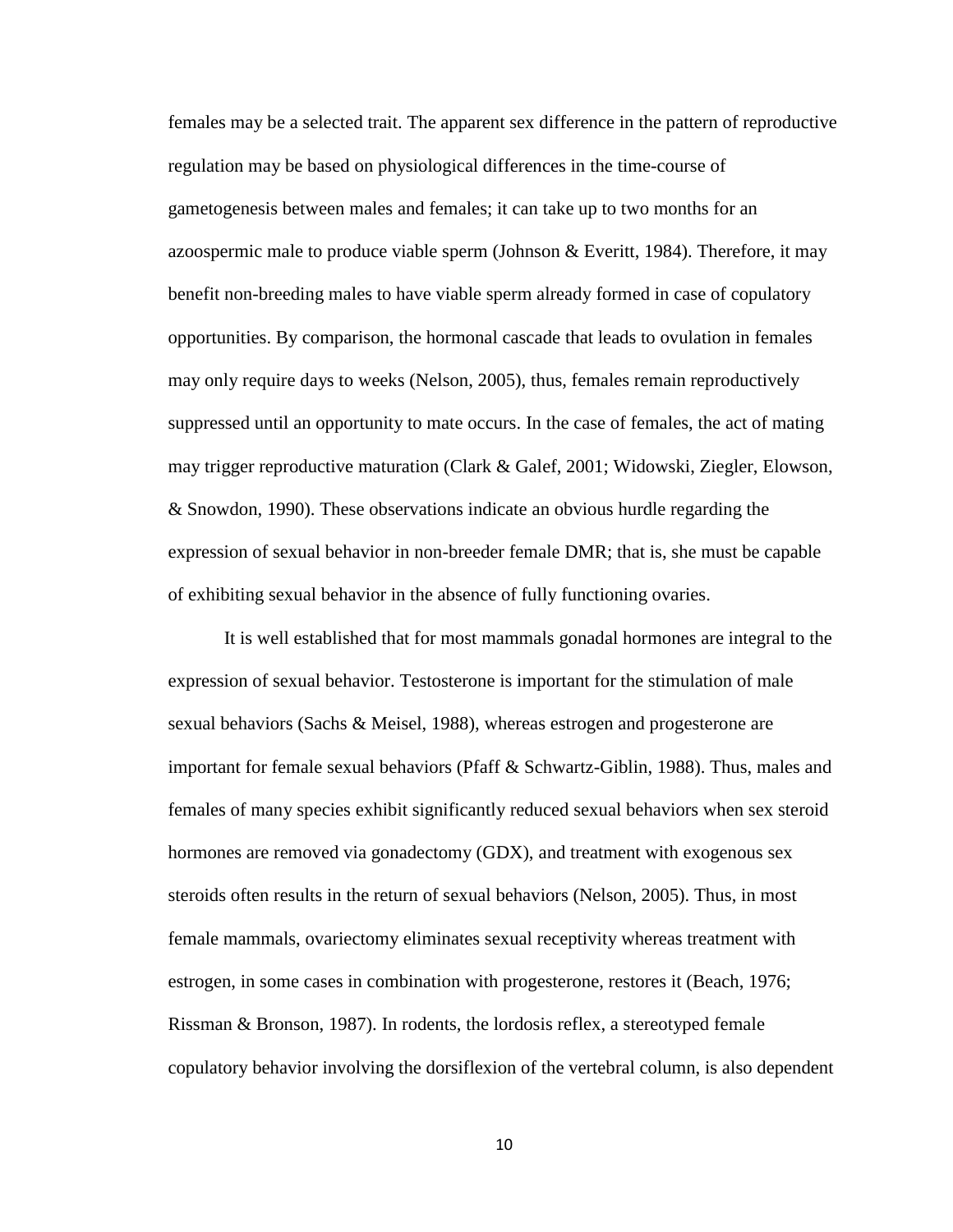on estrogen levels (Pfaff, Diakow, Zigmond, & Kow, 1974). Female lordosis is often presented as the lordosis quotient (LQ), which is calculated as the number of times a female exhibits lordosis divided by the number of mounts by the male within a test. LQ is heavily dependent on gonadal function. Thus, the LQ of ovariectomized female rats can approach zero, whereas intact females exhibit an LQ of ~0.95 (Hardy & DeBold, 1972). In males of some vertebrate species, castration leads to the elimination of all sexual behaviors and testosterone replacement restores sexual behavior (e.g., Japanese quail, *Coturnix coturnix japonica*; Adkins & Adler, 1972). However, to varying degrees, rats (*Rattus norvegicus*), guinea pigs (*Cavia porcellus*), golden hamsters (*Cricetus auratus*), dogs (*Canis lupus familiaris*), and cats (*Felis catus*) retain sexual behaviors postcastration (Beach, 1970), but this is often dependent on preoperative sexual experience (Costantini et al., 2007). Although there is interspecies variation in the importance of gonadal steroids for sexual activity, most male sexual behavior relies heavily on testosterone and its metabolites and after castration sex drive and the expression of sexual behaviors decline (Hull & Rodriguez-Manzo, 2009). A similar post-GDX persistence of sexual behaviors is rarely observed in non-primate females (Young, 1961). Restoration of the expression of sexual behaviors via hormone replacement requires weeks in males while only taking hours to days in females (Young, Goy, & Phoenix, 1961); thus, in mammals of both sexes, gonadal regulation of sexual behaviors is well-established.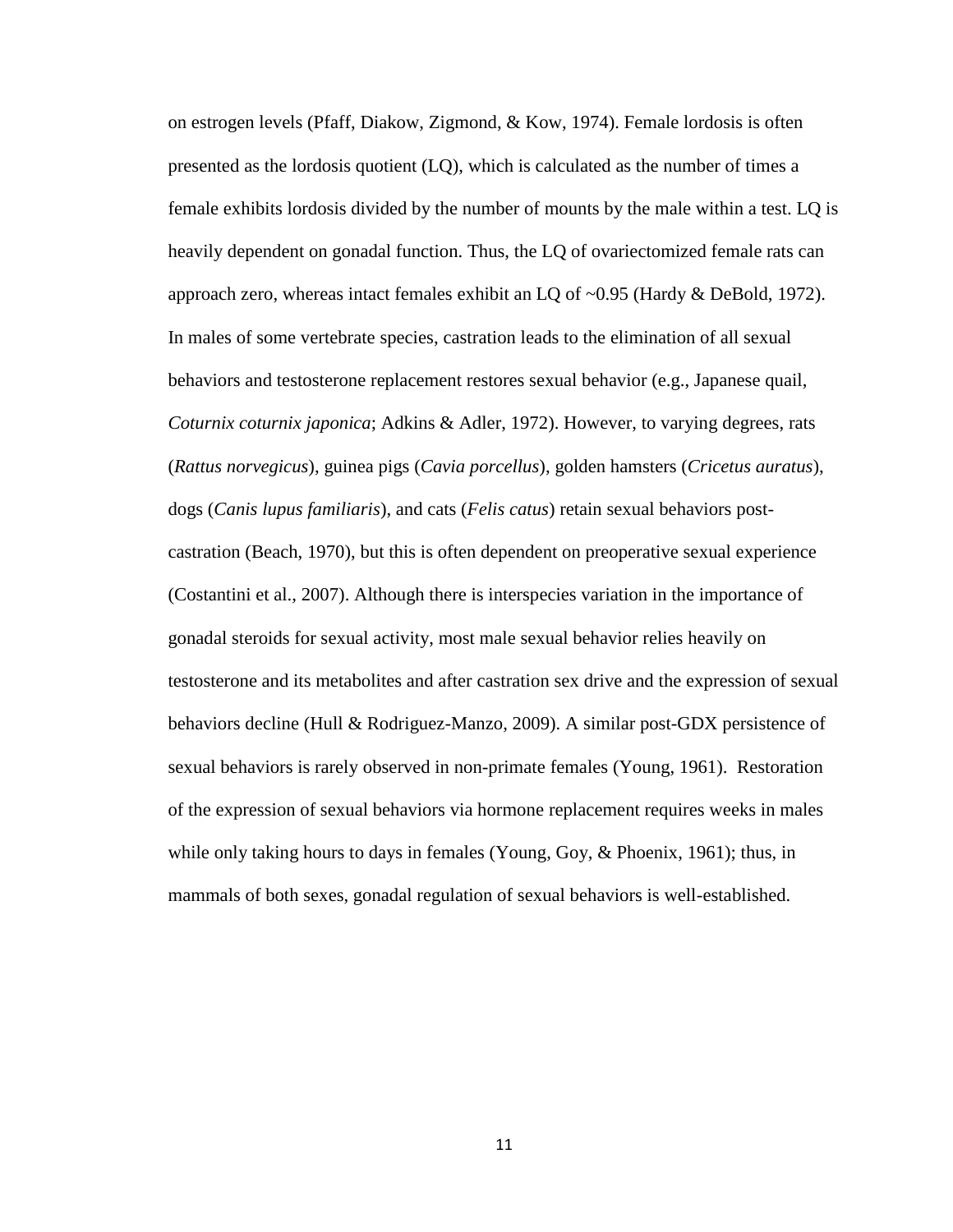#### **Methods**

#### **Animals**

Male and female DMR from colonies at the University of Memphis (animals originally provided by Dr. Bruce Goldman at the University of Connecticut), approximately two to three years of age were used in the behavior tests (these rodents can live up to 15 years [Holmes et al., 2009]). Their diet consists of ad libitum sweet potatoes (EasyWay Produce) with dry rodent pellets (Harlan 2019, 19% protein diet) provided as a supplement. Colonies were maintained in caging systems that consisted of two different sized (60 x 40 x 20 cm) and (48 x 25 x 20 cm) polypropylene tubs with Plexiglas<sup>TM</sup> lids and were connected by lengths of extruded polycarbonate tubing. Cages contained a 1:1 mixture of corncob and pine bedding. All experimental procedures and husbandry were approved by the University of Memphis Animals Care and Use Committee and comply with the criteria established by the National Institutes of Health Guide for the Care and Use of Laboratory Animals.

#### **Surgeries**

Sixteen adult mole-rats (eight of each sex) were anesthetized with an intraperitoneal injection of Ketamine/Xylazine/Acepromazine "cocktail" (0.0017 ml/g). Briefly, an abdominal incision was made in the males to remove their testes. Bilateral dorsal incisions were made to remove the ovaries from the females. Incisions were sutured with surgical thread following the removal of the gonads. Lidocaine cream (4%) was applied topically to the incision site to ameliorate pain and discomfort, and animals were subcutaneously administered Rimadyl (50 mg/ml).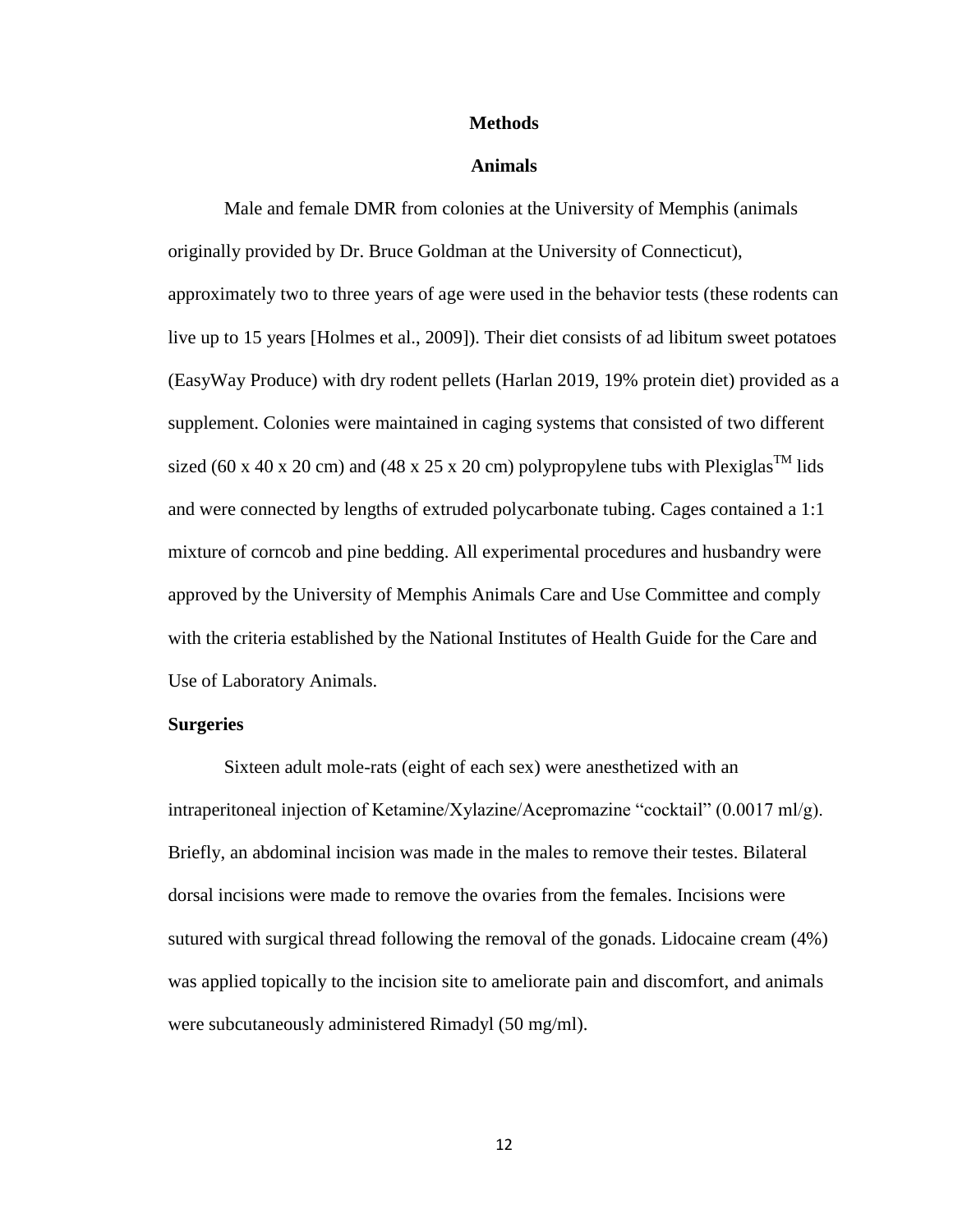#### **Testing of Sexual Behavior**

GDX animals were housed in isolation for five to seven days following surgery to allow for recovery. After the animals had recovered from surgery, testing began. Pairs of opposite sex unfamiliar (UNF) conspecifics were tested 12 times in sexual behavior tests.

#### **Testing**

Animals were housed individually except during behavioral tests. On two days each week, we tested pairs of unfamiliar partners by placing one GDX male and one GDX female in a large arena (60 x 40 x 20 cm) for 20 minutes. We recorded any instance of mating behavior, including female solicitation (backing the anogenital region toward the male's head) and lordosis (arching of the spine, deflection of the tail, and immobility), male mounting and thrusting, as well as the latency to initiation and number of each behavior. Animals were tested once with eight individuals, in the remaining four tests, pairs were repeated once. All tests were recorded using a JVC GZ-MG21U camcorder and scored from recordings.

#### **Quantification of Sexual Behaviors**

Behaviors were scored by a single blind observer. Only overt sexual acts were scored as sexual behaviors (mounting and thrusting, solicitation, and lordosis). The LQ was determined by dividing the number of times a female lordosed by the number of times a male mounted. For each individual, the mean values for each behavioral measure were calculated (e.g., the average number of mounts a male exhibited over the 12 tests with unfamiliar females) then analyzed using ANOVA or repeated-measures ANOVA. The proportion of individuals exhibiting sexual behavior was analyzed by Chi-square or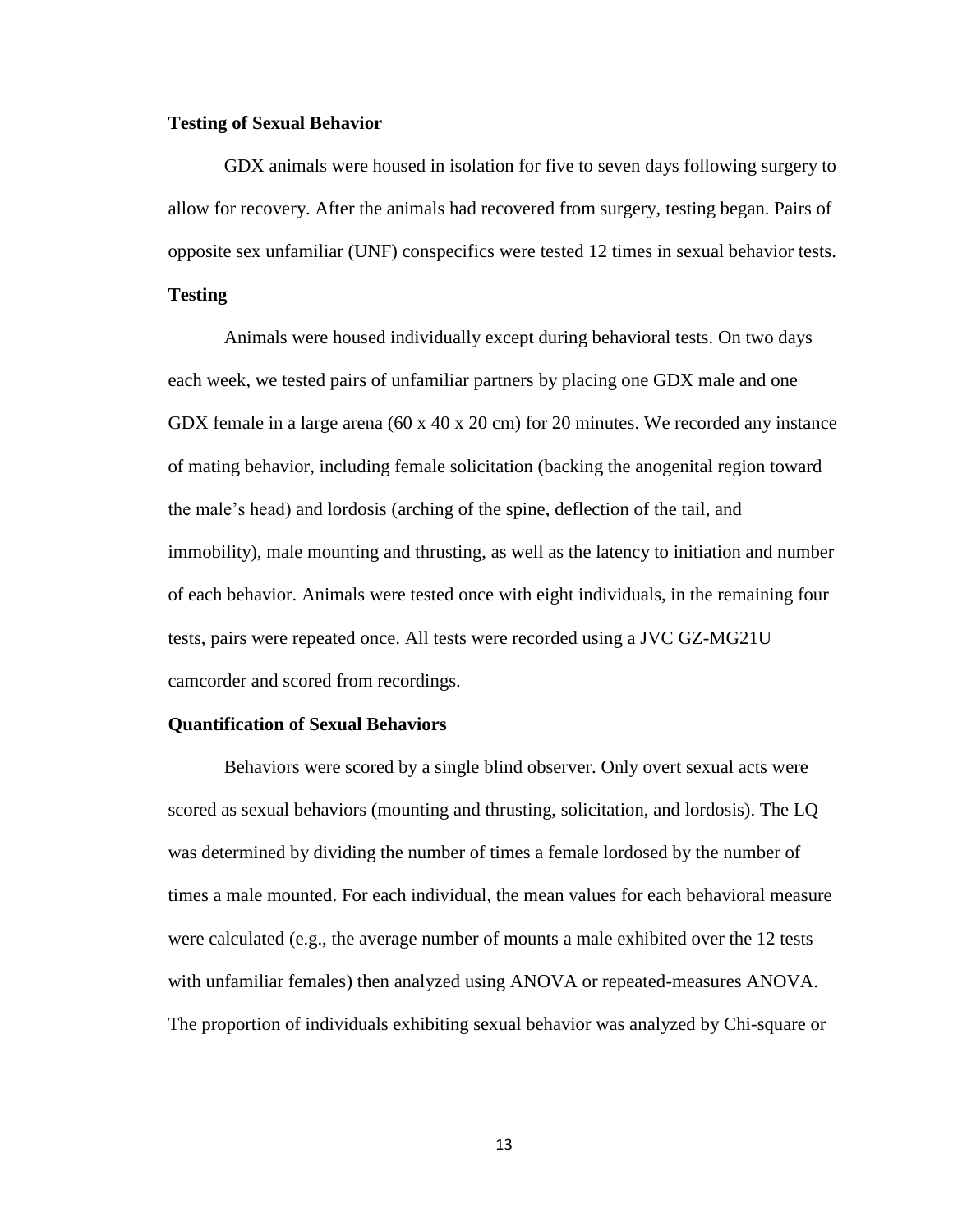Fisher's exact tests. For all statistical analyses, differences were considered significant if  $p < 0.05$ .

We calculated the male's latency to express sexual behavior, duration of sexual behavior, and number of bouts. In females, the latency to the expression of solicitation behavior and lordosis were recorded as were the number of bouts of solicitation and lordosis. Means were obtained by averaging values for all tests for each condition (i.e., 12 trials paired with an unfamiliar individual). Additionally, to assess differences in the proportion of individuals in each group that expressed each behavior, we compared the number of individuals in which each behavior was expressed in at least one trial in each condition.

#### **Results**

#### **Role of the Gonads in the Expression of Sexual Behaviors**

**Probability of Exhibiting Sexual Behavior***.* Gonadal status did not impact the proportion of either male or female DMR exhibiting sexual behavior, (mounting and thrusting for males and lordosis for females), when paired with unfamiliar opposite sex individuals. Thus 87.5 % (7/8) and 75% (6/8) of gonadal- intact and GDX males, respectively, exhibited mounting and thrusting behaviors in at least one trial, whereas 100% (8/8) and 87.5% (7/8) of gonadal-intact and GDX females, respectively, exhibited lordosis in at least one trial (Fisher's exact test: *p* > 0.99 for both males and females). Gonadal status also did not determine the probability of individuals engaging in sexual behavior when paired with unfamiliar opposite-sex individuals (i.e., the number of tests out of the 12 tests with unfamiliar individuals in which each behavior occurred;  $p > 0.07$ , Figure 1).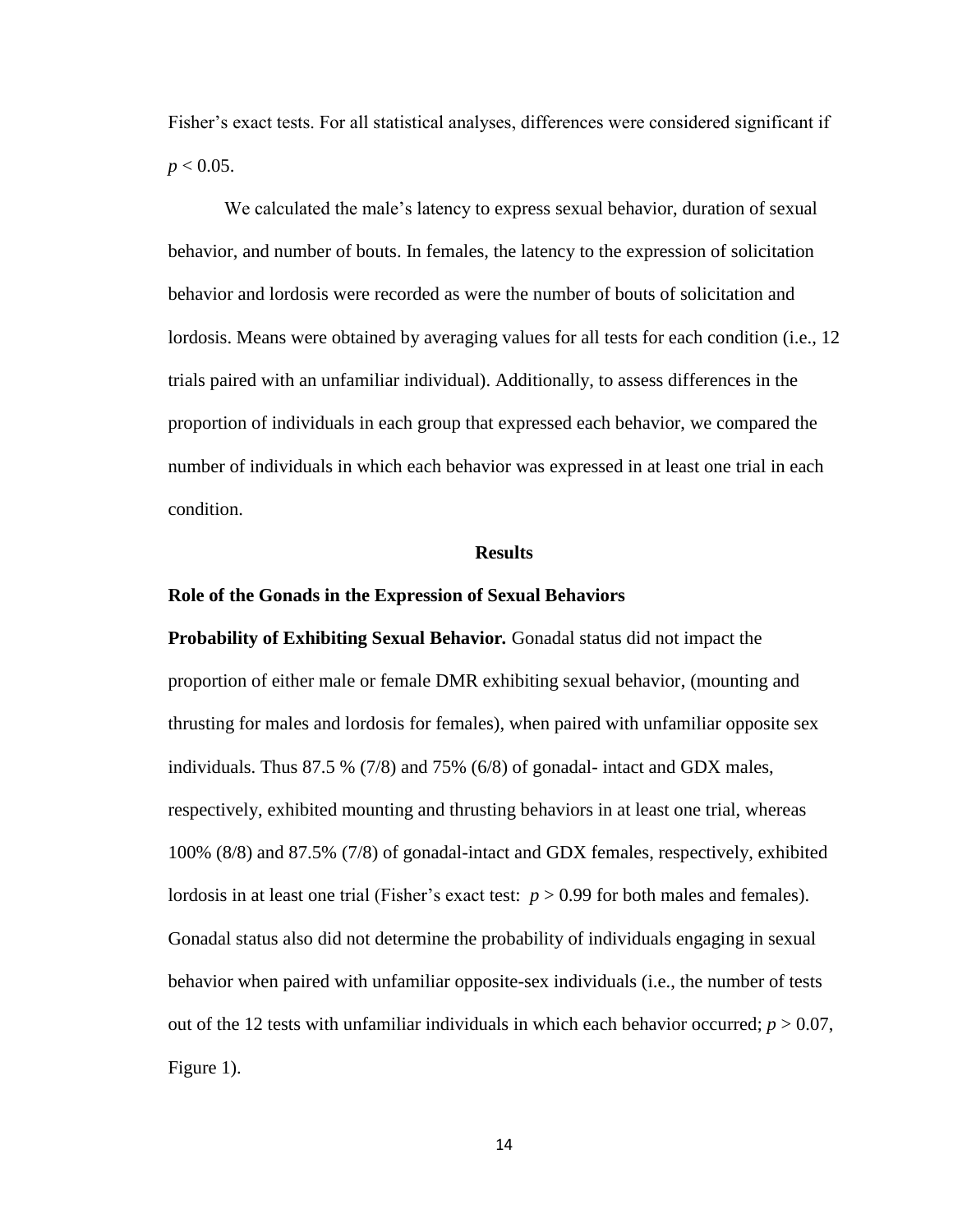No sex difference existed in the proportion of DMR engaging in sexual behavior with an unfamiliar opposite-sex individual regardless of gonadal status (Fisher's exact: *p* > 0.99 for each comparison); nor in the probability of engaging in sexual behavior in these tests ( $p > 0.5$ , Figure 1).

#### *Latency, Duration, and Number of Bouts of Sexual Behavior.*

*Males*. Gonadal status did not significantly impact the average latency to mount, the duration of mount, or the average number of mounts exhibited by male DMR  $(F_{1,14} =$ 1.34; *p* = 0.27, Figure 2A, *F*1,14 = 1.38; *p* = 0.26, Figure 2B, *F*1,14 = 0.92; *p* = 0.36, Figure 2C, respectively).

*Females*. Gonadal status did not significantly impact the average latency to female solicitation ( $F_{1,14} = 0.57$ ;  $p = 0.47$  Figure 3A) or number of solicitations ( $F_{1,14} =$ 1.33E-4;  $p = 0.99$ , Figure 3B), but it did impact the average latency to lordose ( $F_{1,14}$  = 10.00;  $p = 0.0069$ , Figure 3C), the number of lordoses ( $F_{1,14} = 7.23$ ;  $p = 0.018$ , Figure 3D), and LQ in female DMR ( *F*1,14 = 7.55; *p* = 0.016, Figure 3E).

#### **Discussion**

The results of the current experiments are striking; indicating that the expression of sexual behavior in both male and female DMR occurs independently of the gonads. This is quite unusual, especially in rodents because gonadal steroid hormones have been closely linked to the expression of mating behaviors in most instances (Ball, 1936; Nelson, 2005; Young, 1961). Our results indicate that even months after GDX, the probability of DMR engaging in sexual behavior when paired with unfamiliar oppositesex individuals is similar to that of intact individuals. Furthermore, in males, gonadal status failed to significantly alter measures of sexual motivation, including the latency to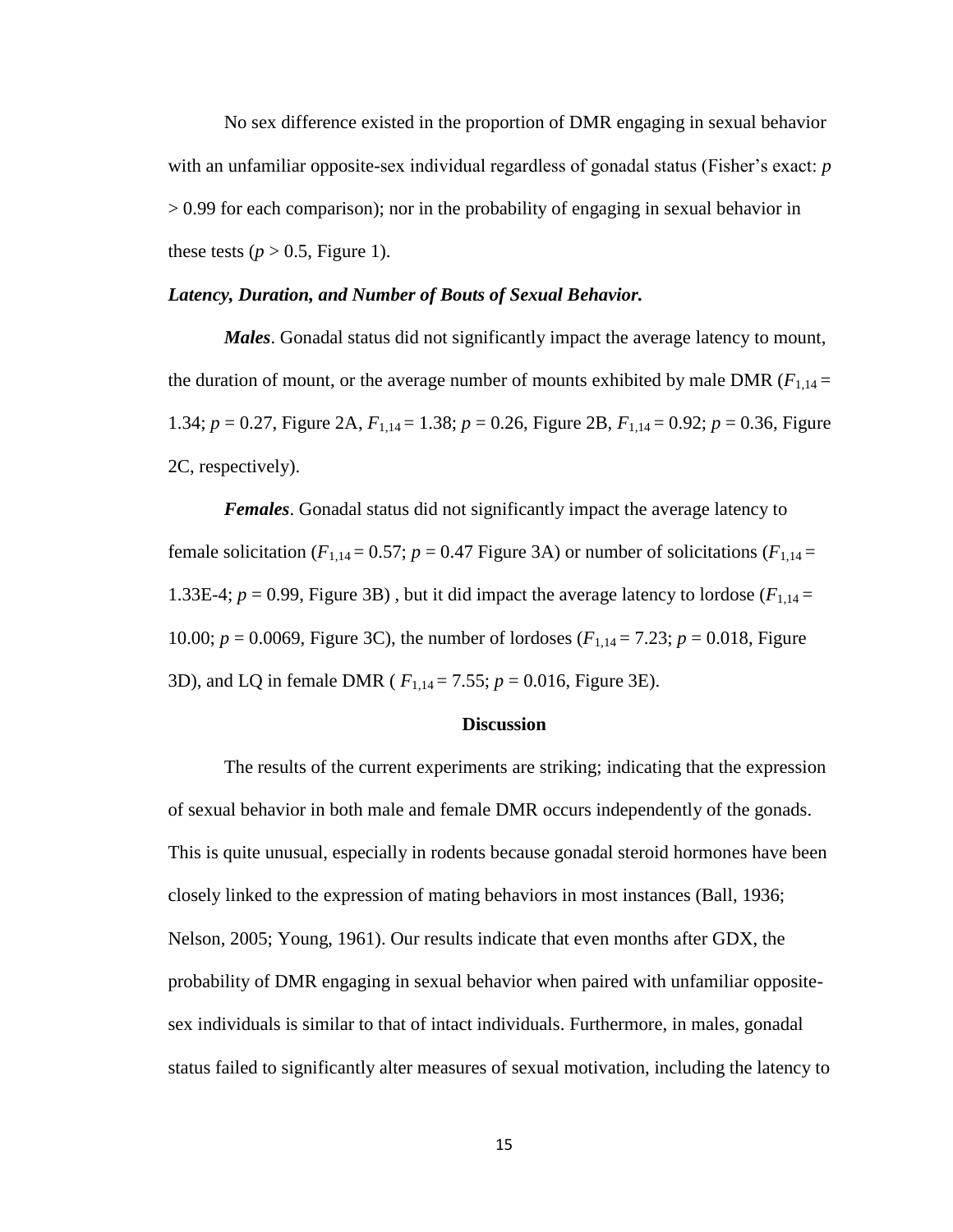mount, the total duration of sexual behavior expressed, or the number of mounts. Whereas OVX failed to alter the proportion of females that exhibited lordosis, the results suggest that ovarian hormones play a modulatory role in the expression of lordosis. These results provide insights into this rare mammalian mating system and suggest possible mechanisms that mediating reproductive inactivity and subsequent activation in this eusocial species.

The role of gonadal signals in the expression of sexual behaviors has been appreciated for many years, at least since Berthold (1849) observed that castrated roosters (*Gallus gallus domesticus*) no longer displayed typical masculine sexual behaviors and Phoenix, Goy, Gerall, and Young (1959) demonstrated that gonadal hormones had direct effects on the sexual behaviors of guinea pigs. Similar findings have been reported in multiple rodent species (for review see Feder, 1984). Though the expression of sexual behavior typically depends on gonadal hormones, variation exists among species in the relationship between gonadal function and reproductive behaviors; thus, many animals, especially mammals, exhibit a so-called associated reproductive pattern. That is, during the breeding season, mating behavior coincides with maximal gonad size, gonadal steroid hormone concentrations, and gamete production (Crews & Moore, 1986). There are a few examples of dissociated reproductive systems, including male red-sided garter snakes (*Thamnophis sirtalis parietalis*) and the big brown bat (*Eptesicus fuscus*) (Crews & Moore, 1986; Mendonça, Chernetsky, Nester, & Gardner, 1996). Both species exhibit a temporal uncoupling of mating behavior from gonadal steroid hormone secretion; thus, the expression of sexual behavior precedes maximal gonadal activity and the appearance of mature gametes (Crews & Moore, 1986). Finally, the Asian musk shrew (*Suncus*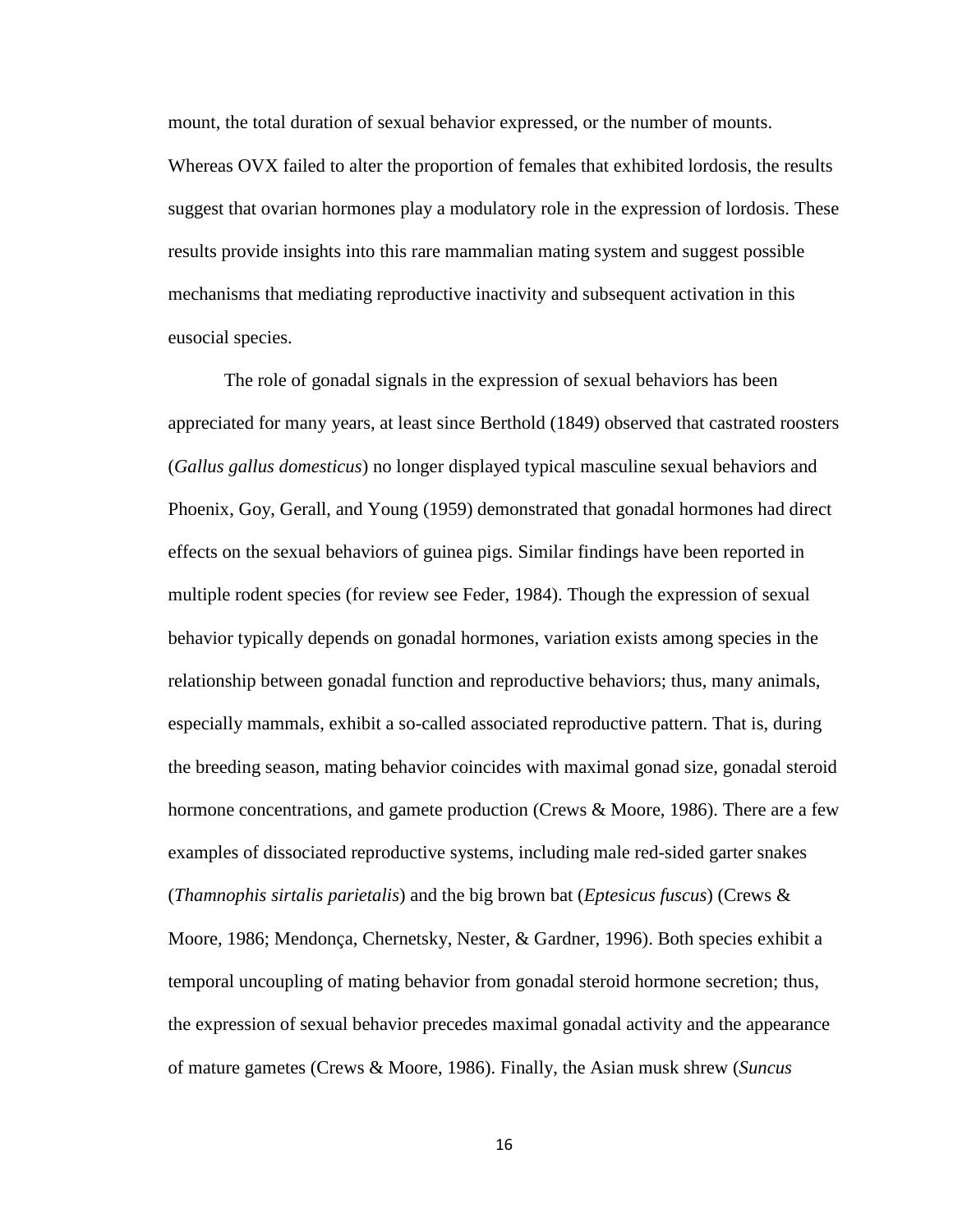*murinus*) exhibits a mixed reproductive pattern, where the mechanisms regulating reproduction and mating behavior can differ between the sexes (Rissman, 1987 & Rissman & Bronson, 1987). In males, reproductive behavior coincides with testicular growth and depends on androgens, while females exhibit sexual receptivity independently of gonadal hormones (Crews & Moore, 1986). Despite the above exceptions, many experiments indicate that the gonadal hormones testosterone, estrogen, and progesterone, are critical for the expression of sexual behaviors across taxa (Nelson, 2005).

Importantly, the majority of experiments on the role of gonadal hormones on sexual behaviors have been carried out in rodent models that are solitary, or at the least, not highly social. The data presented herein provide an initial test of the role of gonadal hormones in the expression of sexual behavior within a very different mating system, namely, eusociality. Living within a eusocial mating system appears to require changes in the expression of sexual behaviors in non-breeding individuals (i.e., suppression of sexual behaviors). The present results show that the evolution of this mating system also resulted in modifications of the mechanisms underlying the expression of sexual behaviors. These results extend recent findings in both DMR and another eusocial mammal, the naked mole-rat (*Heterocephalus glaber*), in which sexual differentiation of the nervous system is either absent (in the NMR) or, in the case of DMR, greatly reduced (Anyan et al., 2011; Holmes et al., 2007), suggesting that both the traditional organizational and activational roles of gonadal hormones have been attenuated in eusocial mammals.

DMR are eusocial mammals in which social cues are thought to result in the suppression of reproduction in non-breeding colony members (Clarke, Meithe, &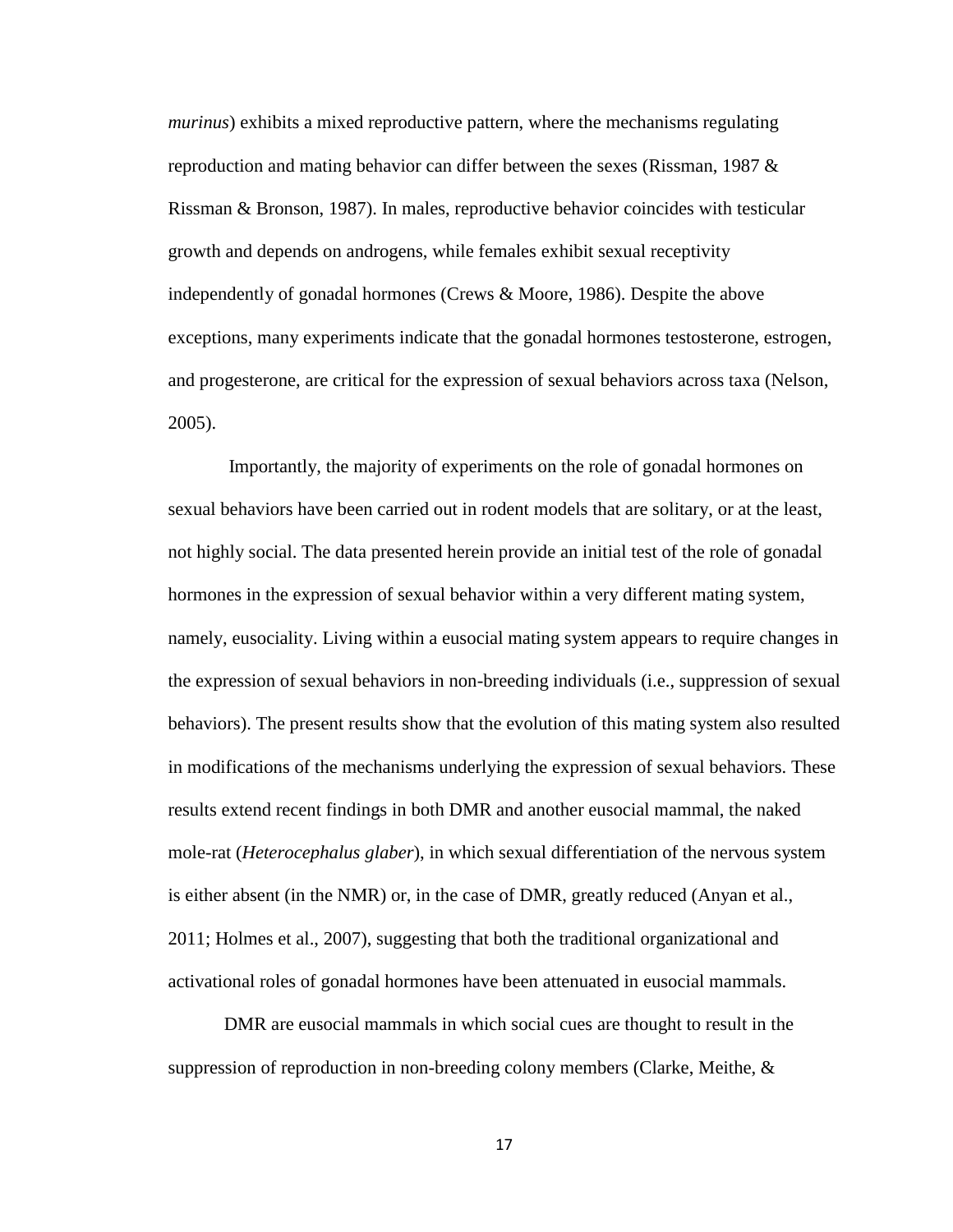Bennett, 2001). Results from the present and previous experiments also indicate that social cues are important in the activation of sexual behavior during the transition from non-breeding to breeding status (Clarke et al., 2001). Our results confirm those findings and indicate that both male and female non-breeding DMR exhibit rapid onset of sexual behavior when paired with unfamiliar opposite-sex individuals. Thus, it is important to consider social cues in addition to gonadal signals in regulating reproductive behavior in DMR. Social interactions have long been known to regulate mating behaviors in multiple vertebrate species. In the African teleost (*Haplochromis burtoni*) male reproduction is delayed in males that are reared in the presence of other adult males relative to those reared without adults present (Francis, Soma, & Fernald, 1993). Sexual maturation in the female house mouse (*Mus musculus*) is accelerated by exposure to unfamiliar male pheromones (Colby & Vandenberg, 1974), whereas olfactory cues from dominant female marmosets (*Callithrix jacchus*) play an important role in the suppression of ovulation in subordinate females in the group (Barrett, Abbott, & George, 1990). Many social influences on sexual behaviors lead to stimulation of the HPG axis. For example, parthenogenetic whiptail lizards (*Cnemidophorus uniparens*) rely on pseudosexual behaviors of same-sex conspecifics to facilitate reproduction (Crews & Moore, 1986). Another example of social regulation of sexual behavior is observed in the whitecrowned sparrow (*Zonotrichia leucophrys*). The male does not exhibit mounting behavior until exposed to stimuli from a female (Moore, 1983). These behaviors are not meditated by gonadal steroids, because even long-term castrated, sexually inexperienced males, exposed to at least one period of long days, will mount receptive females (Moore, 1983). The results from the present experiment indicate that DMR depend heavily on social cues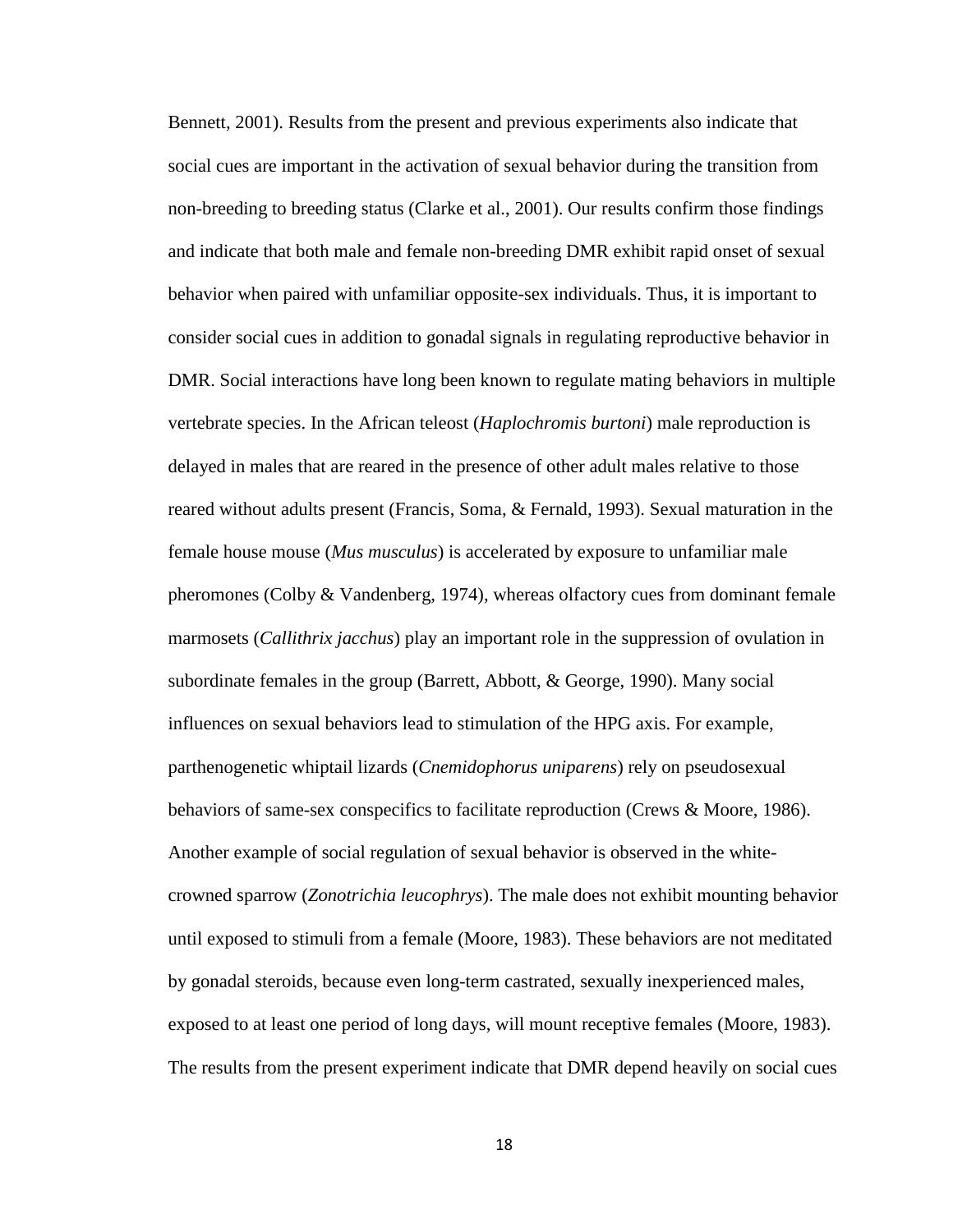to stimulate the expression of sexual behaviors. When housed within their natal colony, or when paired in an arena with a sibling, non-breeding DMR do not exhibit sexual behaviors, although when paired with an unfamiliar opposite-sex individual from a different colony, the expression of sexual behavior generally occurs within seconds to minutes. The present experiment tested the hypothesis that gonadal signals are a necessary component in the social induction of sexual behavior by pairing unfamiliar opposite-sex individuals that had been subjected to GDX. The results indicate that gonadal hormones are not necessary for the expression of socially-induced activation of sexual behavior in either male or female DMR. The results do demonstrate that gonadal hormones serve a modulatory role in the expression of lordosis in female DMR since intact females exhibited a higher LQ than OVX females. It should be noted that the LQ of ~0.3 exhibited by GDX female DMR greatly exceeds that normally observed in OVX female rodents; in most instances OVX results in a decline in LQ to zero (Hardy & DeBold, 1972; Yanase & Gorski, 1976).

The results of this experiment indicate that the evolution of eusociality in DMR may have resulted in alterations in the role of gonadal steroids in the expression of sexual behavior. Thus, the expression of sexual behaviors in non-breeding DMR appear to escaped the strict regulation by gonadal steroids normally observed in rodents. DMR may have evolved more flexibility in the expression of sexual behaviors allowing them to balance the need to "suppress" sexual behavior while in their natal colony, and the requirement to rapidly initiate sexual behaviors given the opportunity to mate with an unfamiliar opposite-sex individual. These results are consistent with previous findings in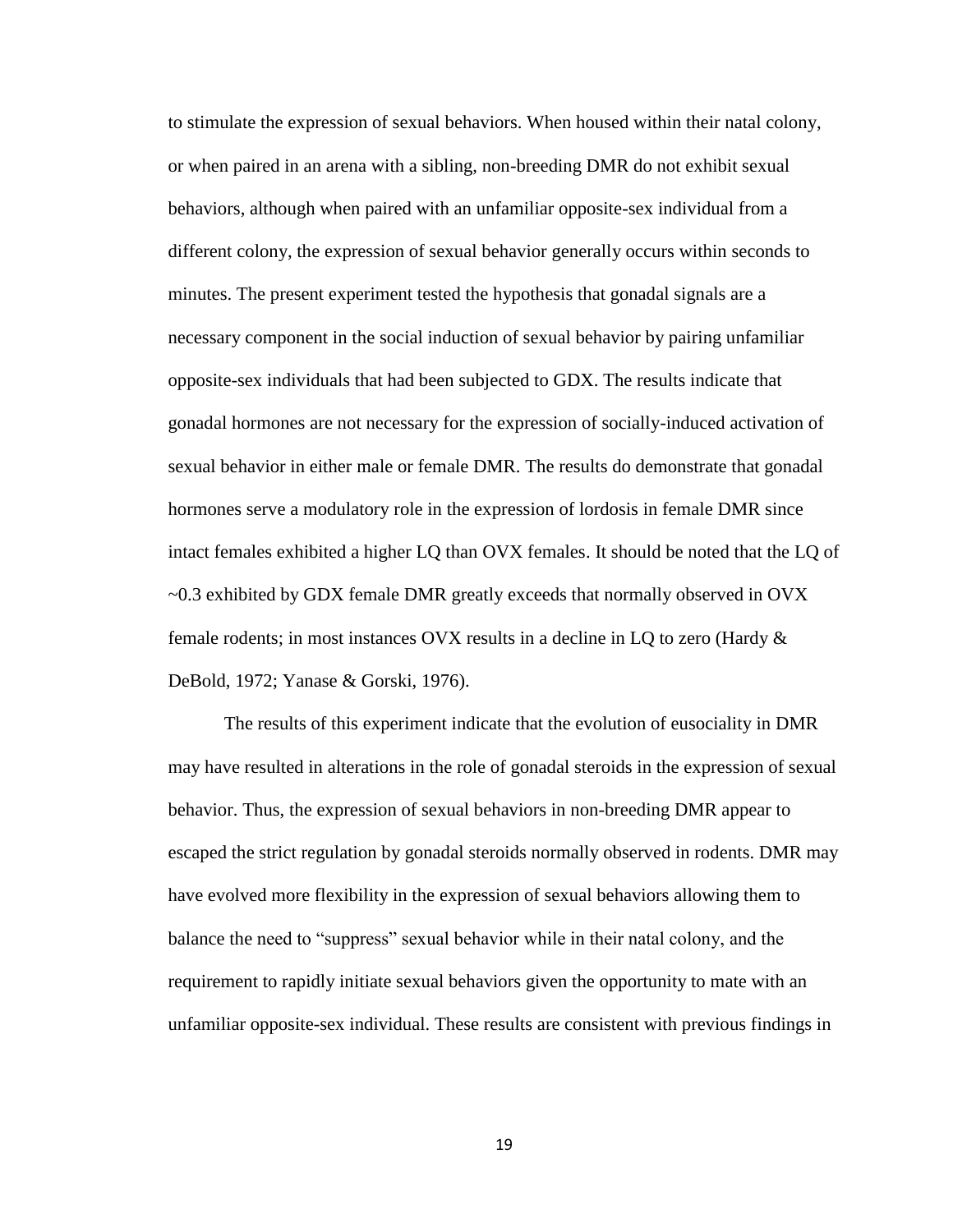both the NMR and DMR indicating that the organizational effects of gonadal steroids on sexual differentiation of the nervous system are also attenuated (Anyan et al., 2011).

#### **Literature cited**

- Adkins, E. K., & Adler, N. T. (1972). Hormonal control of behavior in the Japanese quail. *Journal of Comparative and Physiological Psychology*, *81*(1), 27-36.
- Anyan, J. J., Seney, M. L., Holley, A., Bengston, L., Goldman, B. D., Forger, N. G., & Holmes, M. M. (2011). Social status and sex effects on neural morphology in Damaraland mole-rats, *Fukomys damarensis*. *Brain, Behavior and Evolution*, *77*, 291-298.
- Ball, J. (1936). Sexual responsiveness in female monkeys after castration and subsequent estrin administration. *Psychological Bulletin, 33,* 811.
- Barrett, J., Abbott, D. H., & George, L. M. (1990). Extension of reproductive suppression by pheromonal cues in subordinate female marmoset monkeys, *Callithrix jacchus*. *Journal of Reproduction and Fertility, 90*, 411-418.
- Beach, F. A. (1970). Coital behavior in dogs: VI. Long-term effects of castration upon mating in the male. *Journal of Comparative and Physiological Psychology*, *70*(3), 1-32.
- Beach, F. A. (1976). Sexual attractivity, proceptivity, and receptivity in female mammals. *Hormones and Behavior*, *7*, 105-138.
- Bennett, N. C., Jarvis, J. U. M., Faulkes, C. G., & Millar, R. P. (1993). LH responses to single doses of exogenous GnRH by freshly captured Damaraland mole-rats, *Cryptomys damarensis*. *Journal of Reproduction and Fertility*, *99*, 81-86.
- Berthold, A. A. (1849). Transplantation of testes. 1944. English translation by DP Quiring*. Bulletin of the History of Medicine*, *16*, 399-401.
- Burland, T. M., Bennett, N. C., Jarvis, J. U. M., & Faulkes, C. G. (2004). Colony structure and parentage in wild colonies of cooperatively breeding Damaraland mole-rats suggest incest avoidance alone may not maintain reproductive skew. *Molecular Ecology*, *13*, 2371-2379.
- Clark, M. M., & Galef, B. G., Jr. (2001). Socially induced infertility: Familial effects on reproductive development of female Mongolian gerbils. *Animal Behaviour*, *62*, 897-903.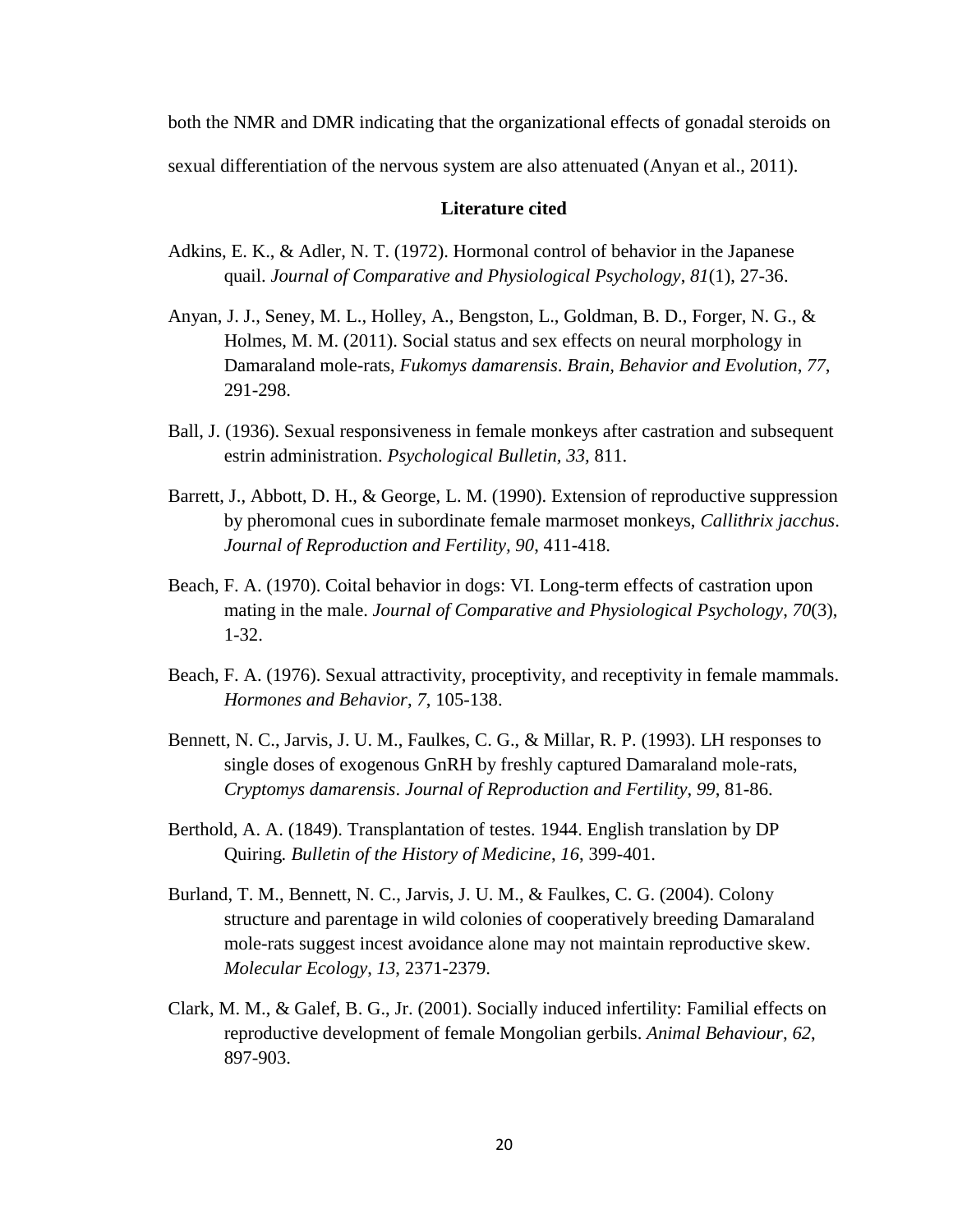- Clarke, F. M., Miethe, G. H., & Bennett, N. C. (2001). Reproductive suppression in female Damaraland mole-rats *Cryptomys damarensis*: Dominant control or selfrestraint? *Proceedings of the Royal Society of London Biological Sciences*, *268*, 899-909.
- Colby, D. R., & Vandenberg, J. G. (1974). Regulatory effects of urinary pheromones on puberty in the mouse. *Biology of Reproduction*, *11*, 268-279.
- Cooney, R., & Bennett, N. C. (2000). Inbreeding avoidance and reproductive skew in a cooperative mammal. *Proceedings of the Royal Society of London Biological Sciences*, *267*, 801-806.
- Costantini, R. M., Park, J. H., Beery, A. K., Paul, M. J., Ko, J. J., & Zucker, I. (2007). Post-castration retention of reproductive behavior and olfactory preferences in male Siberian hamsters: Role of prior experience. *Hormones and Behavior*, *51*, 149-155.
- Crews, D., & Moore, M. C. (1986). Evolution of mechanisms controlling mating behavior. *Science*, *231*(4734), 121-125.
- Faulkes, C. G., Abbott, D. H., Jarvis, J. U. M., & Sherriff, F. E. (1990a). LH responses of female naked mole-rats, *Heterocephalus glaber*, to single and multiple doses of exogenous GnRH. *Journal of Reproduction and Physiology, 89*, 317-323.
- Faulkes, C. G., Trowell, S. N., Jarvis, J. U. M., & Bennett, N. C. (1994). Investigation of numbers and motility of spermatozoa in reproductively active and socially suppressed males of two eusocial African mole-rats, the naked mole-rat (*Heterocephalus glaber*) and the Damaraland mole-rat (*Cryptomys damarensis*). *Journal of Reproduction and Fertility*, *100*, 411-416.
- Feder, H. H. (1984). Hormones and sexual behavior. *Annual Review of Psychology*, *35*, 165-200.
- Francis, R. C., Soma, K., & Fernald, R. D. (1993). Social regulation of the brainpituitary-gonadal axis. *Proceedings of the National Academy of Sciences of the United States of America*, *90*, 7794-7798.
- Hadley, M., & Levine, J. (2007). *Endocrinology*. (6th ed.). Upper Saddle River, NJ: Pearson Prentice Hall.
- Hardy, D. F., & DeBold, J. F. (1972). Effects of coital stimulation upon behavior of the female rat. *Journal of Comparative and Physiological Psychology*, *78*(3), 400- 408.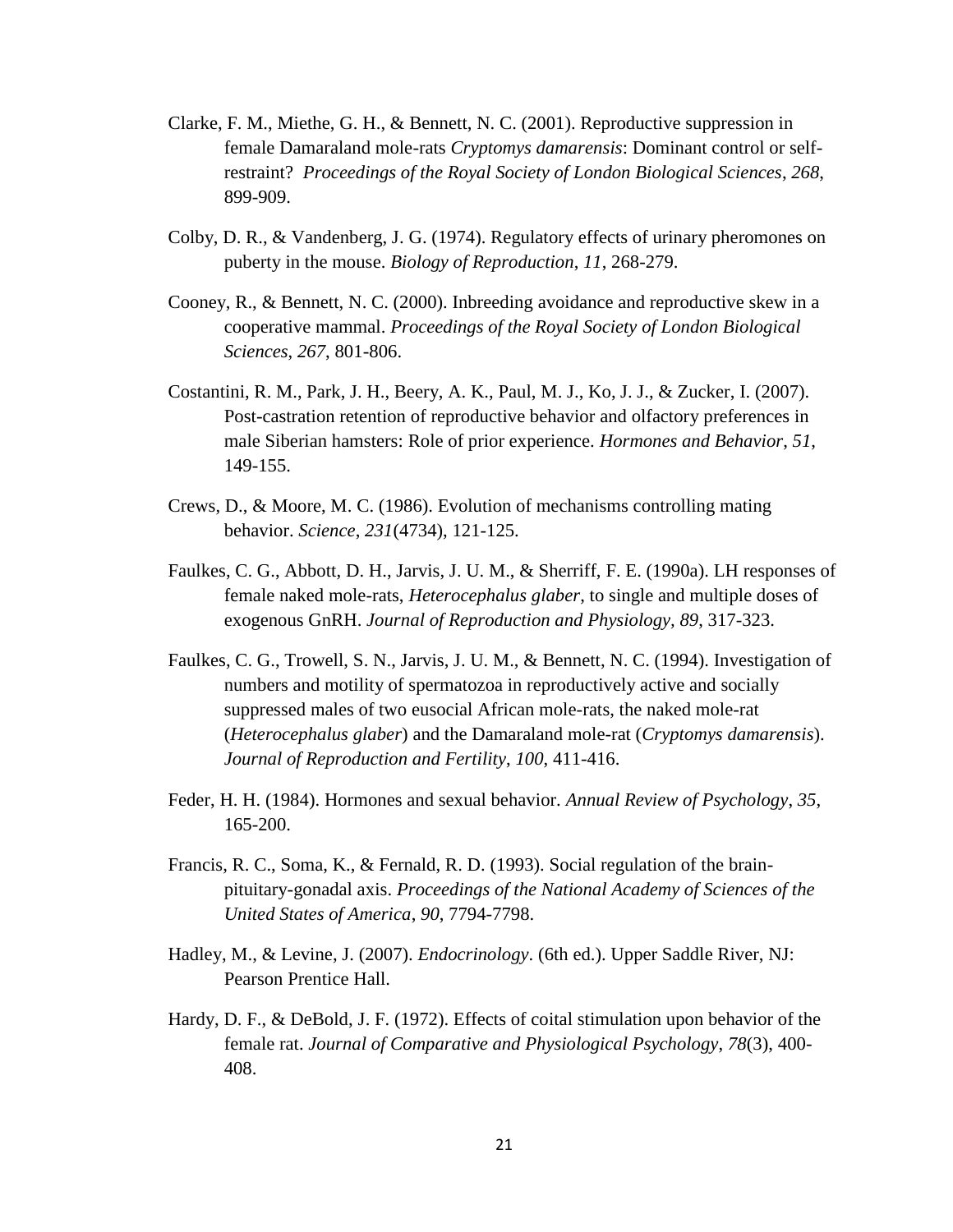- Holmes, M. M., Goldman, B. D., Goldman, S. L., Seney, M. L., & Forger, N. G. (2009). Neuroendocrinology and sexual differentiation in eusocial mammals. *Frontiers in Neuroendocrinology*, *30*, 519-533.
- Holmes, M. M., Rosen, G. J., Jordan, C. L., de Vries, G. J., Goldman, B. D., & Forger, N. G. (2007). Social control of brain morphology in a eusocial mammal. *Proceedings of the National Academy of Sciences*, *104*(25), 10548-10552.
- Hull, E. M., & Rodriguez-Manzo, G. (2009). Male sexual behavior. In D. W. Pfaff, A. P. Arnold, A. M. Etgen, S. E. Fahrbach, & R. T. Ruben (Eds.), *Hormones, Brains & Behavior* (2nd ed. pp., 5-65). San Diego, CA: Academic Press.
- Jarvis, J. U. M., O'Riain, M. J., Bennett, N. C., & Sherman, P. W. (1994). Mammalian eusociality: A Family affair. *Trends in Ecology & Evolution*, *9*(2), 47-51.
- Johnson, M. H., & Everitt, B. J. (1984). *Essential reproduction*. (2nd ed.). London, England: Blackwell Scientific Publications.
- Maswanganye, K. A., Bennett, N. C., Brinders, J., & Cooney, R. (1999). Oligospermia and azoospermia in non-reproductive male Damaraland mole-rats *Cryptomys damarensis* (Rodentia: Bathyergidae). *Journal of Zoology*, London, *248*, 411-418.
- Mendonça, M., Chernetsky, S., Nester, K., & Gardner, G. (1996). Effects of gonadal sex steroids on sexual behavior in the big brown bat, *Eptesicus fuscus*, upon arousal from hibernation*. Hormones and Behavior*, *30*, 153-161.
- Molteno, A. J., Kallo, I., Bennett, N. C., King, J. A., & Coen, C. W. (2004). A neuroanatomical and neuroendocrinological study into the relationship between social status and the GnRH system in cooperatively breeding female Damaraland mole-rats, *Cryptomys damarensis*. *Society for Reproduction and Fertility*, *127*, 13-21.
- Moore, M. C. (1983). Effect of female sexual displays on the endocrine physiology and behaviour of male White-crowned sparrows, *Zonotrichia leucophrys*. *Journal of Zoology*, *199*(2), 137-148.
- Nelson, R. J. (2005). *An Introduction to behavioral endocrinology* (3rd ed.). Sunderland, MA: Sinauer.
- Nice, P. A., Fleming, P. A., Bennett, N. C., Bateman, P. W., & Miller, D. W. (2010). Exposure to non-kin females rapidly affects testicular morphology in nonreproductive male Damaraland mole-rats. *Journal of Zoology*, *282*(2), 1-7.
- Pfaff, D. W., Diakow, C., Zigmond, R. E., & Kow, L. M. (1974). Neural and hormonal determinants of female mating behavior in rats. In F. O. Schmitt & F. G. Worden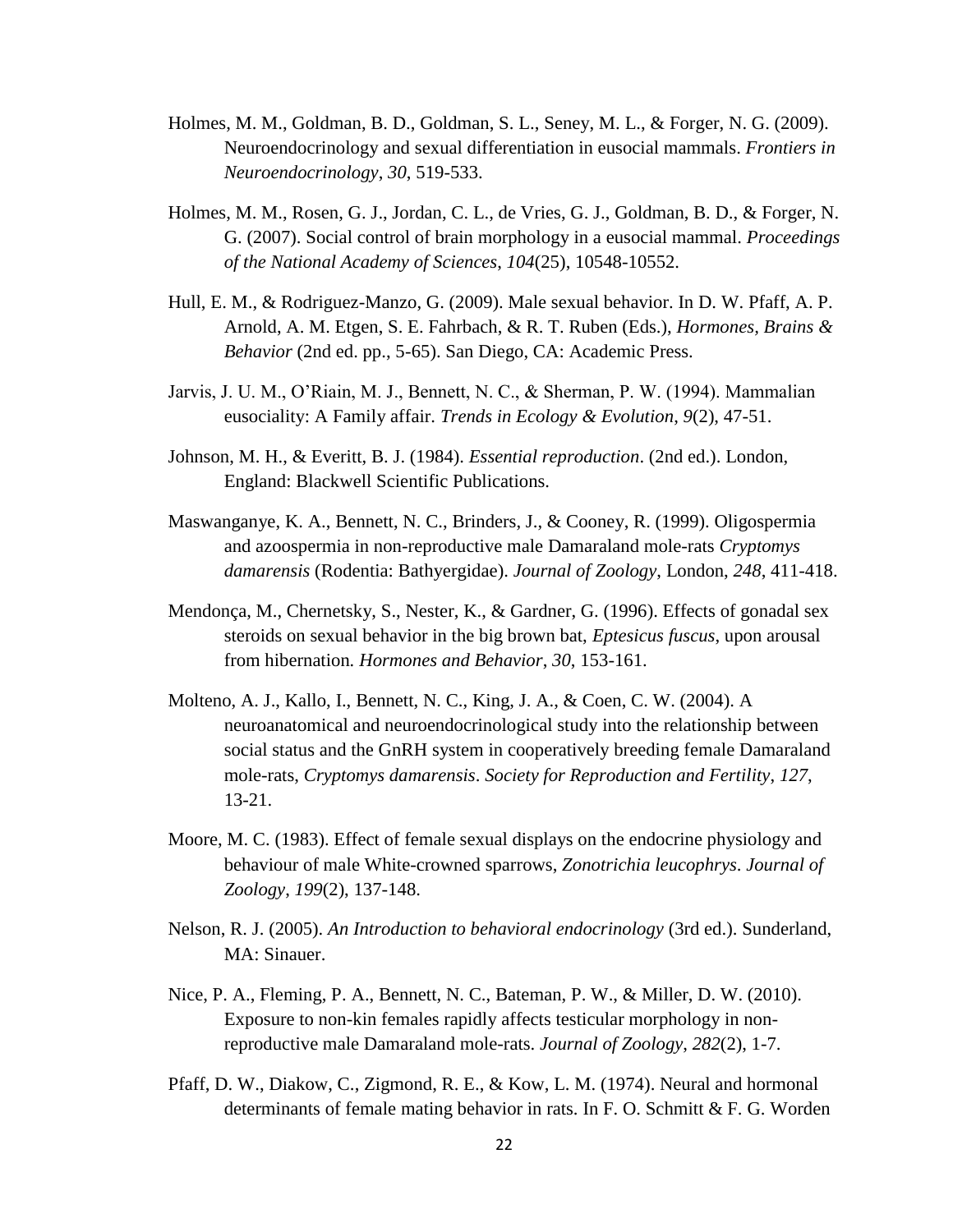(Eds.), *The Neurosciences: Third Study Program* (pp. 621-646). Cambridge, MA. and London, England: M.I.T. Press.

- Pfaff, D. W., & Schwartz-Giblin, S. (1988). Cellular mechanisms of female reproductive behaviors. In E. Knobil & J. D. Neill (Eds.), *The Physiology of Reproduction* (pp. 1487-1568). New York, NY: Raven Press.
- Phoenix, C. H., Goy, R. W., Gerall, A. A., & Young, W. C. (1959). Organizing action of prenatally administered testosterone propionate on the tissues mediating mating behavior in the female guinea pig. *Endocrinology*, *65*, 369-382.
- Rissman, F. (1987). Gonadal influences on sexual behavior in the male musk shrew (*Suncus murinus*). *Hormones and Behavior*, *21*(1), 132-136.
- Rissman, E. F., & Bronson, F. H. (1987). Role of the ovary and adrenal gland in the sexual behavior of the musk shrew, *Suncus murinus*. *Biology of Reproduction*, *36*, 664-668.
- Sachs, B. D., & Meisel, R. L. (1988). The physiology of male sexual behavior. In E. Knobil, & J. D. Neill (Eds.), *The Physiology of Reproduction* (pp. 1393-1485). New York, NY: Raven Press.
- Schoech, S. J., Mumme, R. L., & Wingfield, J. C. (1996). Delayed breeding in the cooperatively breeding Florida scrub-jay (*Aphelocoma coerulescens*): Inhibition or the absence of stimulation? *Behavioral Ecology and Sociobiology*, *39*(2), 77- 90.
- Widowski, T. M., Ziegler, T. E., Elowson, A. M., & Snowdon, C. T. (1990). The role of males in the stimulation of reproductive function in female cotton-top tamarins, *Saguinus o. oedipus*. *Animal Behaviour*, *40*(4), 731-741.
- Wingfield, J. C., Lynn, S. E., & Soma, K. K. (2001). Avoiding the 'costs' of testosterone: Ecological bases of hormone-behavior interactions. *Brain, Behavior, and Evolution*, *57*, 239-251.
- Yanase, M., & Gorski, R. A. (1976). Sites of estrogen and progesterone facilitation of lordosis behavior in the spayed rat. *Biology of Reproduction*, *15*, 536-543.
- Young, W. C. (1961). The hormones and mating behavior. In W. C. Young (Ed.) *Sex and Internal Secretions,* (*Volume II*, pp. 1173-1239). Baltimore, MD: Williams & Wilkins.
- Young, W. C., Goy, R. W., & Phoenix, C. H. (1961). Hormones and sexual behavior. *Science*, *143*, 212-218.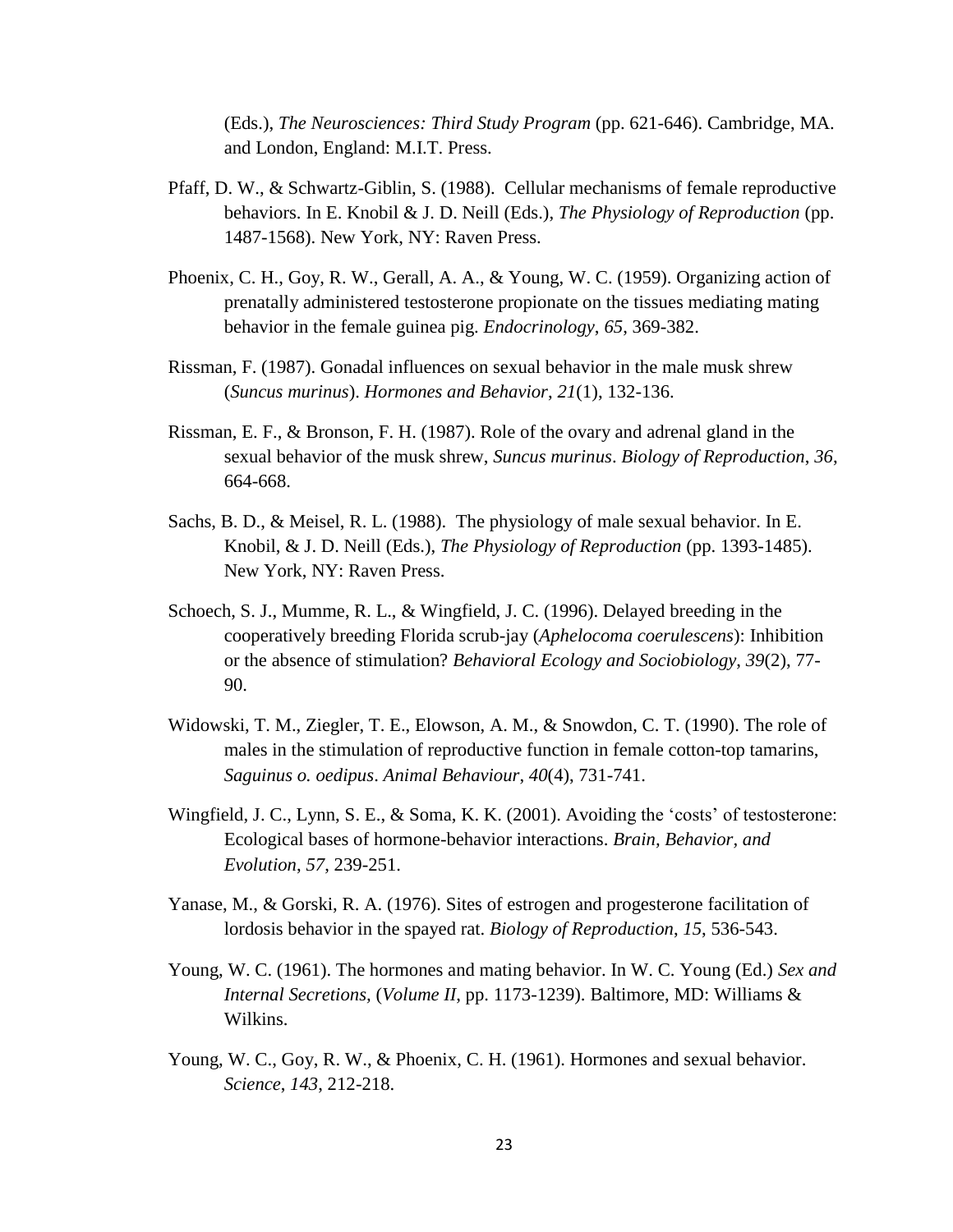#### **Chapter 3 Incest Avoidance via Familiarity Rather than Genetic Relatedness**

To avoid incest, organisms must be capable of identifying related individuals. Kin recognition enables incest avoidance and allows exposure to an unfamiliar conspecific to elicit sexual behavior. Damaraland mole-rats exhibit strict inbreeding avoidance (Burland, Bennett, Jarvis, & Faulkes, 2004). Kin recognition necessitates that an individual DMR be capable of identifying related versus unrelated individuals, which in DMR requires that individuals recognize fellow colony members. The mechanism by which DMR identify colony mates remains unclear. Several mechanisms can mediate kin recognition, including phenotype matching and prior association (or familiarity) (Mateo, 2003). Belding's ground squirrels (*Spermophilus beldingi*) employ phenotype matching, a system in which individuals identify related conspecifics based on comparing their own phenotypic cues, such as odor, with the cues of other individuals (Mateo, 2003). Prior association recognition can be based on familiarity: thus, individuals learn the phenotypes of siblings and parents during early development, and can later distinguish these familiar relatives from unfamiliar animals. Recognition by familiarity does not require that the individuals are genetically related, only that they were raised in close proximity. Kin recognition by prior association may be more likely in cases where relatives interact in environments that exclude non-kin, such as in exclusive burrow systems (Mateo, 2003). This experiment explored the mechanisms by which DMR practice incest-avoidance., Therefore the role of familiarity versus genetic relatedness was determined via the expression of sexual behaviors between siblings. Studies of agonistic behaviors directed toward test individuals revealed that DMR distinguish between familiar and unfamiliar conspecifics by use of individually distinct cues rather than kin-specific cues based on genetic relatedness or general colony odors. Thus, when members of a colony are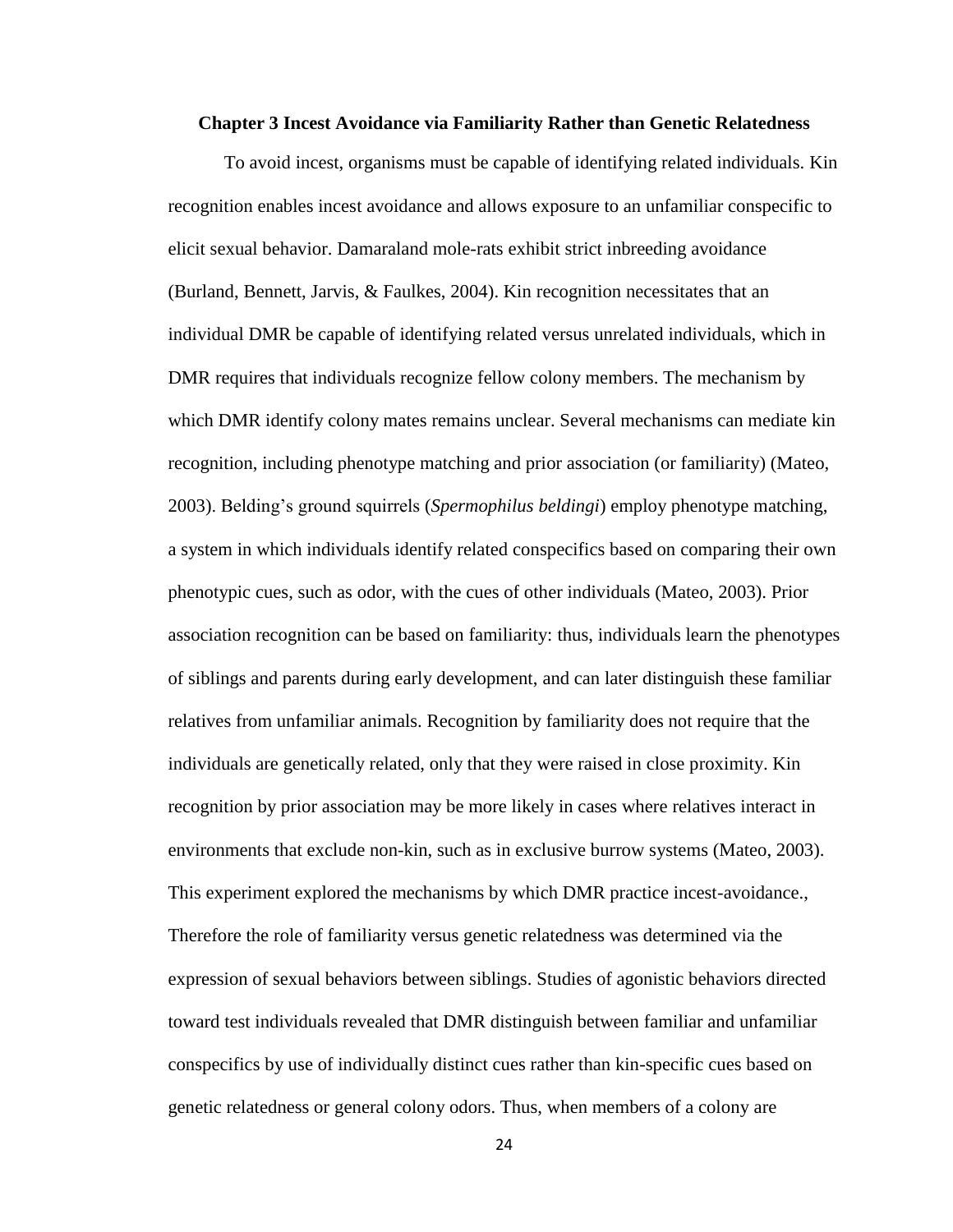separated for an extended period of time (15-18 days; Jacobs & Kuiper, 2000; Jacobs, Reid, & Kuiper, 1998), they respond to each other with regard to colony defense and aggression the same way they would respond to an "unfamiliar" conspecific. Thus, males respond aggressively towards other males, even former colony mates, if they have been separated for more than 15 days (Jacobs  $\&$  Kuiper, 2000). The present experiments were designed to determine whether separation would result in opposite-sex siblings responding to each other as unfamiliar with regard to the expression of sexual behaviors.

#### **Methods**

#### **Animals**

Male and female DMR from colonies at the University of Memphis (animals originally provided by Dr. Bruce Goldman at the University of Connecticut), approximately two to three years of age were used in the behavior tests. Their diet consists of ad libitum sweet potatoes (EasyWay Produce) and dry rodent pellets (Harlan 2019, 19% protein diet) were used as supplements. Colonies were maintained in several different sized (60 x 40 x 20 cm) and (48 x 25 x 20 cm) polypropylene tubs (with Plexiglas<sup>TM</sup> lids) containing a 1:1 mixture of corncob and pine bedding and connected by lengths of extruded polycarbonate tubing. All experimental procedures and husbandry were approved by the University of Memphis Animals Care and Use Committee and comply with the criteria established by the National Institutes of Health Guide for the Care and Use of Laboratory Animals.

#### **Testing Sexual Behavior**

Sixteen gonadal-intact mole-rats (eight per sex) were separated from their natal colony, individually housed, and subjected to the same testing protocol as the GDX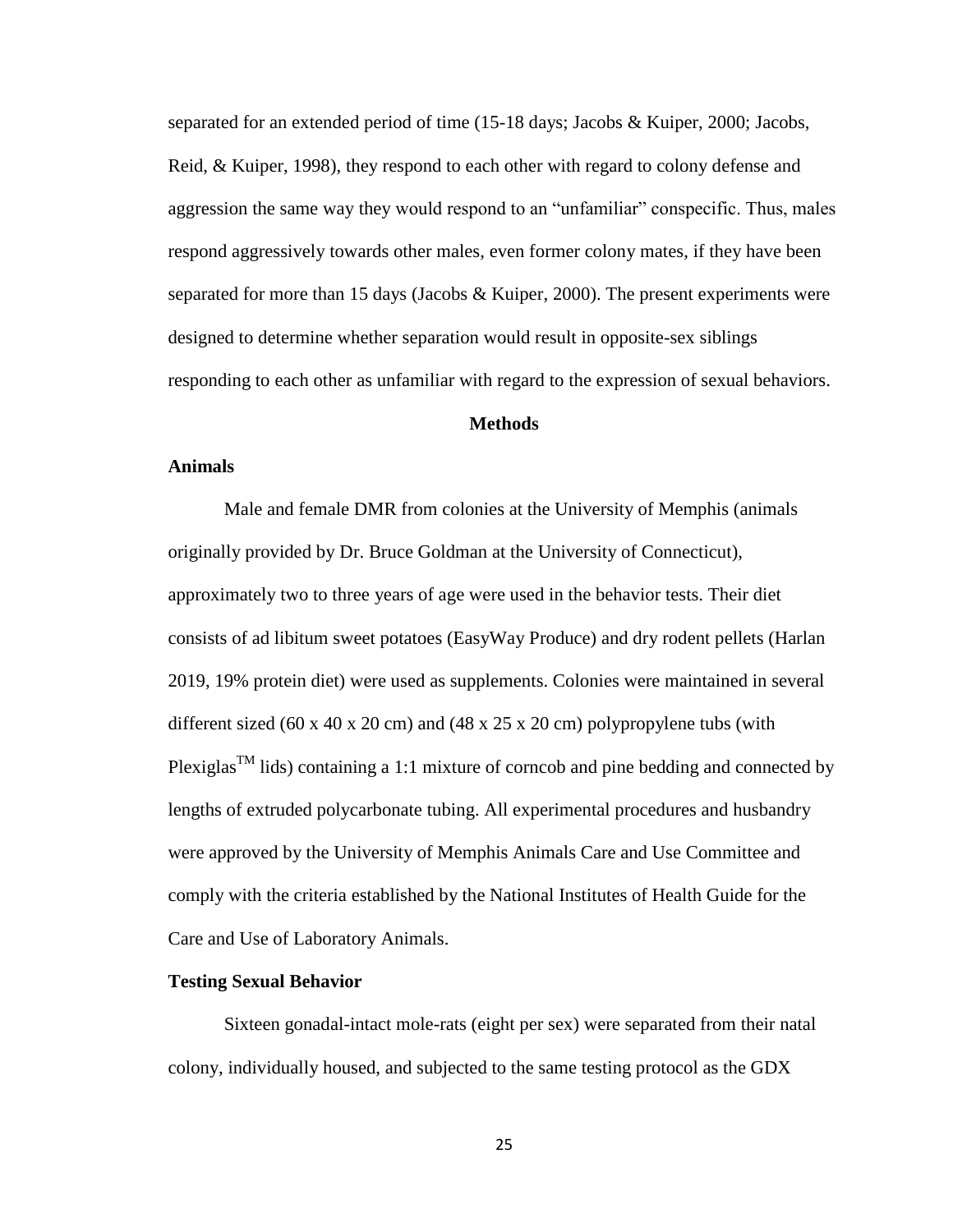animals described in Chapter 2. We exposed "familiar" animals (i.e., siblings from the same colony) to each other for 10-20 minutes on alternate days by placing them in a cage together, to maintain familiarity. Familiar animals (FAM) were defined as animals from the same natal colony that had not been isolated from each other for more than 5 days prior to testing. We placed 1 female and 1 male sibling in a large arena (60 x 40 x 20 cm) and observed behaviors for 20 minutes, recording mounting, thrusting, and solicitation. Animals were tested 12 times with FAM siblings and tested for the expression of sexual behaviors. Subsequently, sibling pairs were isolated from each other for 5 weeks. After 5 weeks of separation, the familiar siblings, now termed familiar post-separation (FAM PS), were again paired in sexual behavior tests.

This allowed us to discriminate between the phenotype matching and prior association hypotheses of kin recognition. We recorded any instance of mating behavior female solicitation (backing the anogenital region toward the male's head) and male mounting and thrusting, as well as the latency to initiation and number of each behavior. All tests were recorded using a JVC GZ-MG21U camcorder and scored from recordings.

#### **Quantification of Sexual Behaviors**

Behaviors were scored by a single blind observer. Only overt sexual acts were scored as sexual behaviors (mounting and thrusting, and solicitation). For each individual, the mean values for each behavioral measure were calculated (e.g., the average number of mounts a male exhibited over the 12 tests with familiar females) then analyzed using ANOVA or repeated-measures ANOVA. The proportion of individuals exhibiting sexual behavior was analyzed by Chi-square or Fisher's exact tests. For all statistical analyses, differences were considered significant if  $p < 0.05$ .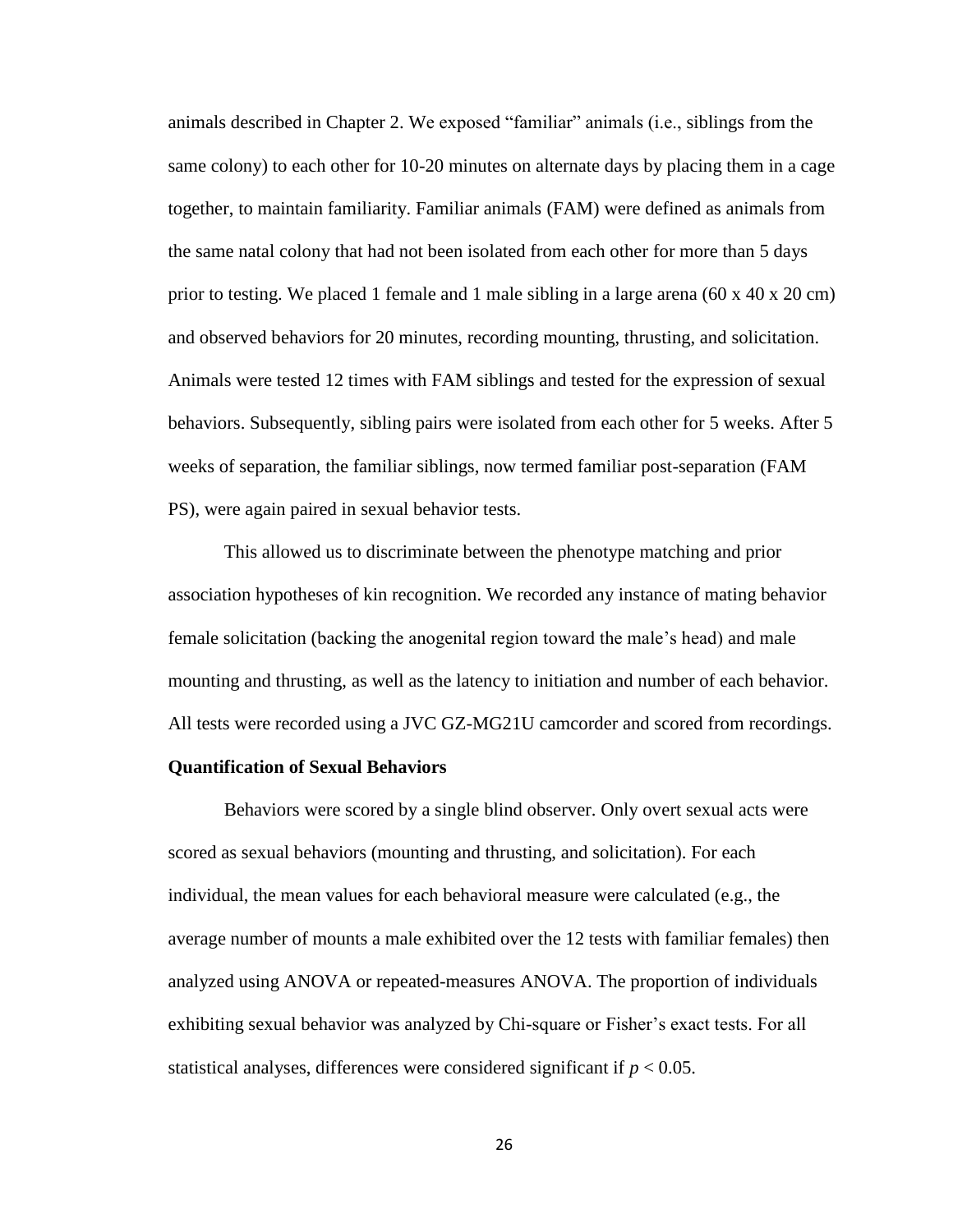We calculated the male's mean latency to the expression of sexual behavior, mean duration of sexual behavior, and mean number of bouts. In females the mean latency to the expression of solicitation behavior was recorded as was the mean number of bouts of solicitation, again, averaged over all tests for each condition (i.e., 12 trials paired with a familiar individual, and six trials paired with a familiar individual post-five week separation). Additionally, to assess differences in the probability of the expression of each sexual behavior occurring, the proportion of individuals in which each behavior was expressed in at least one trial in each condition was compared among groups. Note:

Female solicitation was used in lieu of LQ because equipment failure resulted in the loss of the majority of familiar post-separation videos prior to scoring for lordosis.

#### **Results**

#### **Incest Avoidance**

#### **Probability of Expression of Sexual Behavior When Paired with a Sibling.** A

significant difference was found in the probability of siblings expressing mounting and thrusting for males, and solicitation for females after they had been separated for 5 weeks (Males:  $F_{1,7} = 21.64$ ,  $p = 0.0023$ ; Females:  $F_{1,7} = 15.007$ ,  $p = 0.0061$ ). The results indicate that following five weeks of separation, sibling pairs behave no differently than DMR paired with unfamiliar individuals, thus, no difference was found in the probability of the expression of sexual behaviors between unfamiliar individuals and siblings postseparation (Males: *F*1,7 = 0.034, *p* = 0.86; Females: *F*1,7 = 1.97, *p* = 0.20). Further, no difference existed in the proportion of DMR engaging in sexual behavior with a sibling rendered unfamiliar as compared to pairings of unfamiliar animals ( $p = 0.13$ ).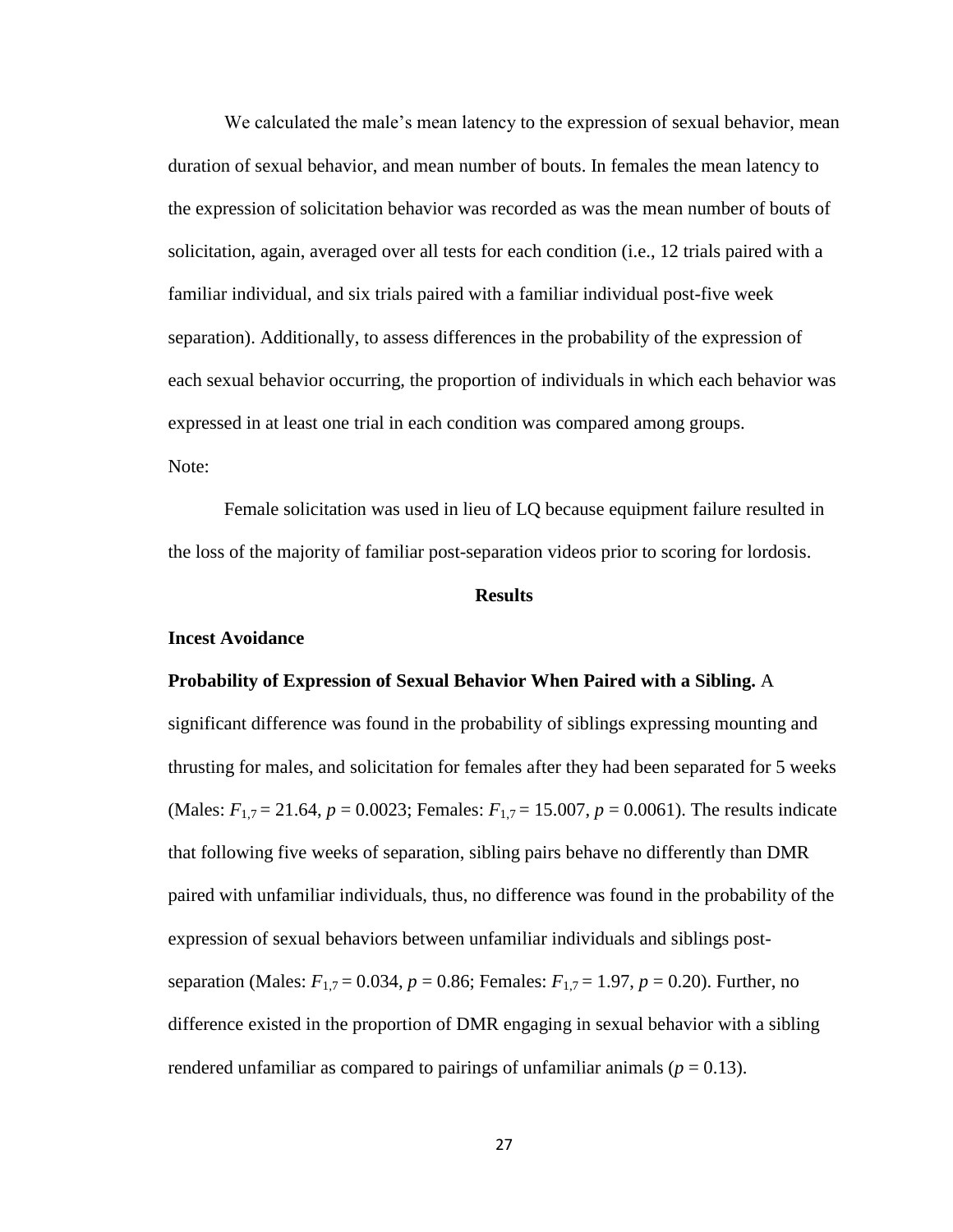*Latency, Duration, and Number of Bouts.* Males exhibited a shorter latency to mounting, longer duration, and greater number of bouts with a sibling following five weeks of separation as compared to a familiar sibling ( $F_{1,7} = 65.46$ ;  $p < 0.0001$ , Figure 5A, *F*1,7 = 7.37; *p* = 0.03, Figure 5B, *F*1,7 = 6.37; *p* = 0.037, Figure 5C, respectively). Females exhibited shorter latency to female solicitation and a greater number of solicitations with a sibling following five weeks of separation as compared to a familiar sibling  $(F_{1,7} = 12.42; p = 0.0097$ , Figure 6A,  $F_{1,7} = 5.80; p = 0.046$  Figure 6B, respectively).

#### **Discussion**

The results suggest that incest-avoidance in DMR is accomplished by the failure of familiar individuals to engage in mating behavior, rather than the avoidance of mating between genetically related individuals, since separating siblings for five weeks resulted in a significant increase in mating behavior. In fact, the probability of mating, as well as measures of motivation (latency to initiate sexual behavior, duration of sexual behavior, and the number of bouts) did not differ when pairs of siblings rendered unfamiliar by five weeks of separation were compared to pairs of unfamiliar individuals. Thus, following five weeks of separation, DMR siblings treat each other as unfamiliar with regard to mating behavior. DMR exhibit incest avoidance (Burland et al., 2004), and results from the present experiments show that they recognize siblings via familiarity rather than genetic relatedness. Kin recognition involves three components of perception: (i) animals can be recognized indirectly from spatial cues, thus animals within the nest or burrow are treated as kin regardless of genetic relatedness; (ii) recognition can be based on familiarity via prior association, thus, animals learn the identity of individuals during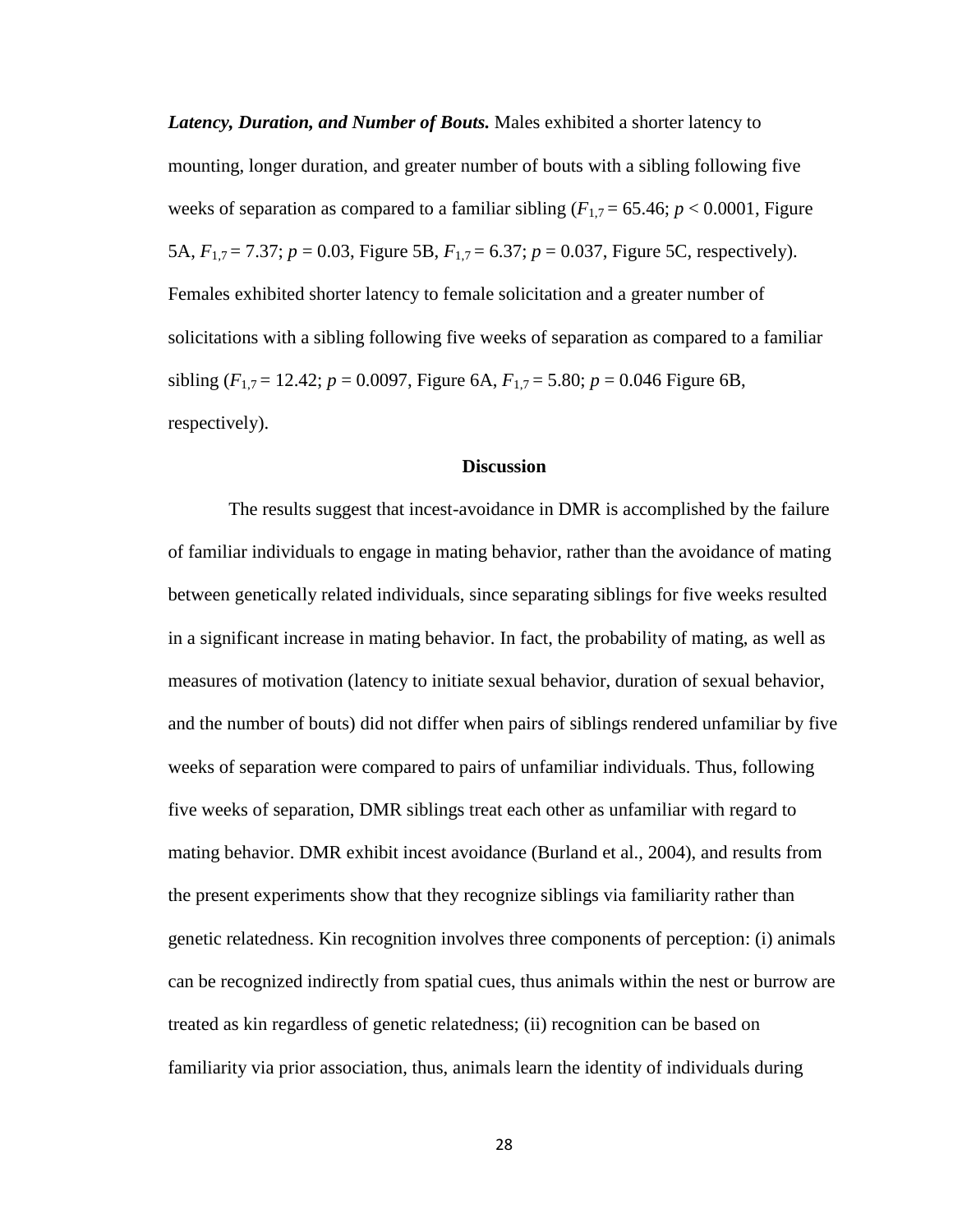early development and later discriminate these familiar animals from unfamiliar animals; and (iii) animals learn their own phenotypes or those of their familiar kin, and later compare or match the phenotypes of unknown animals to this learned recognition template, a process called phenotype matching (Mateo, 2003). Our results suggest that DMR exhibit kin recognition based on prior experience rather than genetic relatedness. These findings are further supported considering there is no significant difference in the probability of the expression of sexual behaviors between unfamiliar DMR and siblings post-separation. These results are contrary to findings involving the social Ansell's molerat (*Fukomys anselli*, formerly *Cryptomys anselli*), in which Ansell's mole-rats exhibited a preference for genetically unrelated individuals over sibling that were rendered unfamiliar (Heth, Todrank, Begall, Wegner, & Burda, 2004). Thus, it appears that inbreeding avoidance may have evolved independently and by different mechanisms in DMR and Ansell's mole-rats, both of which differ from the eusocial naked mole-rat (*Heterocephalus glaber*) in which inbreeding is common (Holmes et al., 2009).

#### **Literature Cited**

- Burland, T. M., Bennett, N. C., Jarvis, J. U. M., & Faulkes, C. G. (2004). Colony structure and parentage in wild colonies of cooperatively breeding Damaraland mole-rats suggest incest avoidance alone may not maintain reproductive skew. *Molecular Ecology*, *13*, 2371-2379.
- Heth, G., Todrank, J., Begall, S., Wegner, R. E., & Burda, H. (2004). Genetic relatedness discrimination in eusocial *Cryptomys anselli* mole-rats, Bathyergidae, Rodentia. *Folia Zoologica*, *53*(3), 269-278.
- Holmes, M. M., Goldman, B. D., Goldman, S. L., Seney, M. L., & Forger, N. G. (2009). Neuroendocrinology and sexual differentiation in eusocial mammals. *Frontiers in Neuroendocrinology*, *30*, 519-533.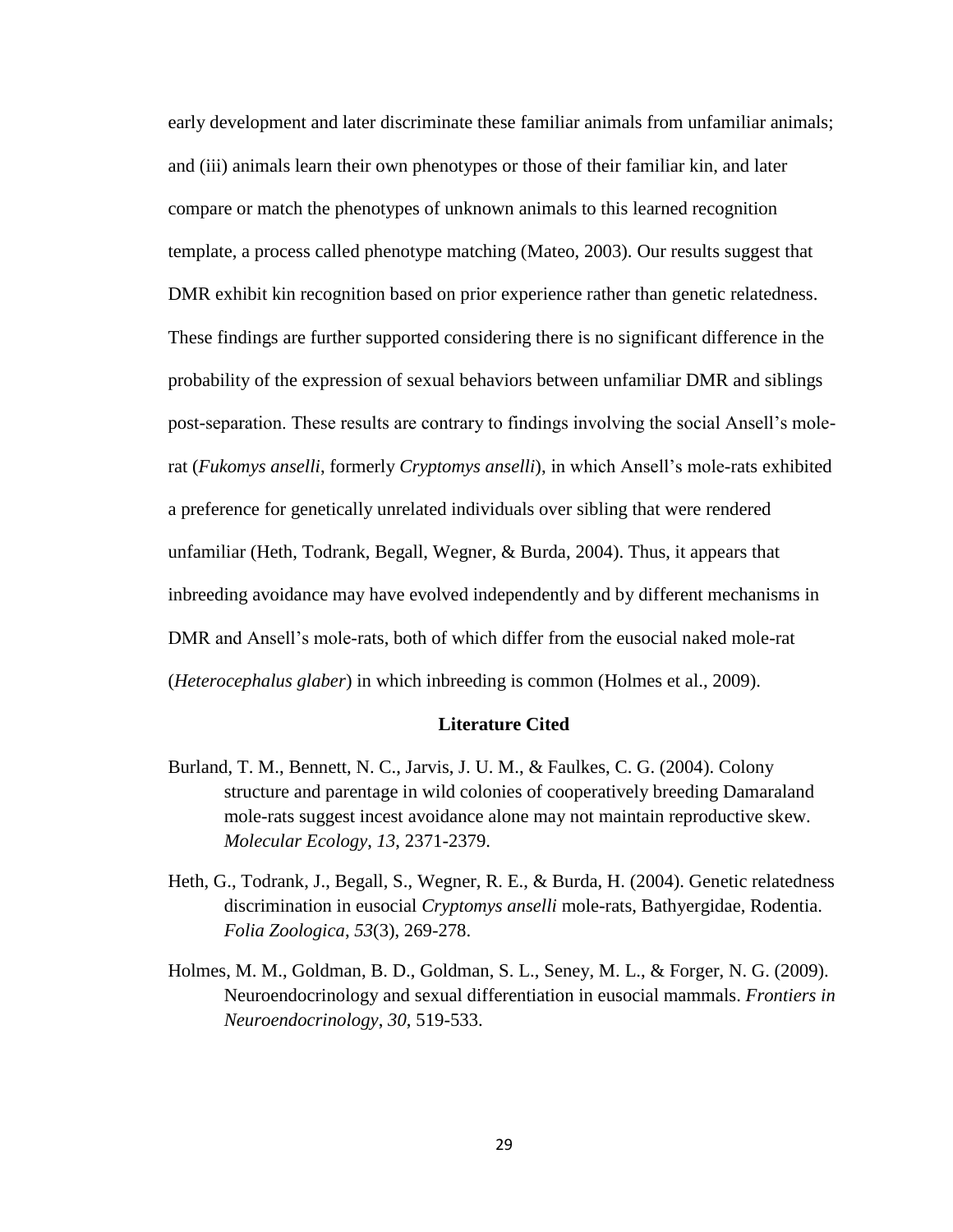- Jacobs, D., & Kuiper, S. (2000). Individual recognition in the Damaraland mole-rat, *Cryptomys damarensis* (Rodentia: Bathyergidae). *Journal of Zoology*, London, *251*, 411-415.
- Jacobs D. S., Reid S., & Kuiper S. (1998). Out-breeding behaviour and xenophobia in the Damaraland mole-rat, *Cryptomys damarensis*. *South African Journal of Zoology*, *33*, 189-194.
- Mateo, J. (2003). Kin recognition in ground squirrels and other rodents. *Journal of Mammalogy*, *84*(4), 1163-1181.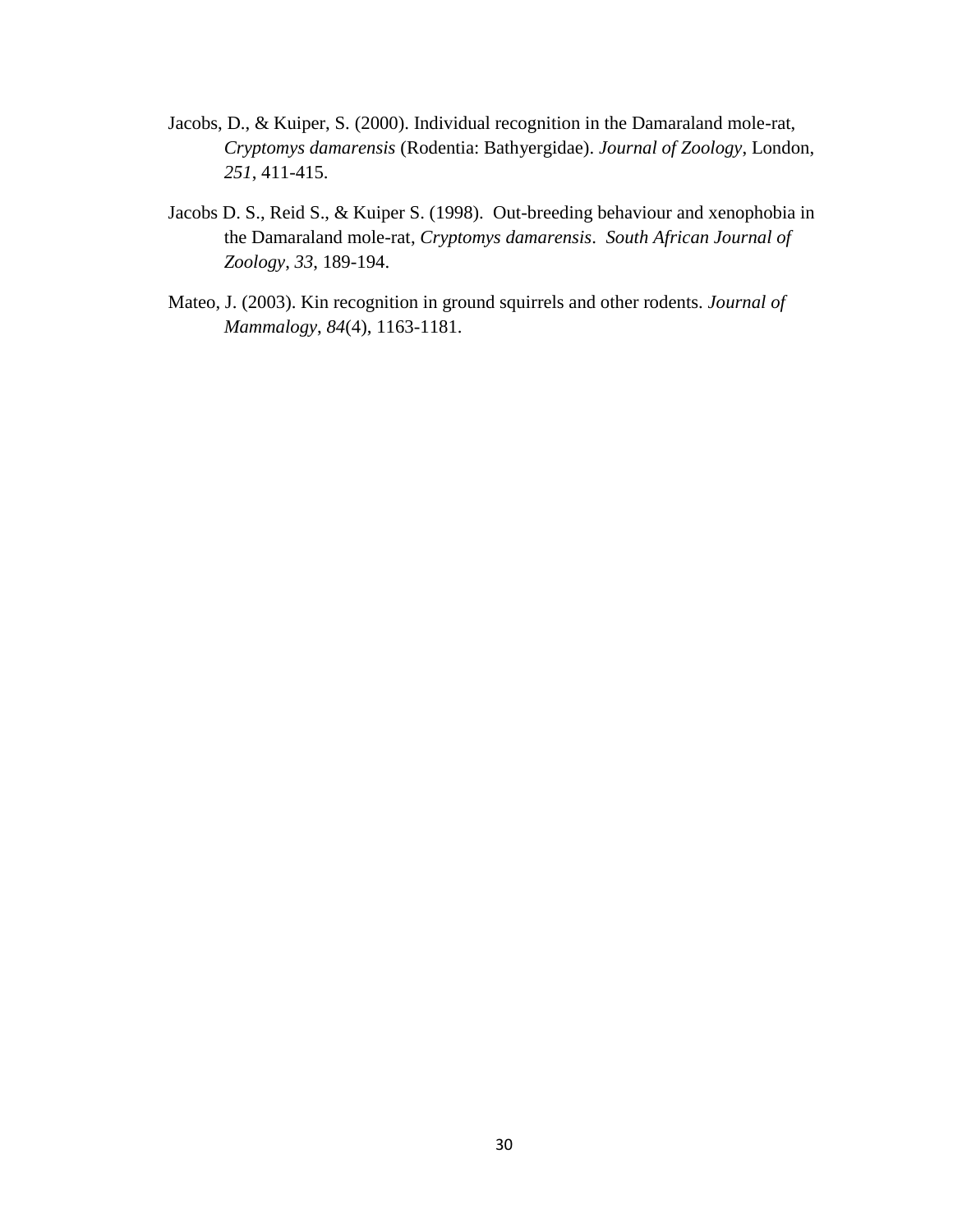#### **Chapter 4 Conclusion**

The DMR's mating system is not fully understood. While in the natal colony nonbreeding individuals remain reproductively quiescent, but when exposed to the correct social stimuli, at least some individuals are capable of transitioning to the reproductive phenotype (Hazell, Bennett, Jarvis, & Griffin, 2000). Our results indicate that the expression of sexual behavior in DMR is almost completely dependent on social cues rather than on gonadal signals. The selective advantages of the dissociation of sexual behaviors from gonadal function in DMR remain speculative, although likely result from the need to suppress sexual behaviors while a member of the natal colony coupled with the need to rapidly respond to the rare opportunity to mate with an unfamiliar oppositesex conspecific. The opportunity for out-breeding may occur only sporadically; therefore, an individual might benefit by having the capability to rapidly mate upon encountering a breeding partner to thereby begin a new colony. In the wild, non-breeding DMR have less than an 8 % chance of breeding in their lifetime (Clarke, Meithe, & Bennett, 2001) and the expression of mating or solicitation behavior by an unfamiliar female may be the only cue available to a dispersing male to initiate sexual behaviors. Copulation may initiate the transition from non-breeder to breeder status (Snyman, Jackson, & Bennett, 2006), allowing the formation of a nascent colony. Hazell et al. (2000) found that 81% of male and 40% of female dispersing DMR showed evidence of some reproductive development, although it is unclear whether this was the result of copulatory activity. The large percentage of reproductively mature males correlates with the findings that non-breeding males show little reproductive suppression even while within the natal colony.

One hypothesis to explain the persistence of sexual behaviors following gonadectomy poses that extra-gonadal sources of sex steroids drive the behavior. Several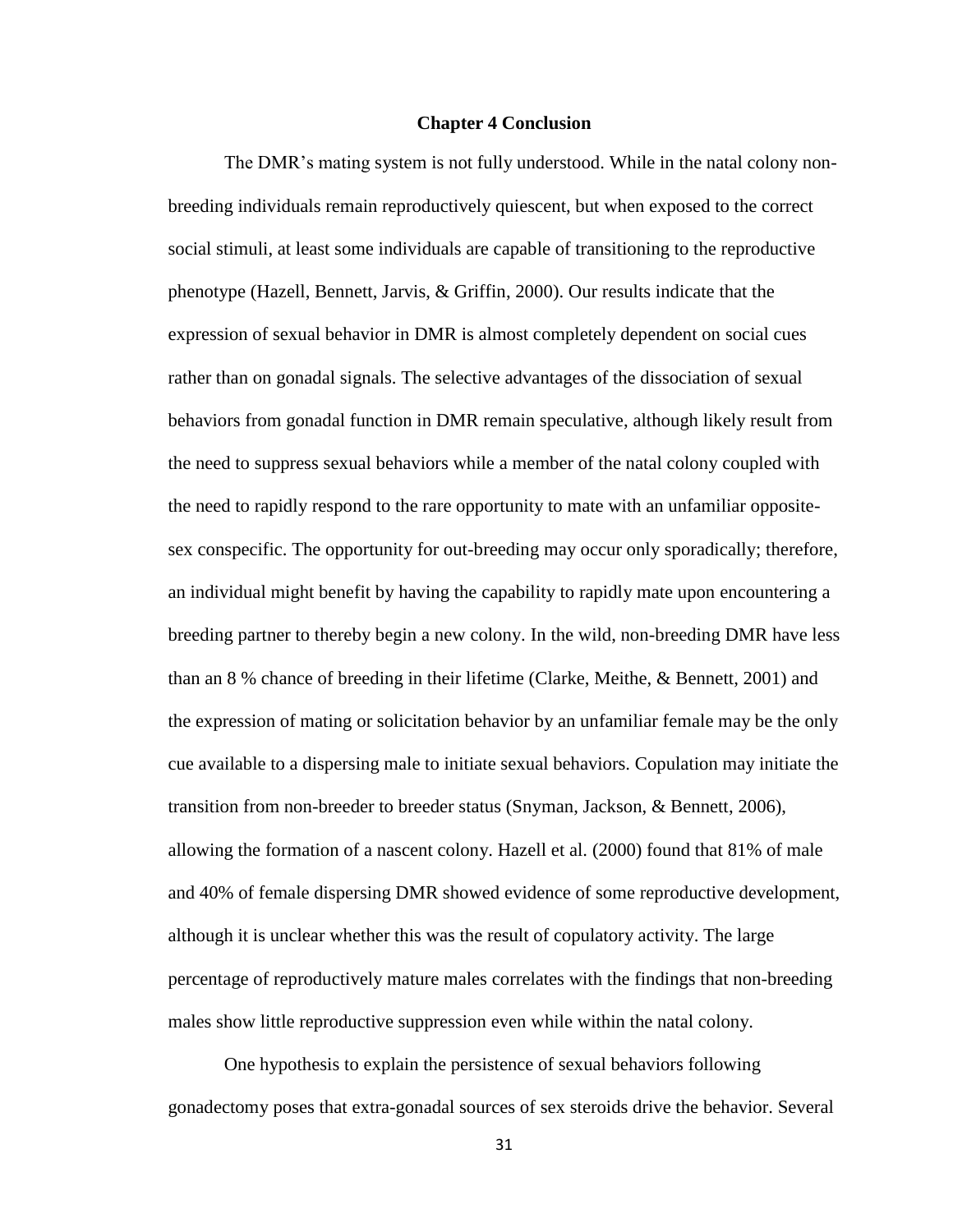researchers have speculated that the adrenal cortex produces androgens that maintain sexual behaviors (Asa, Goldfoot, Garcia, & Ginther, 1980; Everitt & Herbert, 1969; Gray & Gorzalka, 1980; Kindrick & Dixson, 1984; Rissman & Bronson, 1987). However, results failed to support a role for adrenal steroids in the maintenance of sexual behaviors in golden hamsters (Warren & Aronson, 1956) or cats (Rosenblatt & Aronson, 1958) and dogs (Schwartz & Beach, 1954). In many species, adult males with prior sexual experience often continue to express sexual behaviors after GDX (Costantini et al., 2007; Manning & Thompson, 1976; Rosenblatt & Aronson, 1958). For example, GDX cats with preoperative sexual experience retained a significant amount of sexual behavior as compared to GDX individuals with no prior experience (Rosenblatt & Aronson, 1958). Similarly, a significantly higher proportion of male Siberian hamsters (*Phodopus sungorus*) exhibited sexual behaviors post-castration if they had previous sexual experience; however, if the hamsters were castrated before puberty, none exhibited sexual behaviors (Costantini et al., 2007). Lastly, genetic factors may play a role in the retention of sexual behavior post-castration as certain strains of mice maintain copulatory behaviors for up to a year post-castration (Mendonça, Chernetsky, Nester, & Gardner, 1996; McGill & Hayes, 1973).

Biting, sniffing, and mounting by the female could all be considered proceptive behaviors. A female's lordosis behavior is the most obvious receptive behavior. In the female rat, proceptive behaviors are modulated by progesterone, while receptive behaviors are enhanced by progesterone in combination with estradiol (Frye, Bayon, Pursnani, & Purdy, 1998). In our study, the presence of the gonads had little effect on expression of sexual behaviors in either sex. This gonadal-independent expression of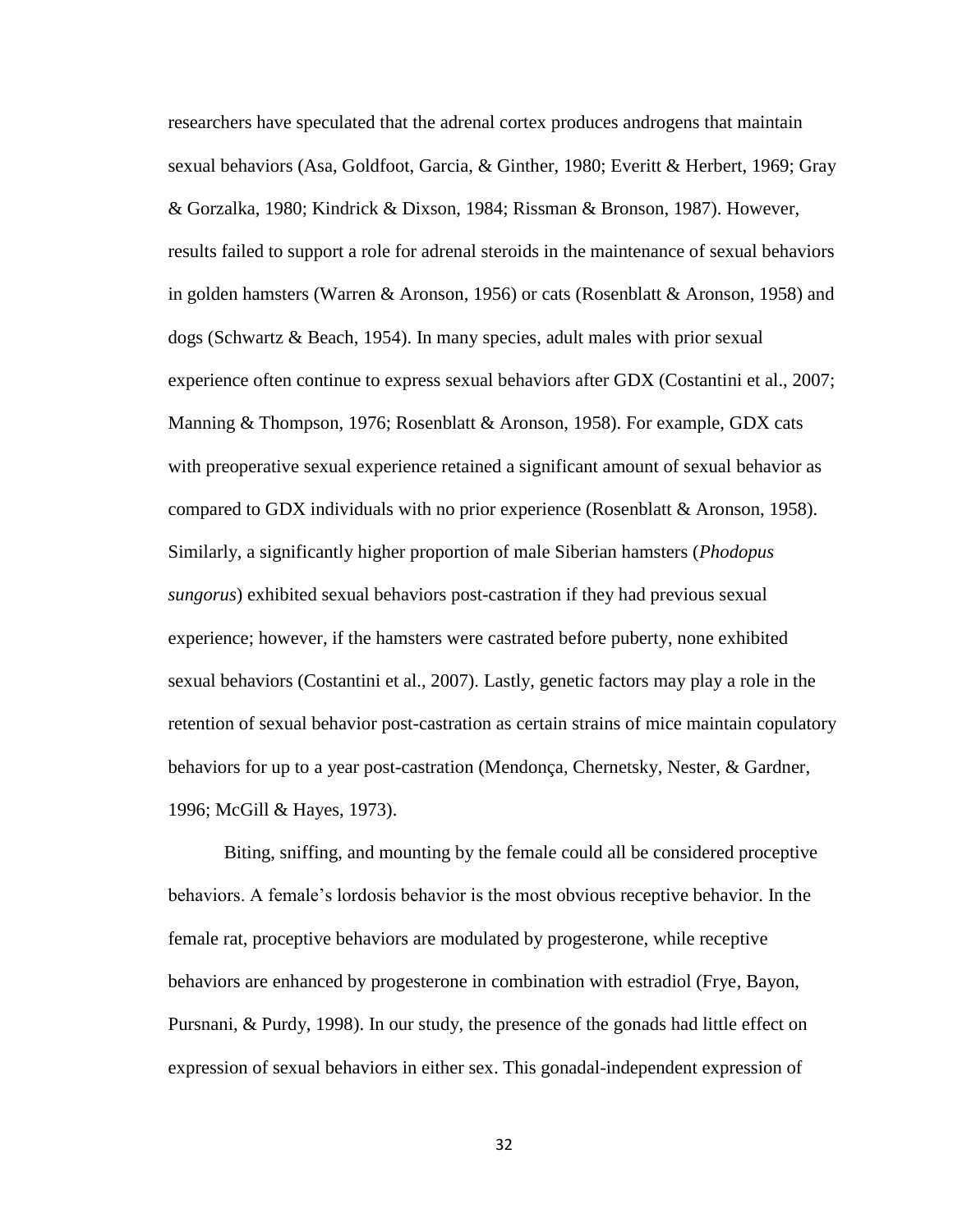sexual behavior places DMR among a small group of vertebrates in which mating behaviors are independent of gonadal hormones. It will be important to characterize the neuroendocrine pathways by which social cues are translated into sexual behavior in DMR. It is interesting to note that in both DMR and NMR, social status has a greater influence on brain morphology than do gonadal hormones (Anyan et al., 2011; Holmes et al., 2007, respectively). This finding is very unusual because most vertebrates exhibit sexual dimorphism in specific brain nuclei (Cooke, Hegstrom, Villeneuve, & Breedlove, 1998). The mechanism that mediates the effect of social status on brain morphology has yet to be characterized in either species. Taken together, the results from the present experiment and those noted above suggest that both the organizational and activational roles of gonadal steroids have been modified in eusocial mammals.

Since gonadal steroids are not required for the expression of sexual behaviors in DMR, neuropeptides or adrenal steroids may mediate the expression of these behaviors. Rissman and Bronson (1987) found that over 70% of adrenalectomized female musk shrews failed to exhibit sexual behavior when paired with a proven stud male. While this is the most dramatic effect of adrenalectomy on female sexual behavior, adrenalectomy also alters primate sexual behavior (Gray & Gorzalka, 1980). Oxytocin may also facilitate the expression of female sexual behavior, as rats treated with an oxytocin antagonist exhibited significantly reduced sexual behaviors despite having been primed with estradiol and progesterone (Pedersen & Boccia. 2002). Subsequently, Pedersen and Boccia (2006) found that arginine vasopressin (AVP) and oxytocin have opposite effects on female sexual behaviors in rats, as AVP inhibited the expression of sexual behaviors. Dopamine also appears to be stimulatory to the expression of male sexual behaviors and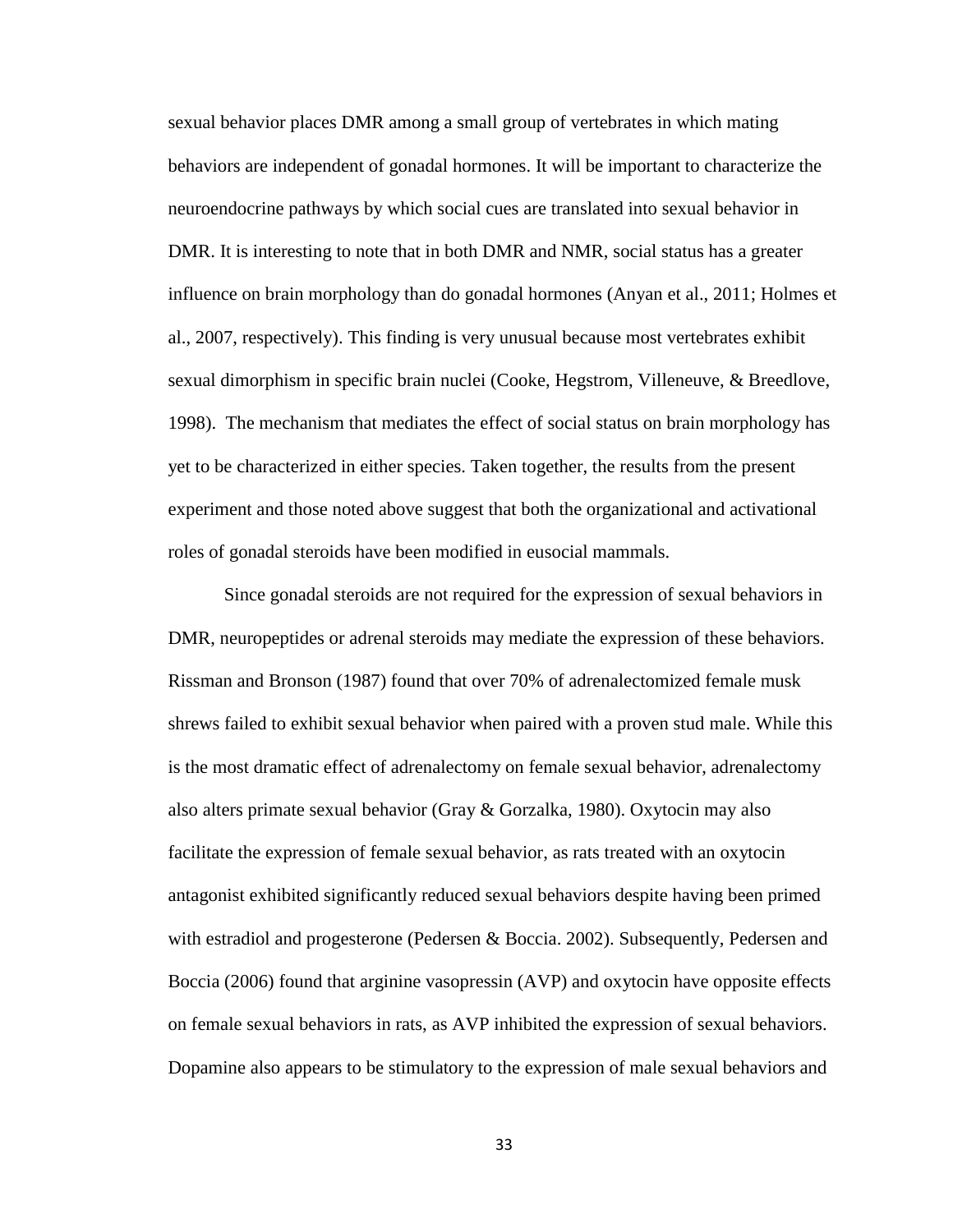motivation. Drugs that stimulate dopamine receptors and release increase the expression of mounts, intromissions, and ejaculations in male rats, while dopamine antagonists disrupt these behaviors (Pfaus & Phillips, 1991). Additional studies are needed to determine what role, if any, these neuropeptides and adrenal steroids have in the expression of sexual behaviors in DMR.

It is not clear at present whether non-breeding DMR are subjected to active reproductive suppression by the breeders, or if they remain reproductively quiescent due to incest avoidance coupled with the lack of proper social stimuli (e.g., an opposite-sex unfamiliar individual), or some combination of both. The NMR provides a classic example of the dominant control model of reproductive suppression through social contact with the dominant breeding female. Faulkes, Abbott, and Jarvis (1990b) found that non-breeding NMR females will become reproductively active when separated from the queen, even when exposed to other colony members and colony odors (Smith, Faulkes, & Abbott, 1997). These results indicate that non-breeding female NMR do not respond to olfactory cues, but are instead reproductively suppressed through physical contact with the queen. One hypothesis states that there are two types of behavioral suppression exhibited by the queen, overt and subtle (Faulkes  $\&$  Abbott, 1997). Removal of the NMR queen results in social instability that is characterized by increased levels of aggression among the remaining high ranking females, and some high ranking males. It is thought that this initial aggression is sufficient to establish rank, after which only subtle aggression is required to maintain social control (Faulkes & Abbott, 1997). DMR appear to employ a different mechanism, as female non-breeders exhibit low levels of LH and underdeveloped gonads. Although speculative, this may be due to a combination of self-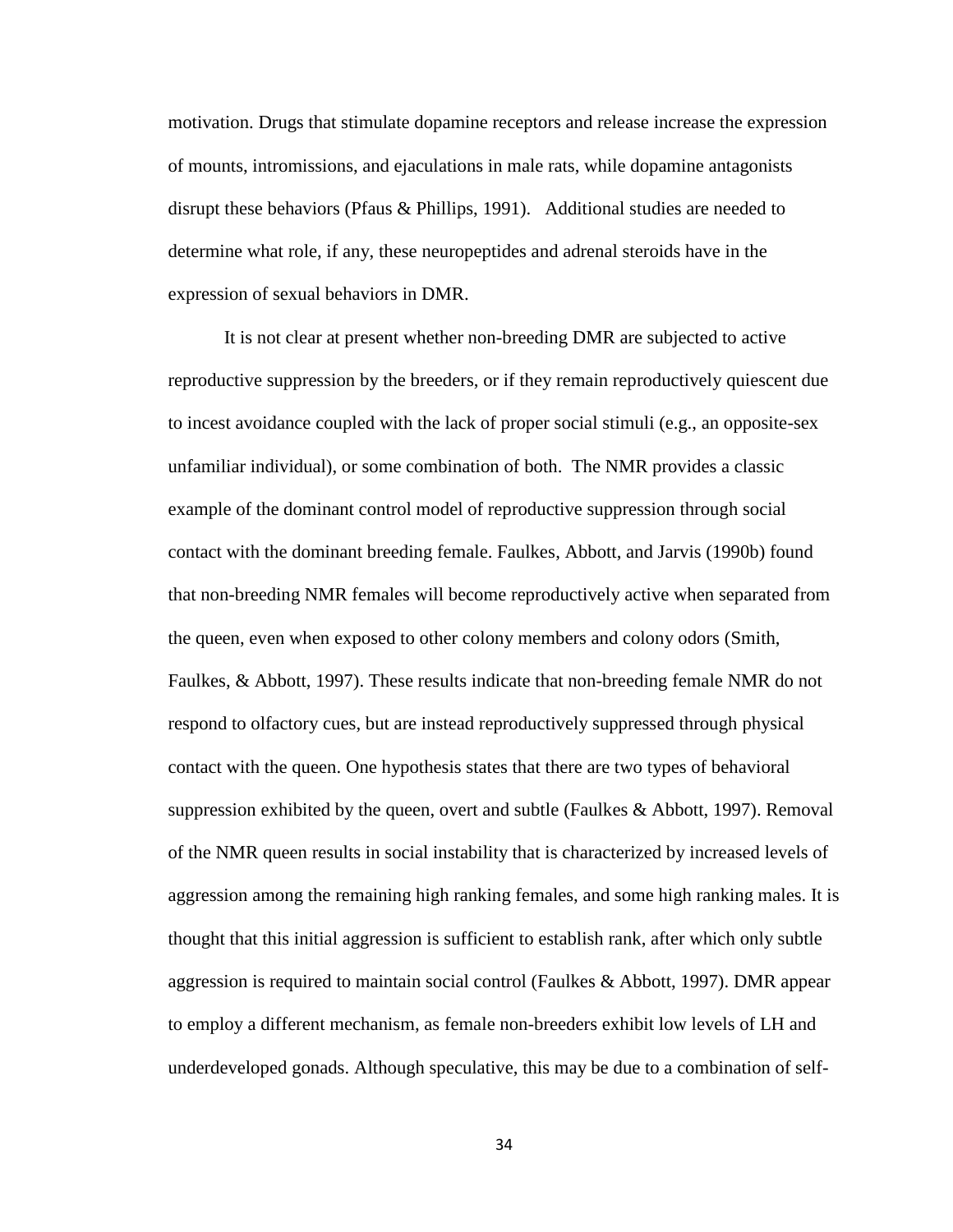restraint, absence of stimulation (i.e., avoiding reproduction until an unrelated male is available), and incest avoidance (Clarke et al., 2001). Whereas males appear to have a behavioral block on sexual behaviors that is likely a result of incest avoidance mechanisms or the lack of the appropriate social cue. The difference between NMR and DMR in the mechanisms that regulate reproductive inactivity could be due to the fact that NMR regularly inbreed and thus require a control mechanism to suppress reproduction in both sexes. In contrast, DMR are obligate out-breeders, in which case, incest avoidance alone might result in low intra-colony mating among siblings. The persistence of the prepubertal state in non-breeding female DMR may ensure that female non-breeders do not become pregnant in the event that a foreign male enters the colony (Burland et al., 2004). It is unlikely that reproductive control of non-breeding females is strictly due to behavioral dominance from the breeding female, because there is little intra-colony aggression in DMR colonies (Faulkes & Bennett, 2001). When the breeding male is removed from a colony and unrelated males are then introduced to the colony, aggression between the breeder female and her daughters increases dramatically and in 50% of these colonies a daughter usurps the queen (Faulkes  $\&$  Bennett, 2001). This argues against a dominant control mechanism, since non-breeding females became reproductively active even in the queen's presence when provided social cues from an unfamiliar male. Thus, females may remain reproductively inactive in the natal colony because they lack the proper social stimuli, as opposed to active suppression.

The Damaraland mole-rat may prove to be a valuable model for understanding how mammalian sexual behavior can become dissociated from gonadal hormones. Although this happens to varying degrees for males in a number of species, it is very rare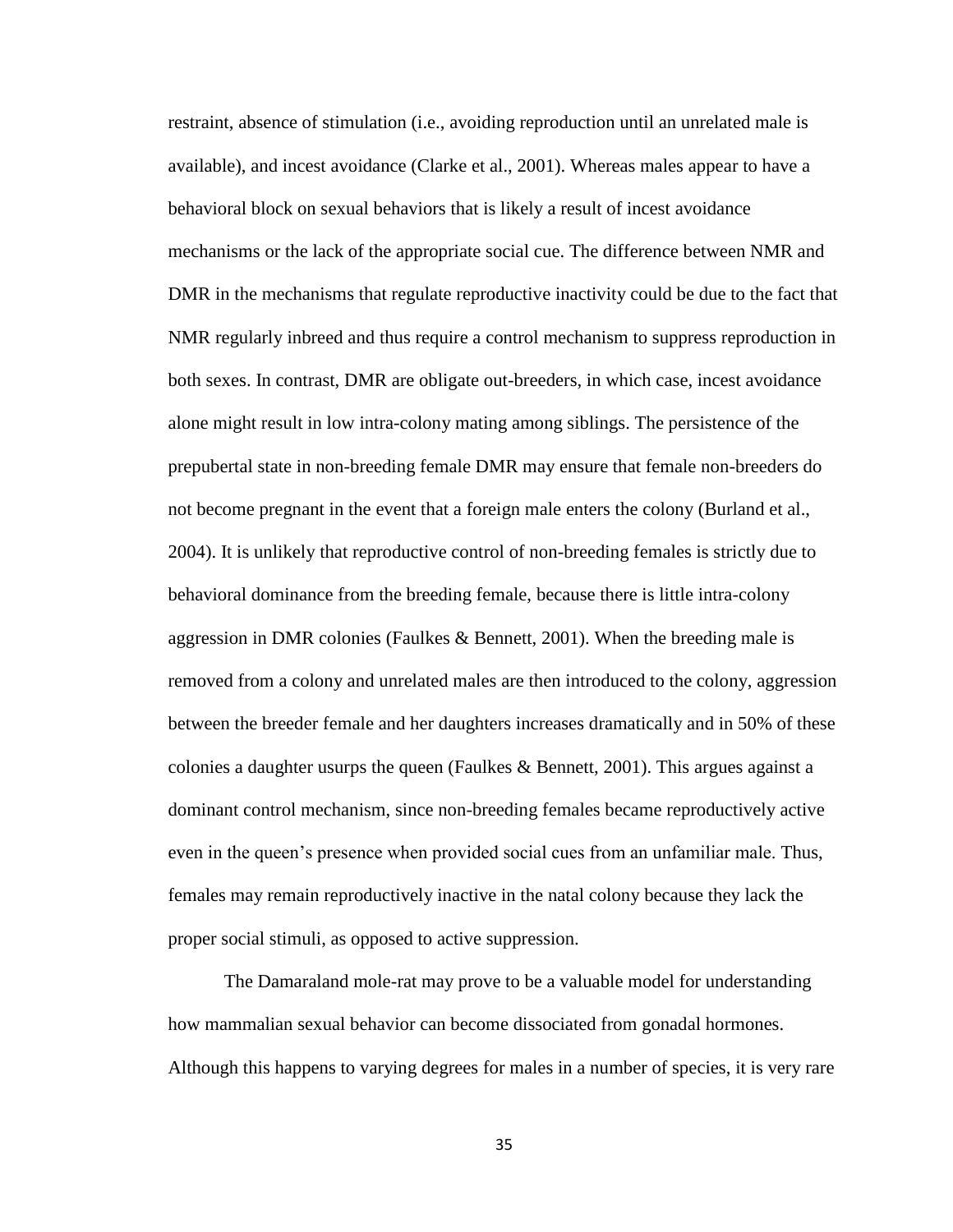for females. Humans, and probably some primates (e.g., bonobos), are among the very few mammals for which female sexual behavior does not depend on estrogen from the ovaries (for review see Feder, 1984). We suggest two possible explanations relating to our results indicating independence of sexual behavior from gonadal function in Damaraland mole-rats: 1) Steroids might be involved in some way in sexual behavior, even though not absolutely required. 2) It might be that activation of steroid receptors is required for support of sexual behaviors, but that activation is accomplished by nonsteroidal ligands, perhaps a neurotransmitter. This second possibility is most intriguing and the activation of progesterone and estrogen receptors by non-steroidal ligands (dopamine, epidermal growth factor, GnRH) has been reported in laboratory rats (Blaustein, 2004, 2008; Mani, Allen, Clark, Blaustein, & O'Malley, 1994). However, because the overt effects were modest and most of the studies were conducted in vitro, whether these effects are of physiological significance remains to be determined. Damaraland mole-rats almost certainly evolved from ancestors in which sexual behavior was steroid-dependent, as this is the case in the majority of today's species. Further, the activation of behavior in these species by steroid hormones by definition requires the presence of steroid receptors. We know that estrogen receptors can be activated by nonsteroidal ligands, including dopamine (Power, Mani, Codina, Conneely, & O'Malley, 1991). Thus, it may be that direct activation of sexual behaviors by such non-steroidal ligands has evolved independently from gonadal steroids. It is clear that the characterization of the neural circuits and mechanisms by which social cues alter the expression of sexual behaviors independently of the gonads in DMR is the necessary next step to determine whether the above speculations have merit.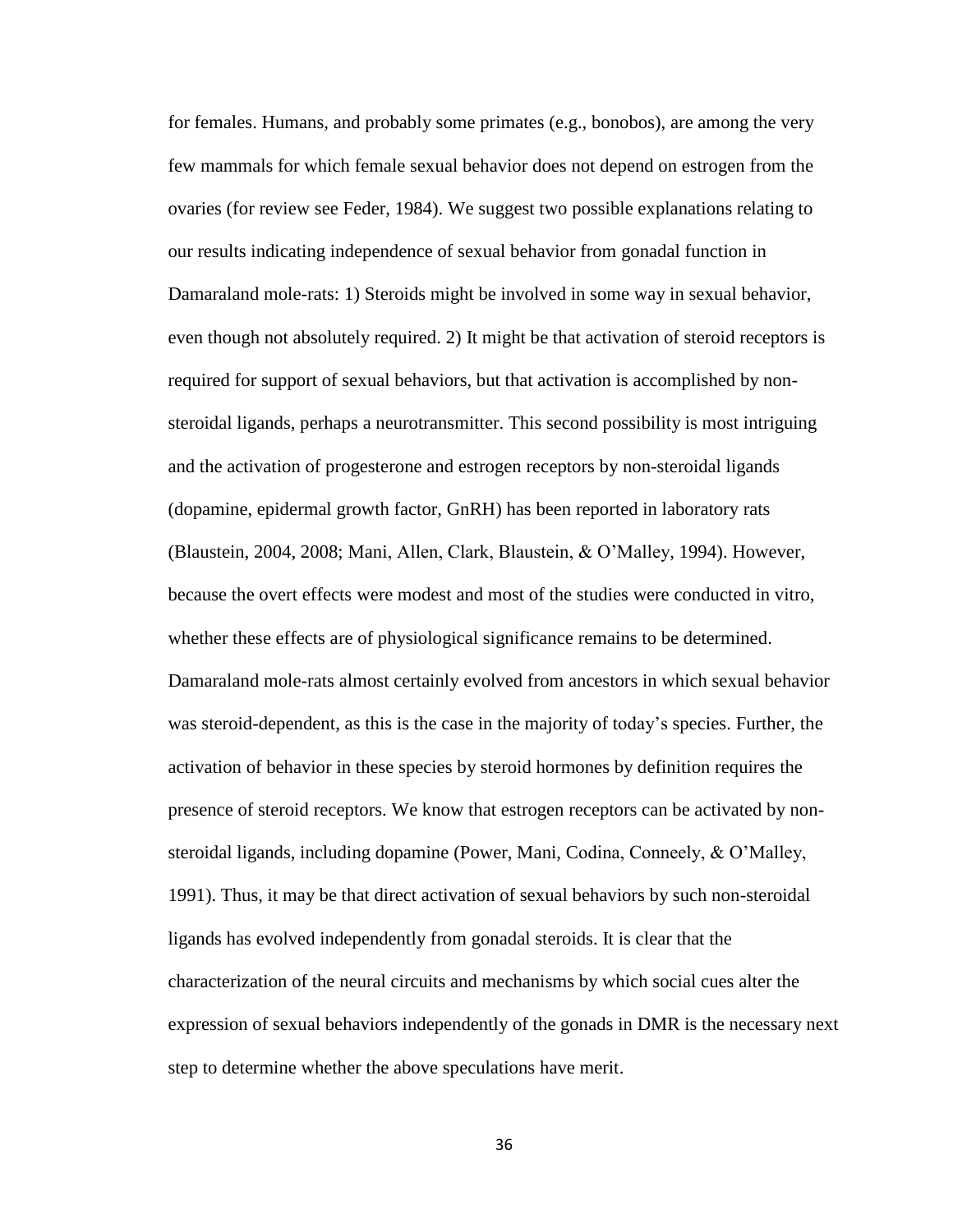#### **Literature Cited**

- Anyan, J. J., Seney, M. L., Holley, A., Bengston, L., Goldman, B. D., Forger, N. G., & Holmes, M. M. (2011). Social status and sex effects on neural morphology in Damaraland mole-rats, *Fukomys damarensis*. *Brain, Behavior and Evolution*, *77*, 291-298.
- Asa, C. S., Goldfoot, D. A., Garcia, M. C., & Ginther, O. J. (1980). Sexual behavior in ovariectomized and seasonally anovulatory pony mares (*Equus caballus*). *Hormones and Behavior*, *14*(1), 46-54.
- Blaustein, J. D. (2004). Minireview: Neuronal steroid hormone receptors. *Endocrinology*, *145*(3), 1075-1081.
- Blaustein, J. D. (2008). Neuroendocrine regulation of feminine sexual behavior: Lessons from rodent models and thoughts about humans. *Annual Review of Psychology*, *59*, 93-118.
- Burland, T. M., Bennett, N. C., Jarvis, J. U. M., & Faulkes, C. G. (2004). Colony structure and parentage in wild colonies of cooperatively breeding Damaraland mole-rats suggest incest avoidance alone may not maintain reproductive skew. *Molecular Ecology*, *13*, 2371-2379.
- Clarke, F. M., Miethe, G. H., & Bennett, N. C. (2001). Reproductive suppression in female Damaraland mole-rats *Cryptomys damarensis*: Dominant control or selfrestraint? *Proceedings of the Royal Society Biological Sciences*, *268*, 899-909.
- Cooke, B., Hegstrom, C. D., Villeneuve, L. S., & Breedlove, S. M. (1998). Sexual differentiation of the vertebrate brain: Principles and mechanisms. *Frontiers in Neuroendocrinology*, *19*, 323-362.
- Costantini, R. M., Park, J. H., Beery, A. K., Paul, M. J., Ko, J. J., & Zucker, I. (2007). Post-castration retention of reproductive behavior and olfactory preferences in male Siberian hamsters: Role of prior experience. *Hormones and Behavior*, *51*, 149-155.
- Everitt, B. J., & Herbert, J. (1969). Adrenal glands and sexual receptivity in female rhesus monkeys. *Nature*, *222*, 1065-1066.
- Faulkes, C. G., & Abbott, D. H. (1997). Proximate mechanisms regulating a reproductive dictatorship: A single dominant female controls male and female reproduction in colonies of naked mole-rats. In N. G. Solomon & J. A. French (Eds.), *Cooperative Breeding in Mammals* (pp. 302–334), Melbourne, Australia: Cambridge University Press.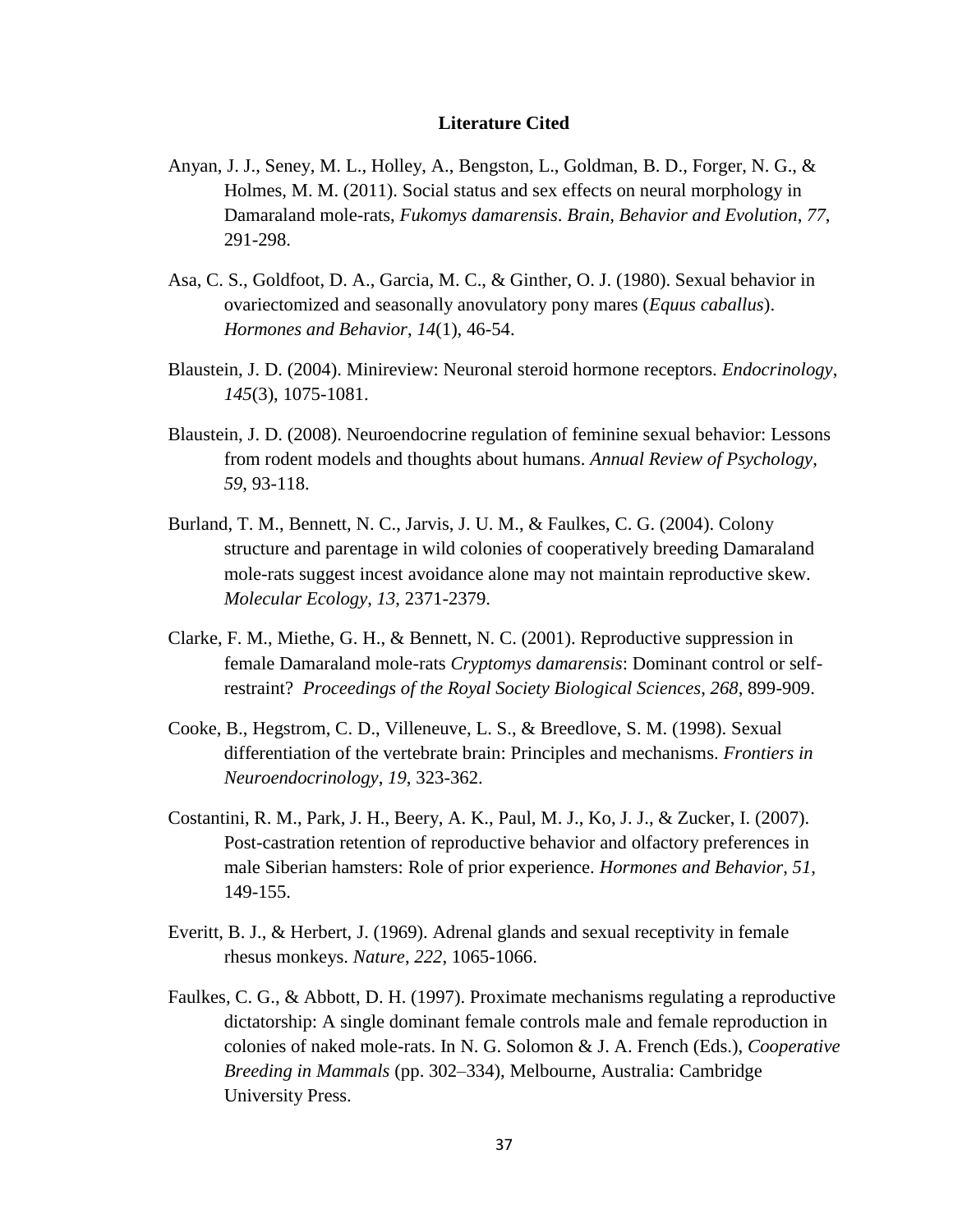- Faulkes, C. G., Abbott, D. H., & Jarvis, J. U. M. (1990b). Social suppression of ovarian cyclicity in captive and wild colonies of naked mole-rats, *Heterocephalus glaber*. *Journal of Reproduction & Fertility*, *88*, 559-568.
- Faulkes, C. G., & Bennett, N. C. (2001). Family values: Group dynamics and social control of reproduction in African mole-rats. *Trends in Ecology and Evolution*, *16*(4), 184-190.
- Feder, H. H. (1984). Hormones and sexual behavior. *Annual Review of Psychology*, *35*, 165-200.
- Frye, C. A., Bayon, L. E., Pursnani, N. K., & Purdy, R. H. (1998). The neurosteroids, progesterone and  $3\alpha$ ,  $5\alpha$ -THP, enhance sexual motivation, receptivity, and proceptivity in female rats*. Brain Research*, *808*, 72-83.
- Gray, D. S., & Gorzalka, B. B. (1980). Adrenal steroid interactions in female sexual behavior: A review. *Psychoneuroendocrinology*, *5*(2), 157-175.
- Hazell, R. W. A., Bennett, N. C., Jarvis, J. U. M., & Griffin, M. (2000). Adult dispersal in the co-operatively breeding Damaraland mole-rat (*Cryptomys damarensis*): A case study from the Waterberg region of Namibia. *Journal of Zoology*, *252*, 19- 25.
- Holmes, M. M., Rosen, G. J., Jordan, C. L., de Vries, G. J., Goldman, B. D., & Forger, N. G. (2007). Social control of brain morphology in a eusocial mammal. *Proceedings of the National Academy of Sciences*, *104*(25), 10548-10552.
- Kendrick, K. M., & Dixson, A. F. (1984). Ovariectomy does not abolish proceptive behaviour cyclicity in the common marmoset (*Callithrix jacchus*). *Journal of Endocrinology*, *101*, 155-162.
- Mani, S. K., Allen, J. M., Clark, J. H., Blaustein, J. D., & O'Malley, B. W. (1994). Convergent pathways for steroid hormone- and neurotransmitter-induced rat sexual behavior. *Science*, *265*(5176), 1246-1249.
- Manning, A., & Thompson, M. L. (1976). Postcastration retention of sexual behaviour in the male BDF<sup>1</sup> mouse: The role of experience. *Animal Behaviour*, *24*(3), 523-533.
- McGill, T. E., & Haynes, C. M. (1973). Heterozygosity and retention of ejaculatory reflex after castration in male mice. *Journal of Comparative and Physiological Psychology*, *84*(2), 423-429.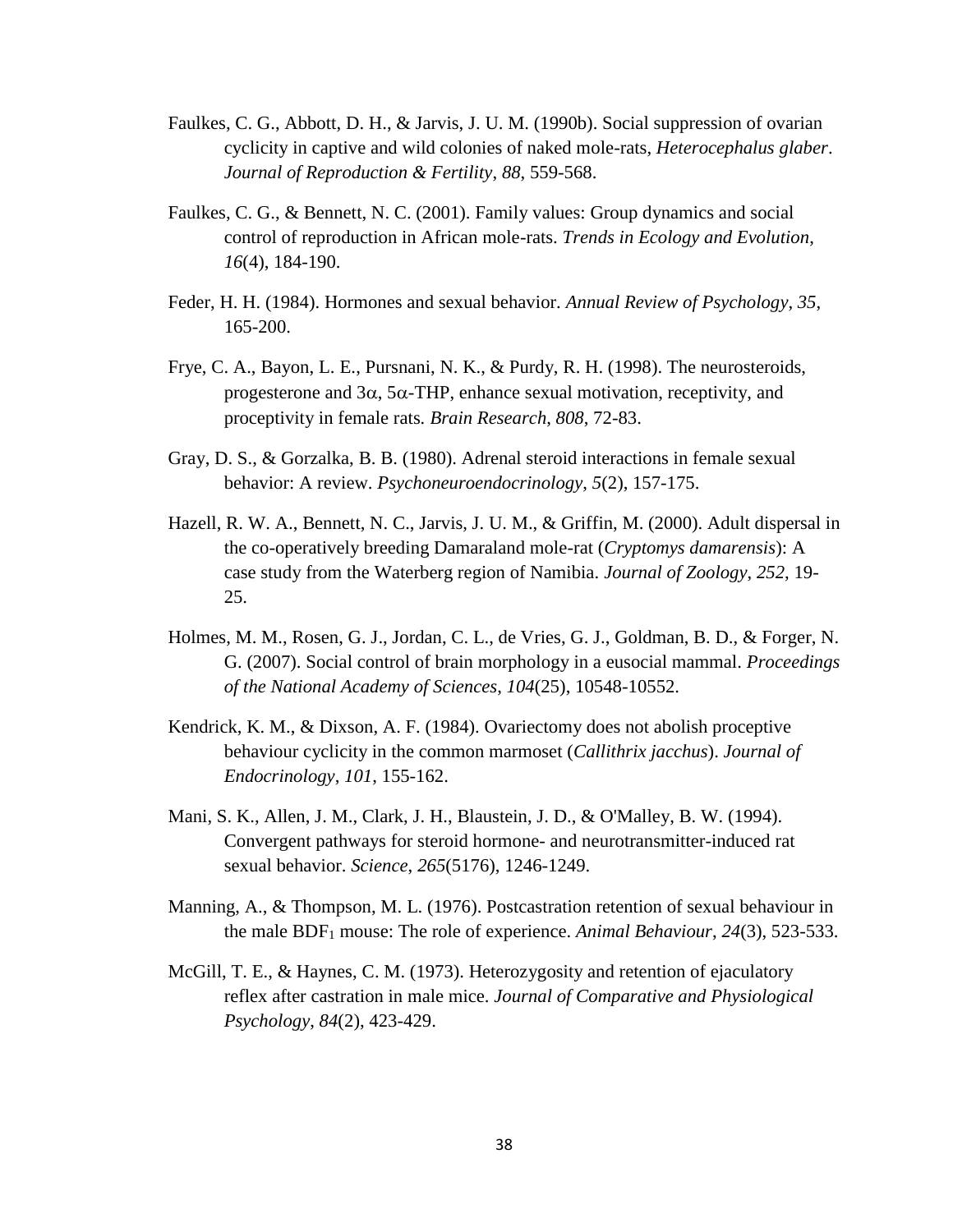- Mendonça, M., Chernetsky, S., Nester, K., & Gardner, G. (1996). Effects of gonadal sex steroids on sexual behavior in the big brown bat, *Eptesicus fuscus*, upon arousal from hibernation*. Hormones and Behavior*, *30*, 153-161.
- Pedersen, C. A., & Boccia, M. L. (2002). Oxytocin maintains as well as initiates female sexual behavior: Effects of a highly selective oxytocin antagonist. *Hormones and Behavior*, *41*(2), 170-177.
- Pedersen, C. A., & Boccia, M. L. (2006). Vasopressin interactions with oxytocin in the control of female sexual behavior. *Neuroscience*, *139*(3), 843-851.
- Pfaus, J. G., & Phillips, A. G. (1991). Role of dopamine in anticipatory and consummately aspects of sexual behavior in the male rat. *Behavioral Neuroscience*, *105*(5), 727-743.
- Power, R. F., Mani, S. K., Codina, J., Conneely, O. M., & O'Malley, B. W. (1991). Dopaminergic and ligand-independent activation of steroid hormone receptors. *Science*, *254*(5038), 1636-1639.
- Rissman, E. F., & Bronson, F. H. (1987). Role of the ovary and adrenal gland in the sexual behavior of the musk shrew, *Suncus murinus*. *Biology of Reproduction*, *36*, 664-668.
- Rosenblatt, J. S., & Aronson, L. R. (1958). The decline of male sexual behavior in male cats after castration with special reference to the role of prior sexual experience. *Behaviour*, *12*(4), 285-338.
- Schwartz, M., & Beach, F. A. (1954). Effects of adrenalectomy upon mating behavior in castrated male dog. *The American psychologist*, *9*, 467.
- Smith, T. E., Faulkes, C. G., & Abbott, D. H. (1997). Combined olfactory contact with the parent colony and direct contact with nonbreeding animals does not maintain suppression of ovulation in female naked mole-rats (*Heterocephalus glaber*). *Hormones and Behavior*, *31*(3), 277-288.
- Snyman, P. C., Jackson, C. R., & Bennett, N. C. (2006). Do dispersing non-reproductive female Damaraland mole-rats, *Cryptomys damarensis* (Rodentia: Bathyergidae) exhibit spontaneous or induced ovulation? *Physiology & Behavior*, *87*(1), 88-94.
- Warren, R. P., & Aronson, L. R. (1956). Sexual behavior in castrated adrenalectomized hamsters maintained on DCA. *Endocrinology*, *58*(3), 293-304.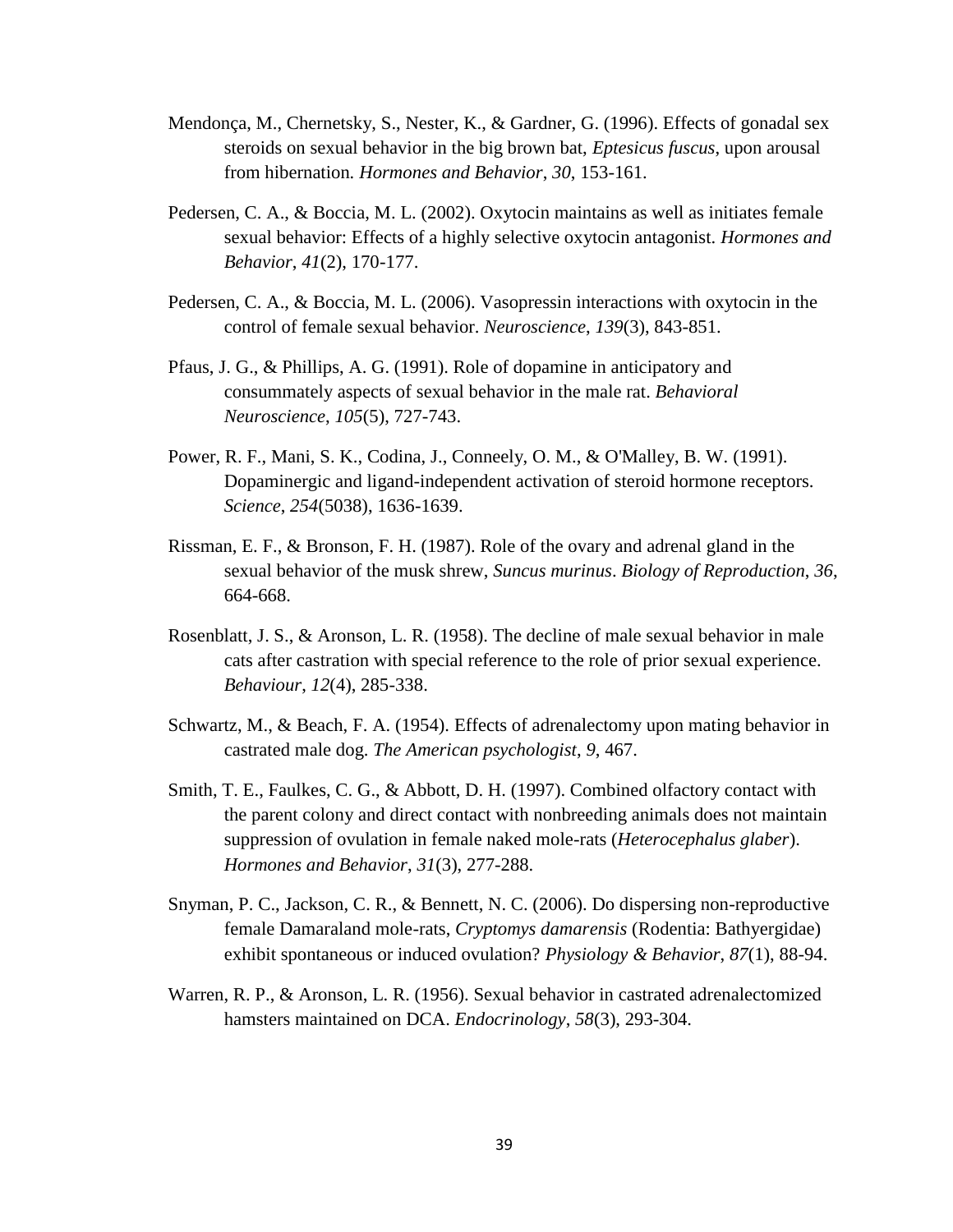### **Appendix**



*Figure* 1. The probability (mean  $\pm$  s.e.) of sexual behavior (mounts for males and lordosis for females) occurring between unfamiliar opposite-sex individuals. Both females and males were equally likely to engage in sexual behaviors when paired with an unfamiliar opposite-sex individual and gonadal status did not result in significant alterations in the probability of expression of sexual behavior in either sex ( $n = 8$ /group;  $p > 0.07$  for each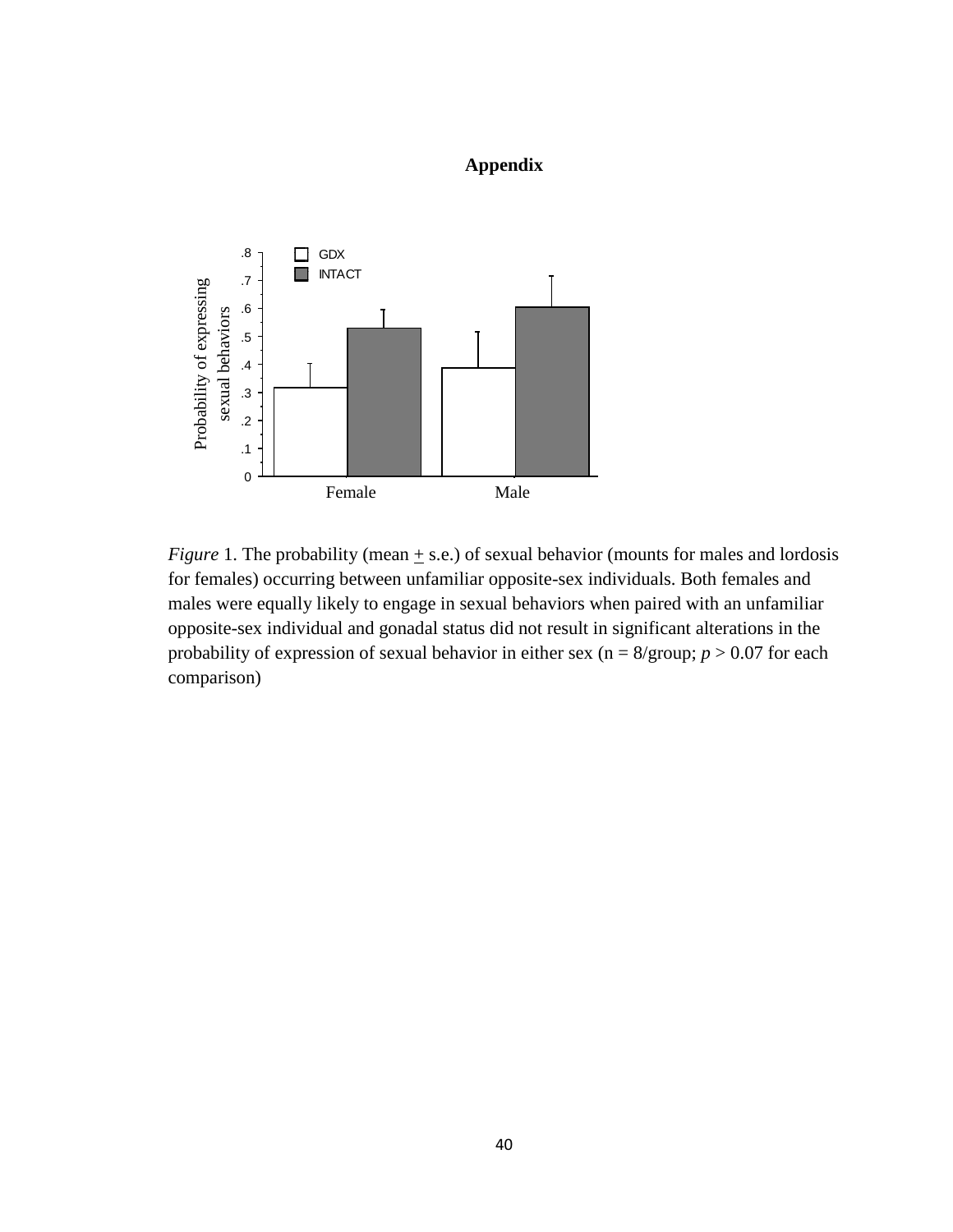

*Figure* 2. (A) Mean  $(+$  s.e.) latency to mount, (B) Duration of mount, and (C) Number of mounts expressed by GDX and gonadal-intact male DMR paired with unfamiliar females. Gonadectomy did not result in significant alterations in any measure ( $n = 8$ ;  $p > 0.25$  for each comparison).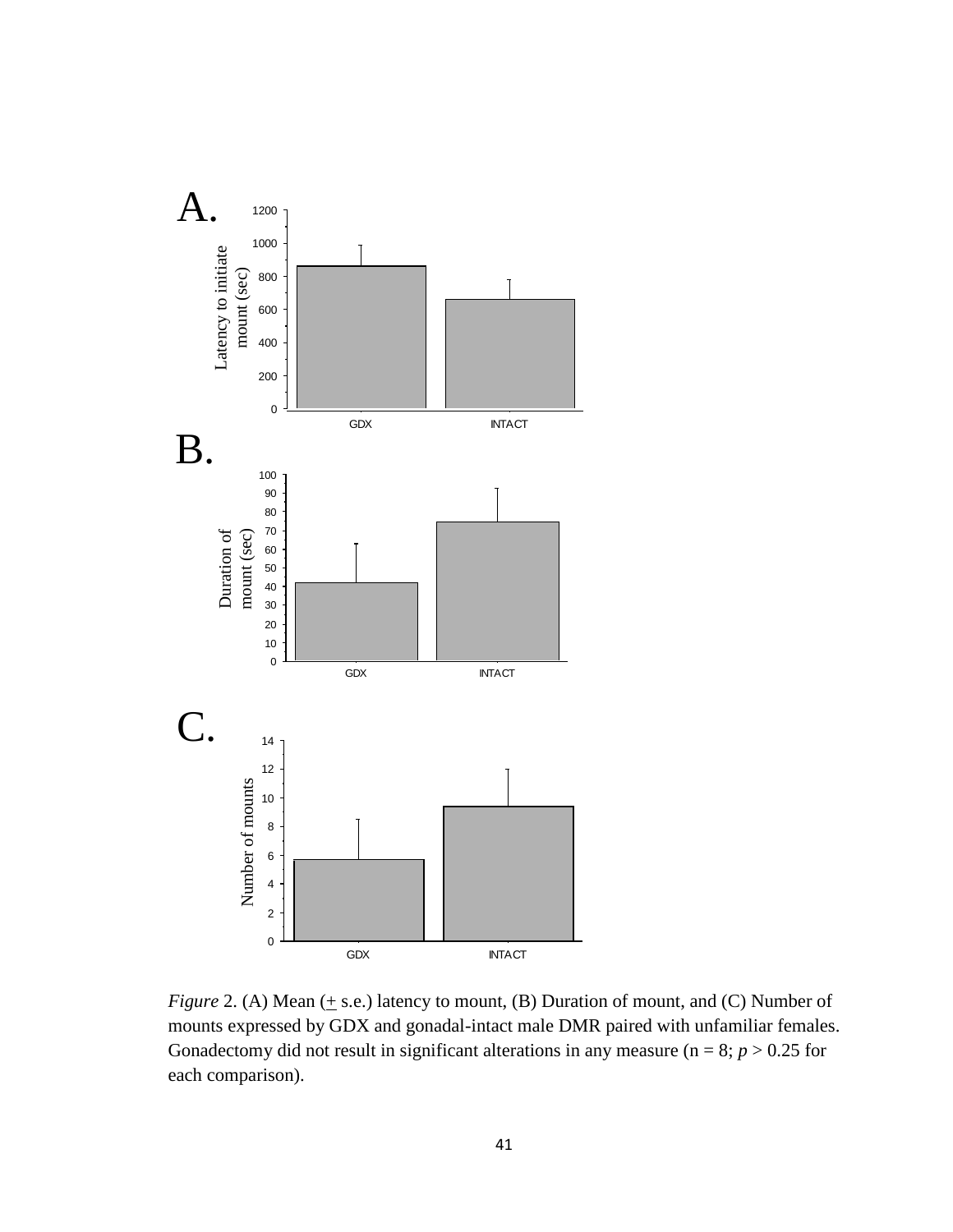

*Figure* 3. Mean (+ s.e.) (A) Latency to female solicitation, (B) Number of bouts of female solicitation, Gonadectomy did not result in significant alterations in these measure  $(p > 0.25$  for each comparison) (C) Latency to lordosis, (D) Number of lordoses, (E) Lordosis quotient expressed by GDX and gonadal-intact female DMR paired with unfamiliar males. In E each black dot represents an individual animal. Gonadal status significantly impacted measures of lordosis, but not solicitation. (n = 8/group; \*; ANOVA;  $p < 0.05$ ).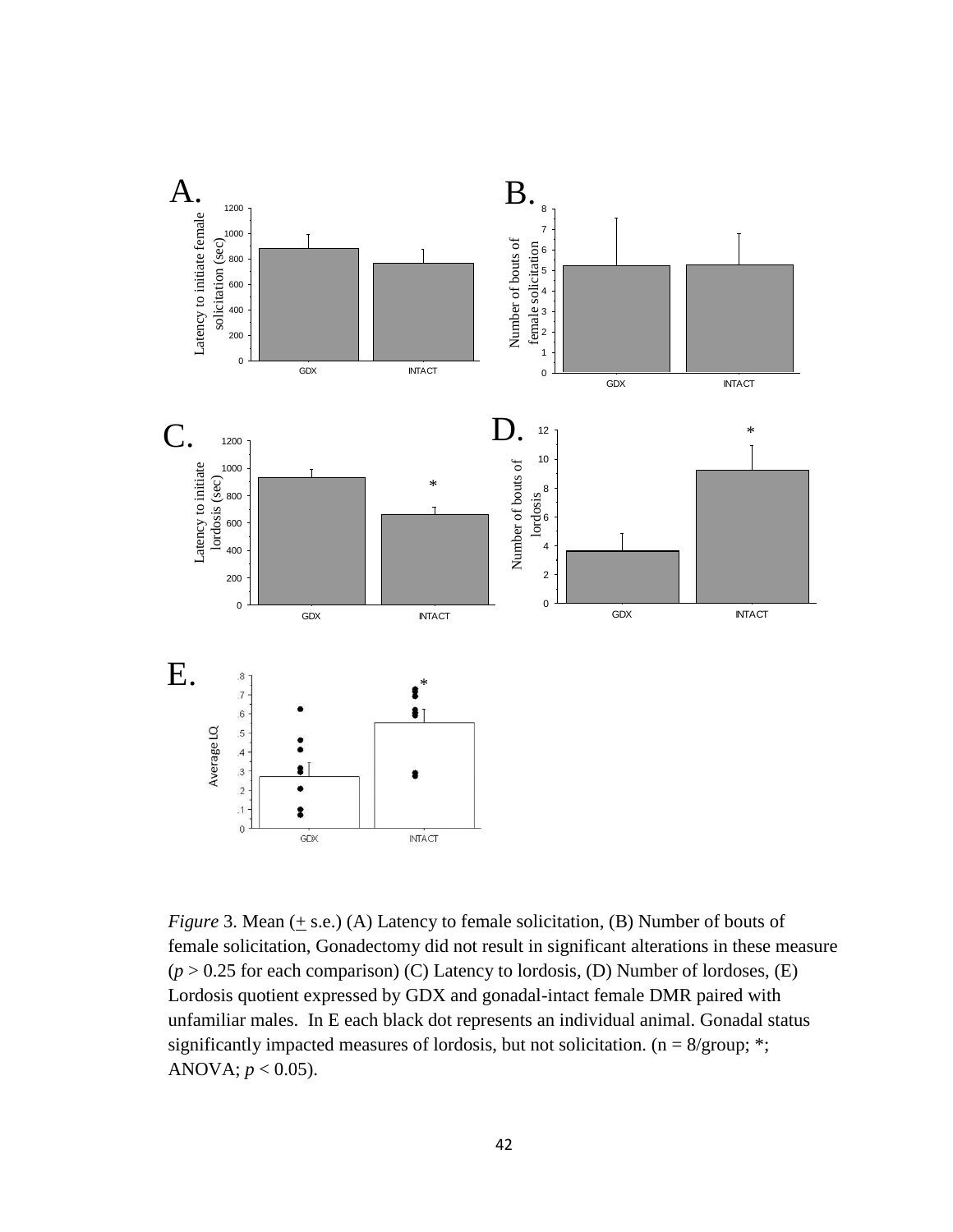

lia<br>un<br>epa iar<br>atic<br>peh<br>abi<br>wir *Figure* 4. Probability (mean + s.e.) of sexual behavior (mounting and thrusting for males, solicitation for females) occurring between gonad-intact familiar siblings and the same siblings after 5 weeks of separation. The probability of sexual behavior occurring between siblings increased significantly following 5 weeks of separation (n = 8/group; \*; ANOVA;  $p < 0.0001$ ).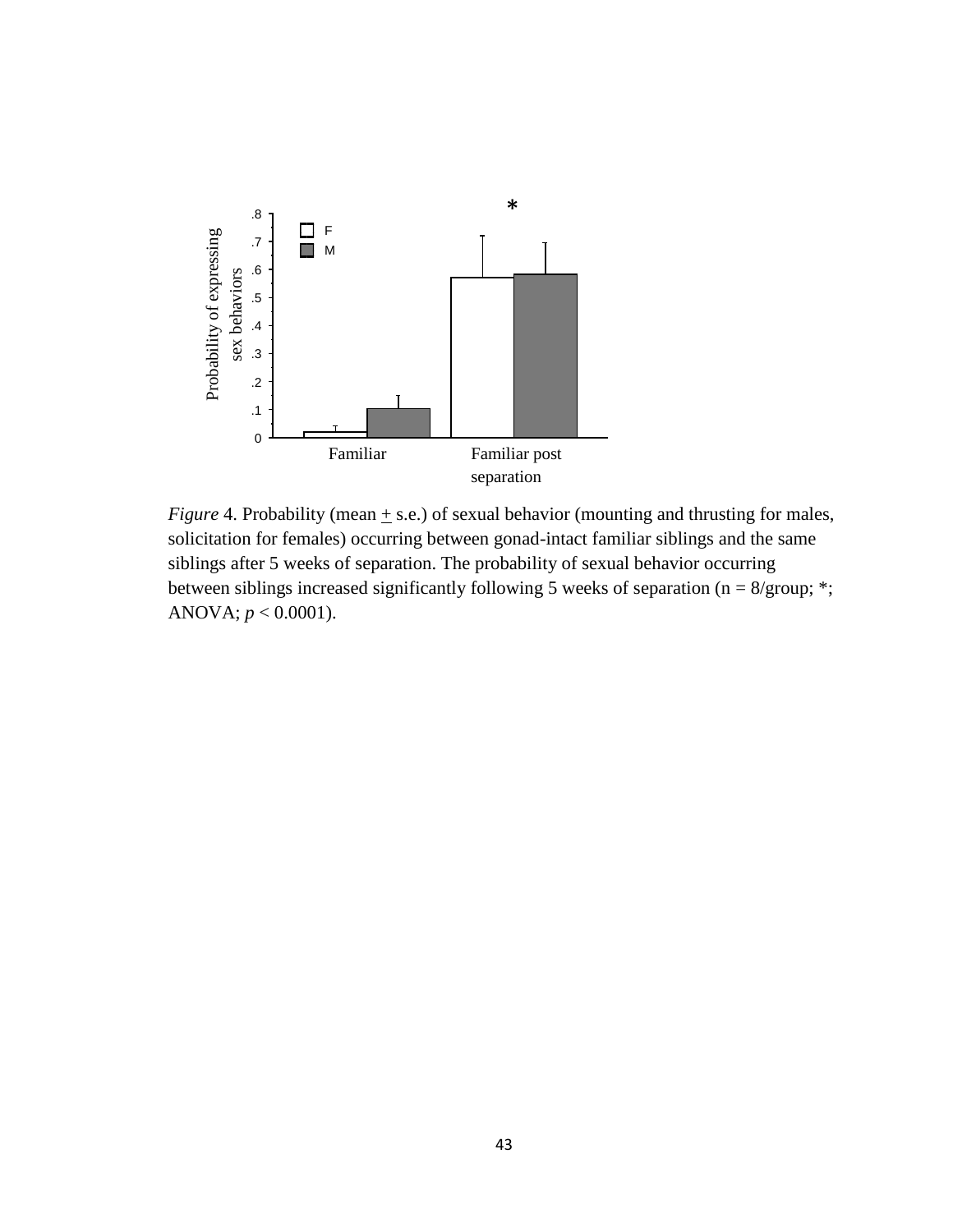

*Figure* 5. Mean  $(+$  s.e.) latency to mount  $(A)$ , Duration of mounts  $(B)$ , and Number of mounts (C) by males paired with female siblings before and after five weeks of separation. Rendering siblings unfamiliar after separation resulted in a significant decrease in the latency to initiate mounting behaviors ( $n = 8$ ; ANOVA;  $p < 0.0001$ ), an increase in the duration of male mounts (ANOVA;  $* p < 0.04$ ); a significant increase in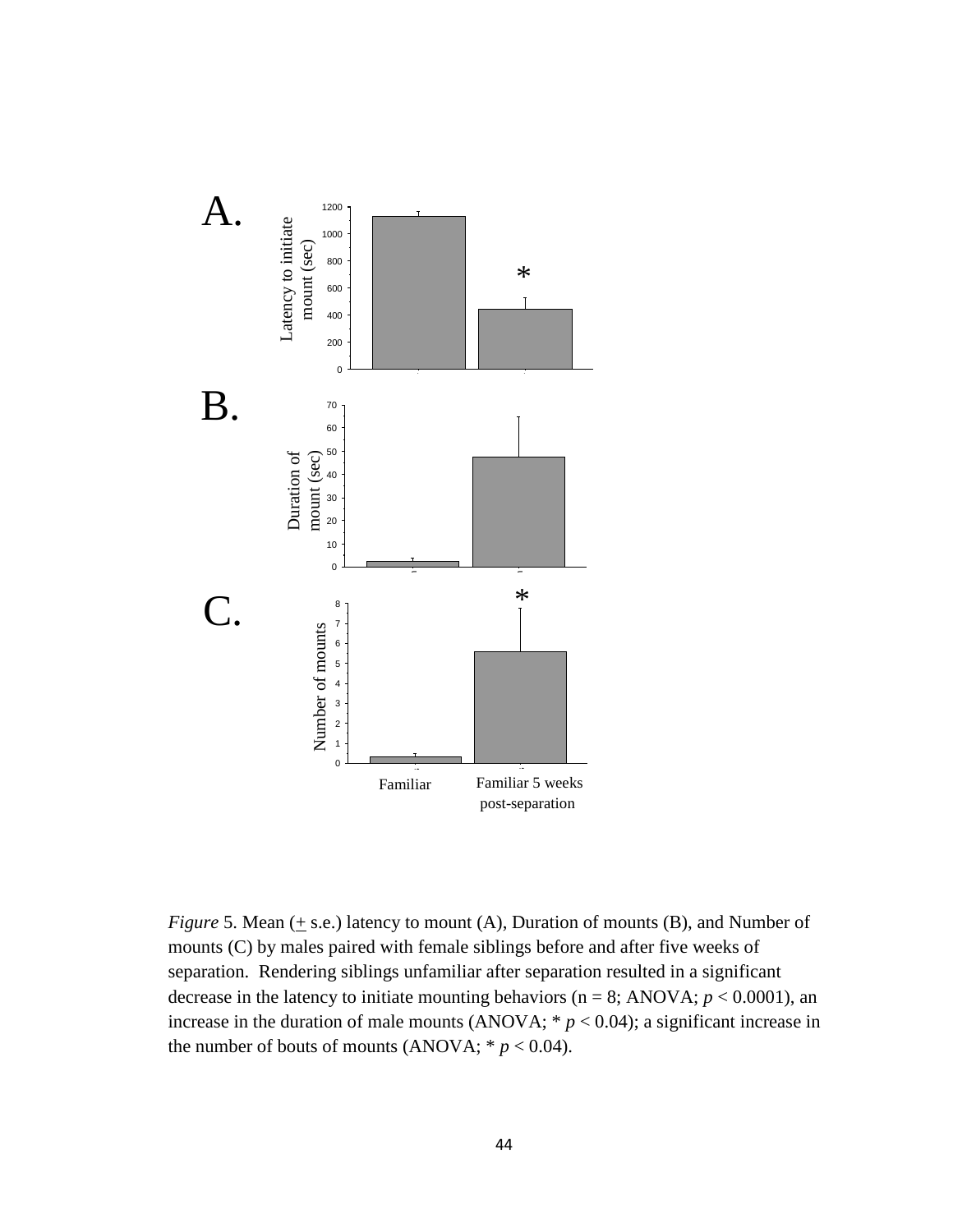

*Figure* 6. Latency (mean  $\pm$  s.e.) to initiate solicitation (A), and Number of bouts of solicitation (B) by females paired with a male siblings before and after five weeks of separation. Rendering siblings unfamiliar after separation resulted in a significant decrease in the latency to initiate female solicitation ( $n = 8$ ; ANOVA;  $\# p = 0.0097$ ), and an increase in the number of bouts of female solicitation (ANOVA;  $* p < 0.046$ ).